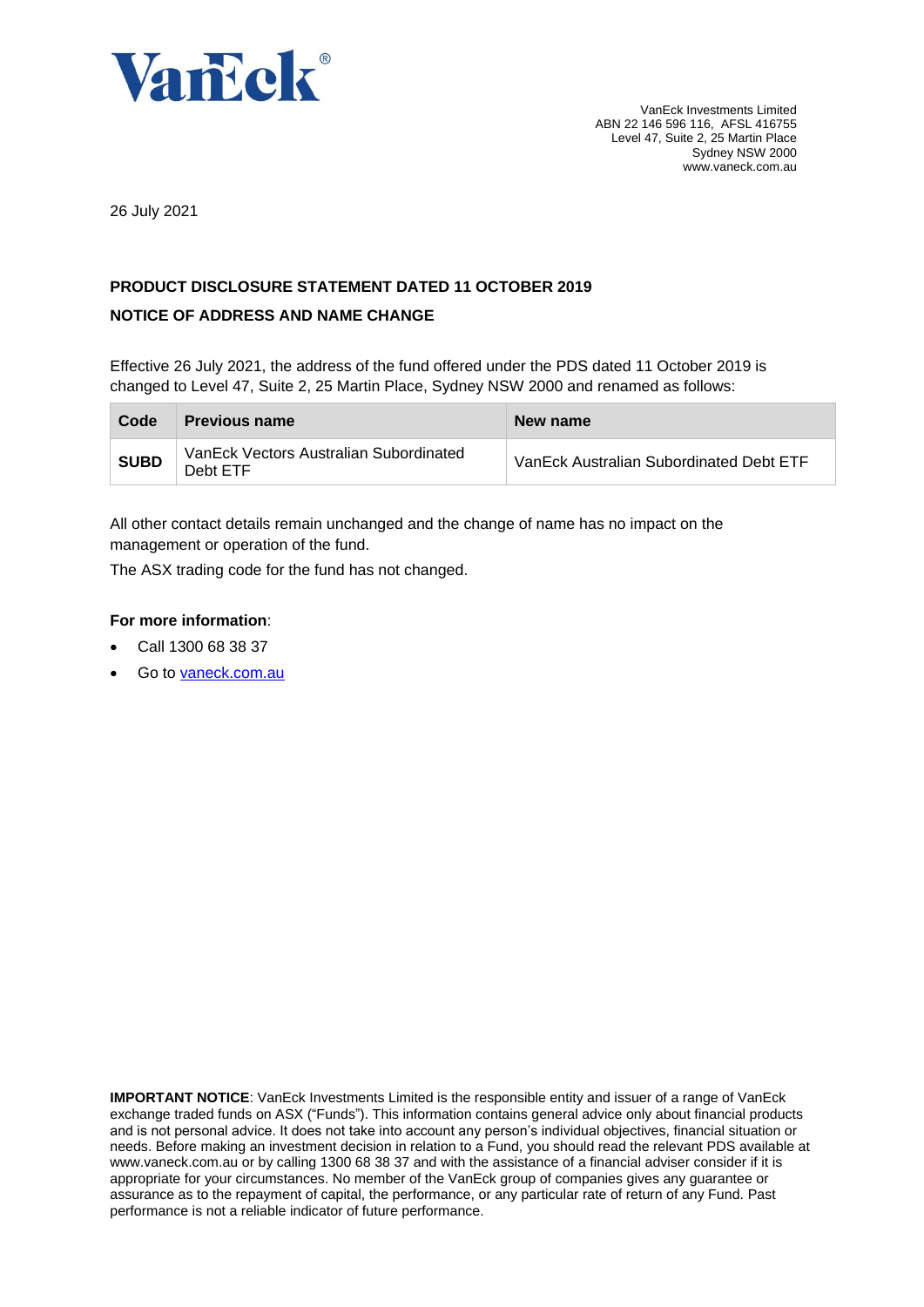

# VanEck Vectors Australian Subordinated Debt ETF

ASX code: SUBD ARSN: 635 881 533

# Product Disclosure Statement

Issued by VanEck Investments Limited ABN 22 146 596 116 AFSL No 416755

11 October 2019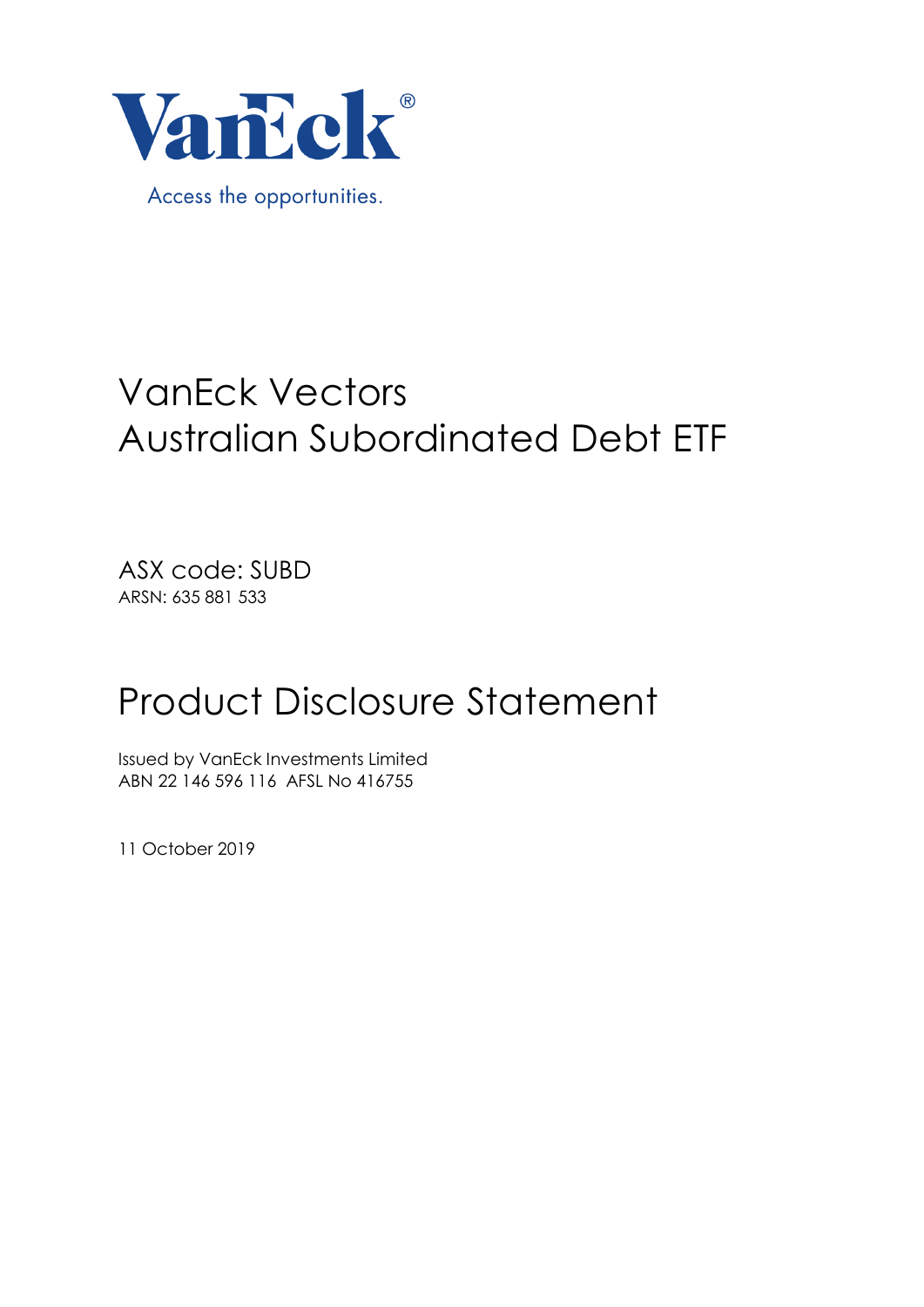### Corporate directory

#### **Responsible Entity**

VanEck Investments Limited Aurora Place Level 4, 88 Phillip Street Sydney, NSW, 2000 Telephone: 1300 68 38 37 Website: [www.vaneck.com.au](http://www.vaneck.com.au/)

#### **Registrar**

Link Market Services Limited Locked Bag A14 Sydney South, NSW, 1235 Telephone: 1300 68 38 37 Website: [www.linkmarketservices.com.au](http://www.linkmarketservices.com.au/) Email: [vaneck@linkmarketservices.com.au](mailto:vaneck@linkmarketservices.com.au)

#### **VanEck Capital Markets**

8:30 am to 5:30 pm Sydney time Monday to Friday Telephone: +61 2 8038 3317 Facsimile: +61 2 8038 3349 E-mail: [capital.markets@vaneck.com.au](mailto:capital.markets@vaneck.com.au)  Website: [www.vaneck.com.au](http://www.marketvectors.com.au/) 

#### **Auditor**

Ernst & Young Level 34, EY Centre 200 George Street Sydney, NSW, 2000 Telephone: (02) 9248 5555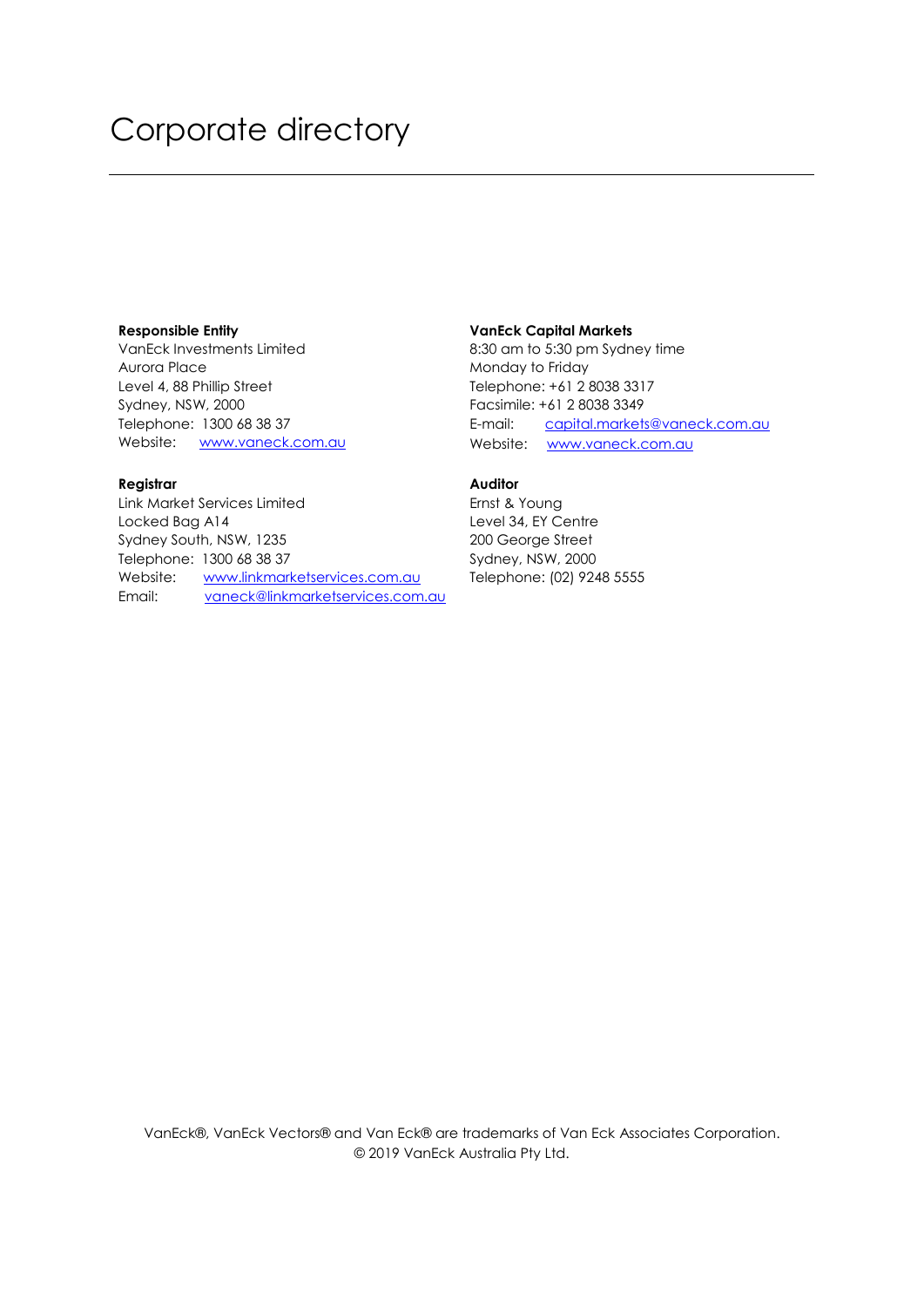## Contents

| $\mathbf{1}$    |  |
|-----------------|--|
| 2               |  |
| 3               |  |
| 4               |  |
| 5               |  |
| 6               |  |
| 7               |  |
| 8               |  |
| 9               |  |
| 10 <sup>°</sup> |  |
| 11              |  |
| 12              |  |
| 13              |  |
| 14              |  |
| 15              |  |
|                 |  |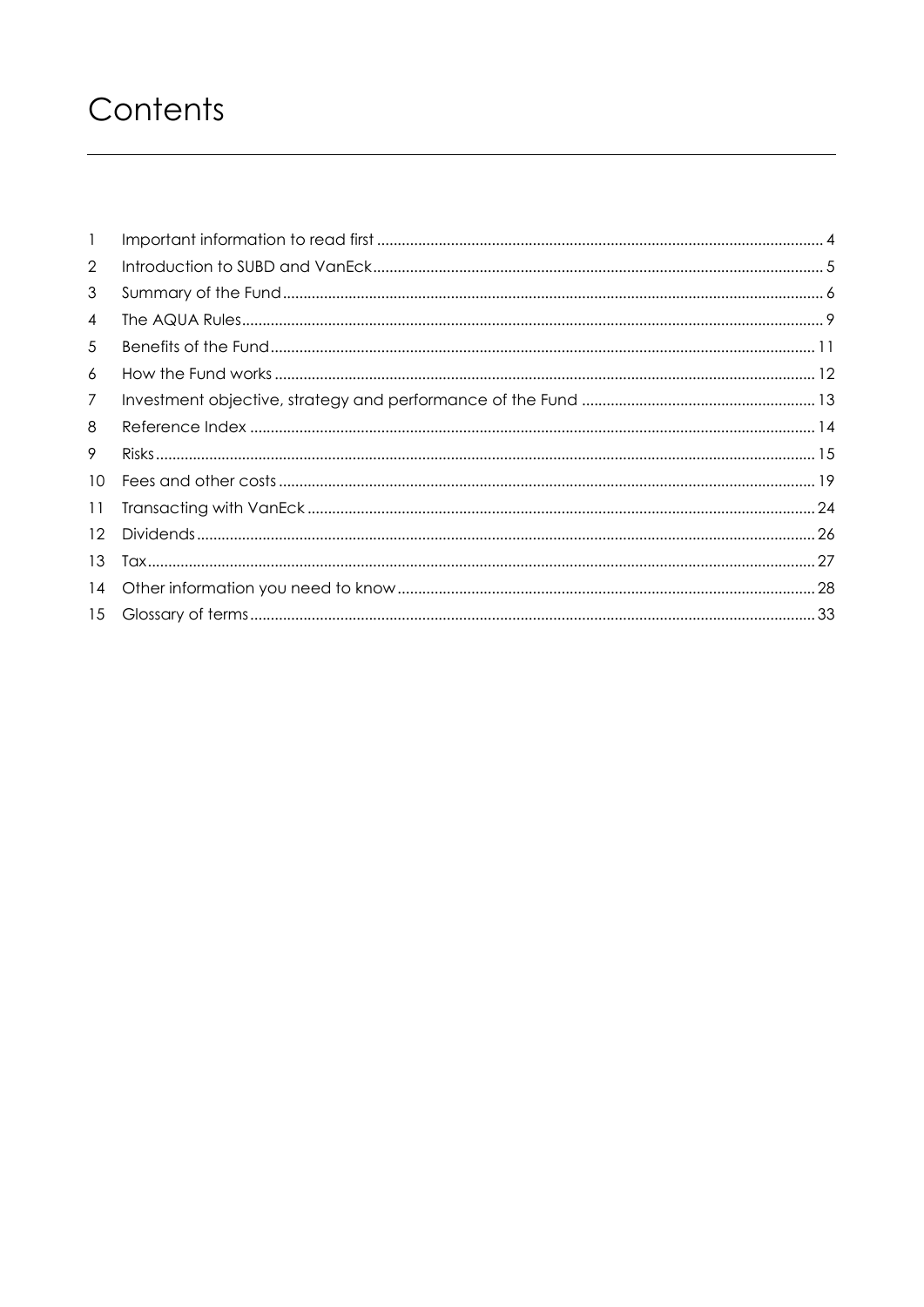## <span id="page-4-0"></span>1 Important information to read first

#### **1.1 This product disclosure statement**

This product disclosure statement ('**PDS**') is issued by VanEck Investments Limited ABN 22 146 596 116 AFSL No 416755 as responsible entity of VanEck Vectors Australian Subordinated Debt ETF ('**the Fund**'). The Fund is a registered managed investment scheme having Australian Registered Scheme Number (ARSN) 635 881 533. A class of units in the Fund ('**ETF Units**') is expected to be admitted to quotation and trading as an Exchange Traded Fund ('ETF') on the Australian Securities Exchange ('**ASX**'). ETF Units may also be traded on the licensed financial market operated by Chi-X Australia Pty Ltd ('**Chi-X**'). For ease, all references in this PDS are only to '**ASX**'.

References in this PDS to '**VanEck**', '**us**', '**we**', '**our**' or '**Responsible Entity**' are a reference to VanEck Investments Limited in its capacity as responsible entity of the Fund. Capitalised terms (Like This) in this PDS are generally defined in the '*Glossary of terms*'. A copy of this PDS has been lodged with the Australian Securities and Investments Commission ('**ASIC**') and ASX, and will be lodged with the Registrar of Financial Service Providers, New Zealand ('**RFSPNZ**'). Neither ASIC, RFSPNZ nor ASX take any responsibility for the contents of this PDS. We have applied to ASX for ETF Units in the Fund to be admitted to trading status on ASX under the AQUA Rules as an ETF. As at the date of this PDS, ETF Units are yet to be quoted. No applications for ETF Units will be accepted until the exposure period has expired and ETF Units are quoted on ASX. The exposure period expires seven days after the date of this PDS, subject to possible extension by ASIC for a further seven days. The date of this PDS is the date it was lodged with ASIC.

#### **1.2 Authorised Participants**

The offer of ETF Units in this PDS is only for Authorised Participants (or '**APs**') as defind in the Glossary. Only APs may acquire ETF Units directly from VanEck.

#### **1.3 ASX Investors**

All investors may purchase ETF Units on ASX ('**ASX Investors**'), in the same way they purchase shares in a listed company. ASX Investors may use this PDS for information purposes only. ASX Investors may buy and sell ETF Units on ASX through their online broker, stockbroker or financial adviser ('**Broker**') and are not required to submit an application under this PDS.

#### **1.4 Classes of units**

The ETF Units referred to in this PDS are an ETF class of units in the Fund. As such it is only the ETF class of the Fund that is quoted on ASX. As at the date of this PDS, the Fund only has a single class of units, being the ETF class. Under the Fund's constitution ('**Constitution**'), VanEck is permitted to establish different classes of units.

#### **1.5 Up to date information**

All information in this PDS is current as at the date of this PDS. Unless otherwise stated, VanEck sources its data from public or licensed market data. Information and the terms in this PDS are subject to change from time to time. We may provide notices of any updates or changes to information that are not materially adverse to investors by publishing a notice at [www.vaneck.com.au](http://www.vaneck.com.au/) on the Fund's page. If we issue a supplementary or replacement PDS, in addition to updating the documents on our website we will make an announcement on ASX. A paper copy of this PDS and any updated information will be provided free of charge on request by contacting us at 1300 68 38 37.

#### **1.6 General advice warning**

This PDS contains general information only about Australian financial products and is not personal financial advice. It does not constiute an offer in any other jurisdiction. It is not a recommendation by us or any other person to invest in the Fund. The information does not take into account the individual investment objectives, financial situation or needs of any person. Before making an investment decision, you should consider (in consultation with a licensed financial adviser) whether the decision is appropriate for your investment strategy, individual risk tolerance, financial situation, needs and objectives. You can check if an adviser is licensed by contacting ASIC on 1300 300 630 or a[t www.asic.gov.au.](http://www.asic.gov.au/)

An investment in the Fund is subject to various risks (see section 9), including possible delays in repayment and loss of income and capital invested. None of VanEck Investments Limited, VanEck Australia Pty Ltd, Van Eck Associates Corporation or their related entities, directors or officers, give any guarantee or assurance as to the performance of the Fund, the payment of income or the repayment of capital invested.

#### **1.7 Foreign Investors**

Foreign professional and institutional investors may act as Authorised Participants subject to relevant laws and regulations including restrictions on redemptions. Other Foreign Investors may trade ETF Units on ASX via their Broker.

ETF Units are not intended to be sold to United States ('**US**') Persons as defined under Regulation S of the US federal securities laws.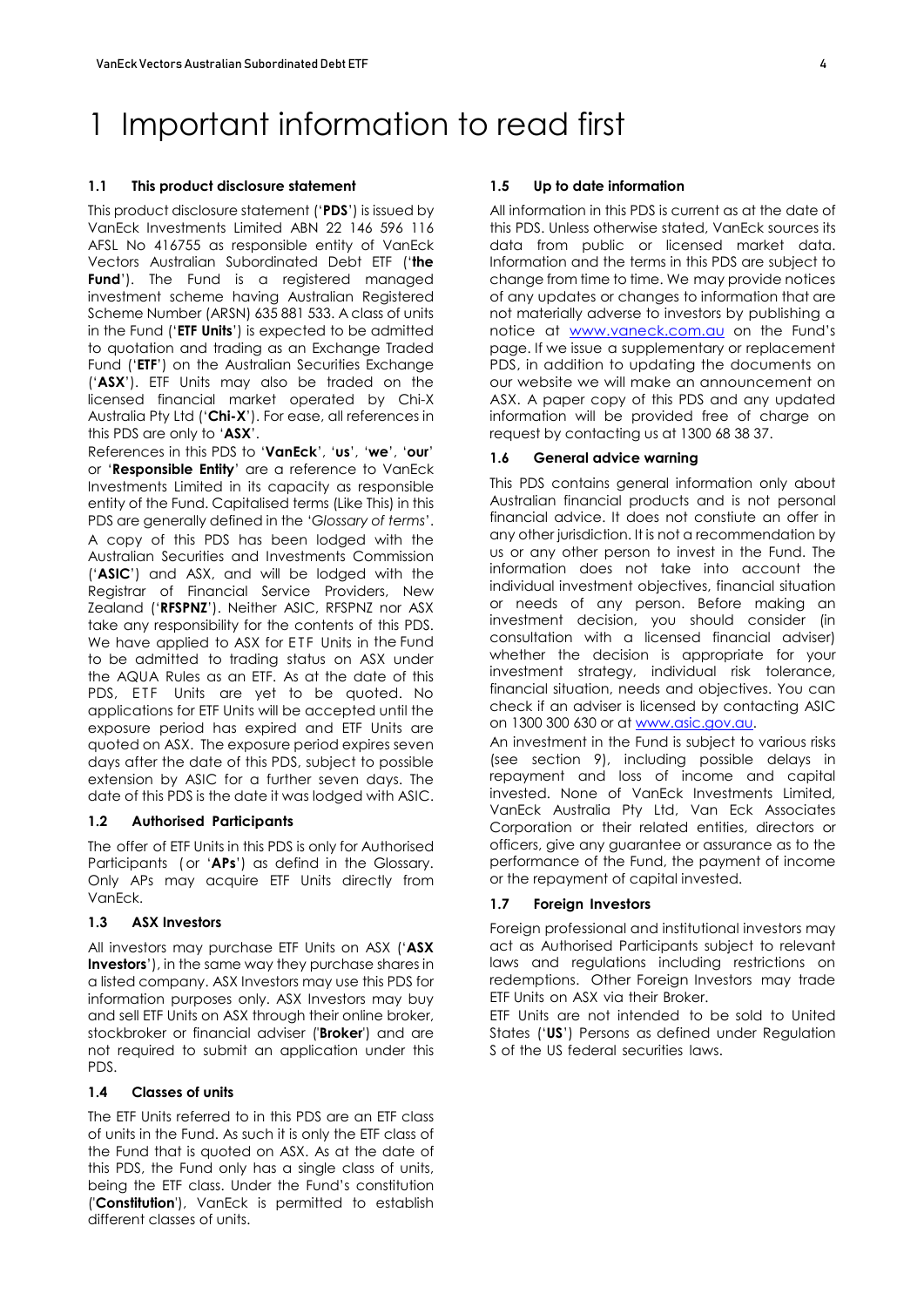### <span id="page-5-0"></span>2 Introduction to SUBD and VanEck

#### **2.1 Subordinated debt**

#### *2.1.1 Debt and equity capital financing*

Most Australian banks and other authorised deposittaking institutions and insurance companies ('**Financial Institutions**') raise capital for financing their operations by issuing two forms of securities:

- o equity in the form of ordinary shares; and
- o debt in the form of bonds.

Their shares are typically listed on ASX and have the benefit of sharing in profits of the company's success, but the risk of ranking last in priority of repayment, becoming potentially worthless, on Insolvency of the issuer.

Debt financing takes many different forms with different levels of assurance given to investors regarding repayment.

#### *2.1.2 Tier 2 Capital subordinated bonds*

The following chart provides a simplified example of the capital structure in a Financial Institution to illustrate how different securities issued by the Financial Institution rank in priority of payment on Insolvency of the issuer. Priority is given to depositors and senior debt. Shareholders get paid last if at all.



#Per ASIC Report 365. \*Per market convention.

Subordinated debt primarily has the characteristics of debt, however, in times of financial stress it is more like equity and can be converted to shares. Subordinated debt is therefore classified as a 'hybrid' security by ASIC#. It is called 'subordinated' because it sits below 'senior debt' or traditional bonds in the capital structure, but it also sits above and takes priority over ordinary shares, on Insolvency.

To compensate investors for taking increased risk compared to traditional bonds, subordinated debt instruments pay higher rates of interest.

In the case of Financial Institutions which are heavily regulated due to their systemic importance, the Australian Prudential Regulatory Authority (or equivalent foreign body) ('**APRA**') determines the amount of capital they must hold and the characteristics the securities must have to qualify as a specific type of capital. The classification of capital is important for the company's financial accounts and performance metrics.

Subordinated debt qualifying as Tier 2 Capital under APRA's Rules is often issued by Financial Institutions to raise capital in an efficient way to meet APRA's requirements. Tier 2 Capital is generally known in the market as 'subordinated bonds'. Additional Tier 1 Capital debt securities are generally called 'hybrids'.

SUBD invests primarily in Tier 2 Capital. Unless the context requires otherwise, references in this PDS to "**Subordinated Bonds**" or "**Bonds**" is a reference to subordinated debt which qualifies as Tier 2 Capital for Financial Institutions under APRA's Rules.

The Fund gives investors a convenient way to access a portfolio of Subordinated Bonds.

#### **2.2 About VanEck**

*2.2.1 VanEck Investments Limited* 

VanEck Investments Limited is the responsible entity of the Fund and the issuer of this PDS and the ETF Units and is responsible for the management, operation and administration of the Fund.

For more information about VanEck's powers and duties as Responsible Entity see section 14.1.

VanEck Investments Limited is a wholly owned Australian subsidiary of New York based asset manager Van Eck Associates Corporation.

*2.2.2 Founded in 1955*

Van Eck Associates Corporation is a privately held global asset management firm founded in New York in 1955. The firm was among the first US money managers helping investors achieve greater diversification through global investing.

Today VanEck is recognised for being a pioneer in global markets and for drawing on its experience to offer innovative solutions.

VanEck's mission is to offer investors intelligently designed investment strategies that take advantage of targeted market opportunities.

With offices in key financial centres and regions including New York, Sydney, Shanghai, Frankfurt, Dublin, Amsterdam, Madrid and Zurich, the firm offers investors broad investment reach with deep experience.

As at 31 August 2019, the VanEck group managed over \$74 billion in investor assets including its VanEck Vectors ETP business.

*2.2.3 VanEck Vectors® ETFs*

VanEck's exchange traded products ('**ETPs**') have been offered in the United States since 2006 and in Australia since 2013 and span many asset classes including equities and fixed income in both developed and emerging markets.

As at 31 August 2019, the VanEck group's family of ETPs totalled over \$65 billion in assets under management, making it one of the largest ETP families worldwide.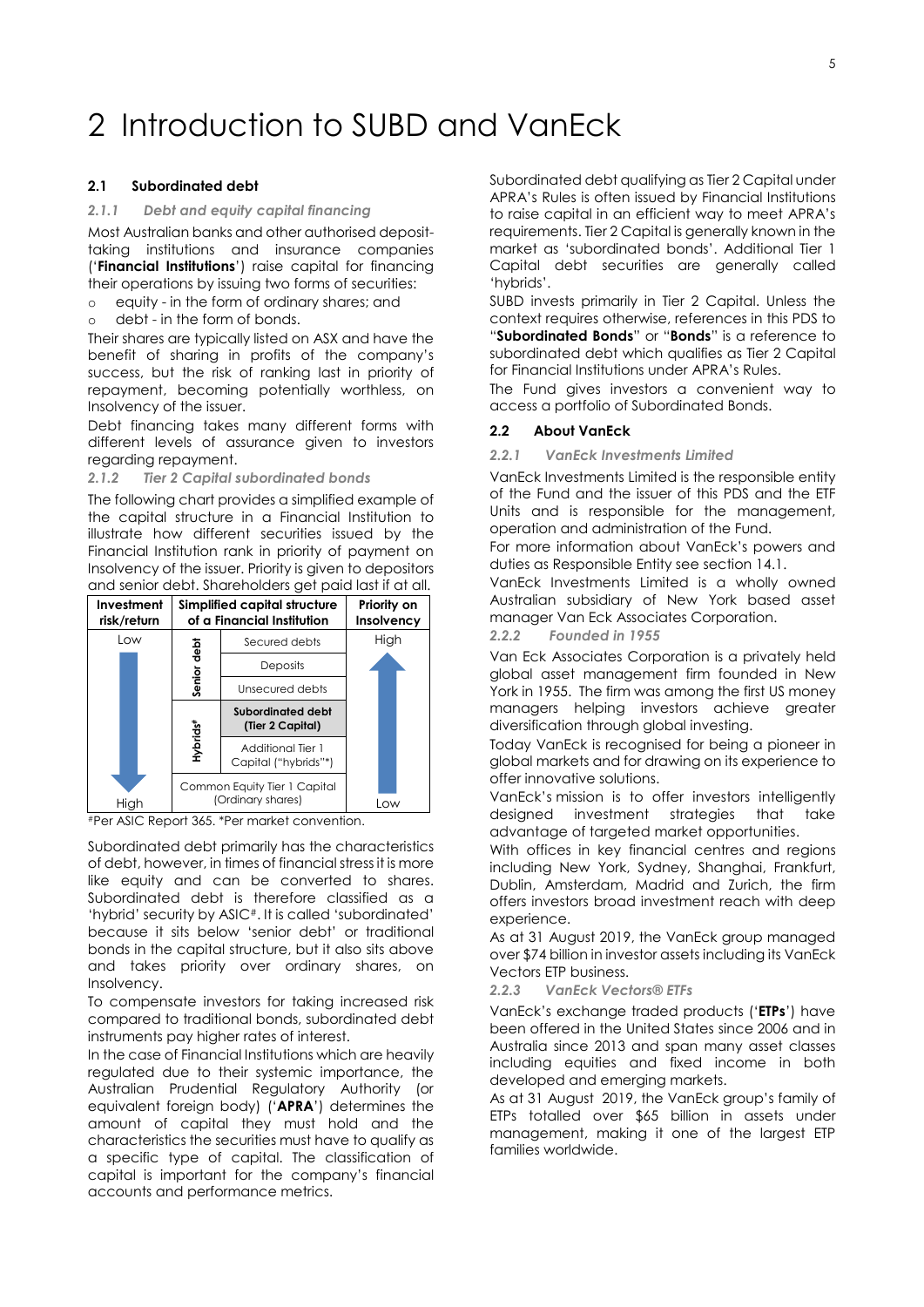# <span id="page-6-0"></span>3 Summary of the Fund

|                                                                | VanEck Vectors Australian Subordinated Debt ETF                                                                                                                                                                                                                                                                                                                                                                                                                                                                                                                                                                                                                                              | For more<br>information |
|----------------------------------------------------------------|----------------------------------------------------------------------------------------------------------------------------------------------------------------------------------------------------------------------------------------------------------------------------------------------------------------------------------------------------------------------------------------------------------------------------------------------------------------------------------------------------------------------------------------------------------------------------------------------------------------------------------------------------------------------------------------------|-------------------------|
| <b>Responsible Entity</b>                                      | VanEck Investments Limited ABN 22 146 596 116 AFSL No 416755                                                                                                                                                                                                                                                                                                                                                                                                                                                                                                                                                                                                                                 | Section 1               |
| Type of<br>investment:<br><b>Exchange Traded</b><br>Fund (ETF) | An ETF is an open-ended fund that aims to track the performance,<br>before fees and other costs, of a financial market index by investing in<br>a portfolio of securities that constitute the index.<br>Units in an ETF are traded on ASX. As such, an ETF gives investors easy<br>access and cost effective exposure to the portfolio of securities held by<br>the ETF via a single trade on ASX.                                                                                                                                                                                                                                                                                           | Sections 4, 5<br>and 6  |
| Investment<br>purpose                                          | The Fund gives investors access to the investment returns of a portfolio<br>of Australian dollar denominated Investment Grade floating rate<br>Subordinated Bonds.                                                                                                                                                                                                                                                                                                                                                                                                                                                                                                                           | Sections 7, 8           |
| Investment<br>objective                                        | The Fund aims to provide investment returns before fees and other costs<br>which track the performance of the Reference Index.                                                                                                                                                                                                                                                                                                                                                                                                                                                                                                                                                               | Sections 7, 8           |
| <b>Reference Index</b>                                         | iBoxx AUD Investment Grade Subordinated Debt Index                                                                                                                                                                                                                                                                                                                                                                                                                                                                                                                                                                                                                                           | Sections 7, 8           |
| Investment<br>strategy                                         | The Fund employs a passive management strategy of investing directly<br>in a portfolio primarily consisting of securities from the Reference Index<br>with the intention of replicating the risk profile and performance of the<br>Reference Index.                                                                                                                                                                                                                                                                                                                                                                                                                                          | Sections 7, 8           |
| <b>Benefits</b>                                                | The Fund provides investors with:<br>cost effective and easy access to a portfolio of Australian issued<br>$\circ$<br>Subordinated Bonds via a single trade on ASX;<br>transparency of holdings, pricing and performance; and<br>$\circ$<br>flexibility of intraday ASX trading capability.<br>$\circ$<br>Compared to unlisted actively managed funds, investors benefit from:<br>trading via live prices on ASX; potentially lower costs; liquidity;<br>transparency and intraday trading.                                                                                                                                                                                                  | Section 5               |
| <b>Risks</b>                                                   | An investment in the Fund may not be suitable for all investors.<br>While Subordinated Bonds are exposed to tradtional bond market risks<br>generally, because they contain equity-like features and sit below<br>traditional bonds in the issuer's capital structure, they have heightened<br>risks compared to traditional bonds.<br>An investment in the Fund is subject to various risks which may have the<br>effect of reducing the value of the Fund, resulting in a loss of your<br>capital invested and a lack of income from the Fund.<br>You should carefully consider the risks in section 9 in consultation with a<br>professional financial adviser before deciding to invest. | Section 9               |

| Investing in the Fund                                                                          |                                                                                                                                                                                                                                                       |            |
|------------------------------------------------------------------------------------------------|-------------------------------------------------------------------------------------------------------------------------------------------------------------------------------------------------------------------------------------------------------|------------|
| <b>All investors</b>                                                                           |                                                                                                                                                                                                                                                       |            |
| Unit Price or 'NAV'                                                                            | The Unit Price or NAV of the Fund is calculated as the Fund Net Asset Section 7.3<br>Value divided by the number of ETF Units on issue. It is calculated<br>daily based on closing prices of the securities in the Fund's portfolio<br>for that day.  |            |
|                                                                                                | <b>Authorised Participants - transacting under this PDS</b>                                                                                                                                                                                           |            |
| <b>Transacting with</b><br><b>VanEck by APs</b>                                                | Authorised Participants must enter into an AP Agreement with VanEck<br>and submit written applications for creations or redemptions of ETF Units.                                                                                                     | Section 11 |
| Price paid by APs                                                                              | Authorised Participants transact with VanEck for creations or<br>redemptions of ETF Units at the Fund's NAV calculated following the<br>close of trading for that day, plus or minus fees and other costs.                                            |            |
| Cut-off time for<br>12 noon on each ASX Trading Day unless we agree otherwise.<br>applications |                                                                                                                                                                                                                                                       |            |
| <b>Creations</b>                                                                               | ETF Units can only be created in multiples of Creation Units for the Fund,<br>unless we agree otherwise.<br>Payment for a creation must generally be made by the Authorised<br>Participant in the form of a specified parcel of securities ('Standard |            |
|                                                                                                | <b>Basket'</b> ) plus or minus a residual cash amount (' <b>Standard Basket</b>                                                                                                                                                                       |            |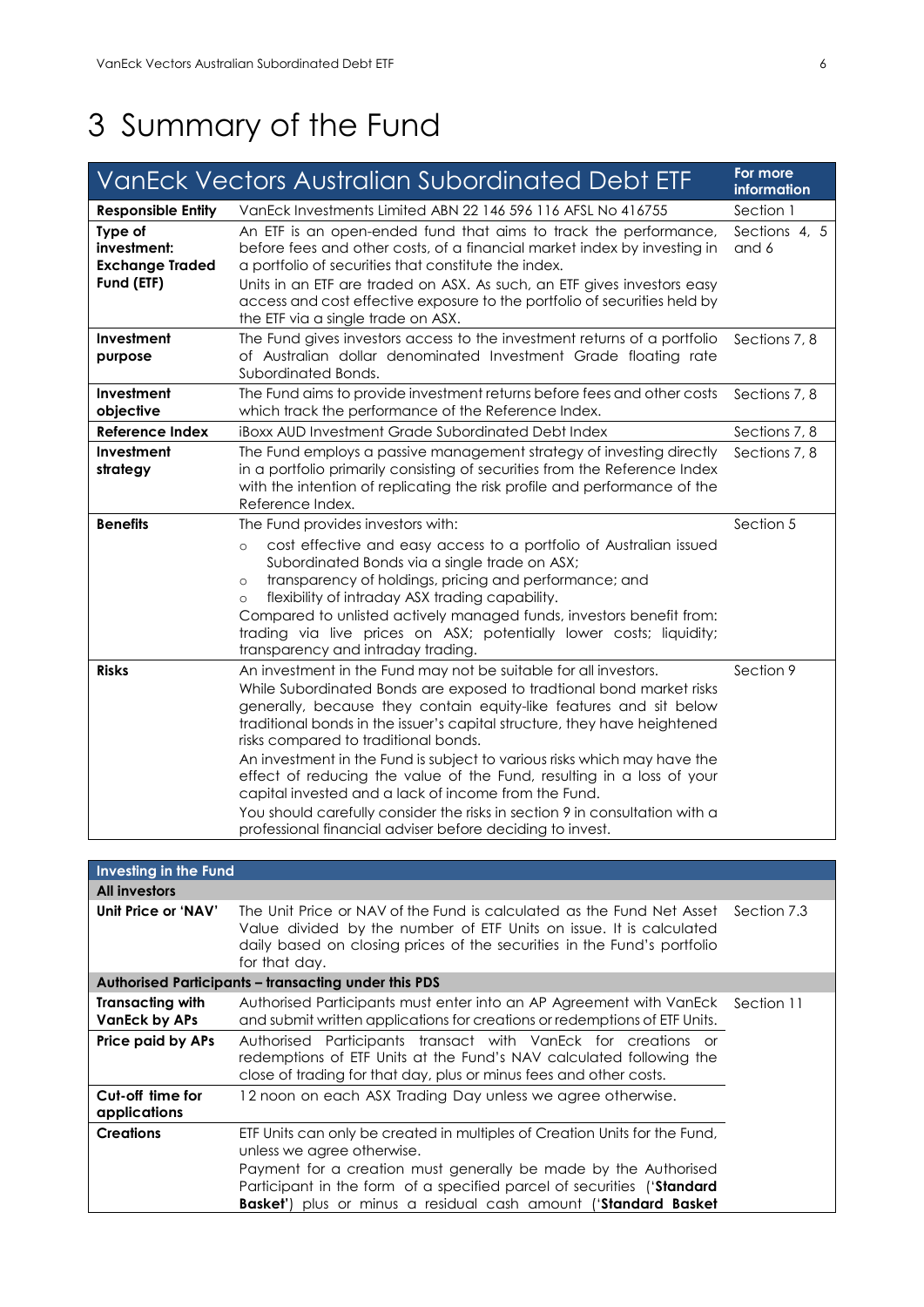| <b>Redemptions</b>                            | Transaction'). If we agree, payment may also be made by: (i) cash,<br>(ii) a combination of securities and cash ('Non-Standard<br><b>or</b><br>Transaction').<br>ETF Units can only be redeemed in multiples of Redemption Units, unless<br>we agree otherwise.<br>Payment of redemption proceeds will primarily be in the form of a<br>Standard Basket Transaction. If we agree, the redemption proceeds<br>may also be paid by a Non-Standard Transaction. |                                                                            |                                                |  |
|-----------------------------------------------|--------------------------------------------------------------------------------------------------------------------------------------------------------------------------------------------------------------------------------------------------------------------------------------------------------------------------------------------------------------------------------------------------------------------------------------------------------------|----------------------------------------------------------------------------|------------------------------------------------|--|
| APs minimum<br>transaction size               | Unless we agree otherwise in advance, the minimum number of ETF<br>Units for a creation (one ' <b>Creation Unit'</b> ) and a redemption (one<br>'Redemption Unit') are as follows:                                                                                                                                                                                                                                                                           |                                                                            |                                                |  |
|                                               | Fund                                                                                                                                                                                                                                                                                                                                                                                                                                                         | No. of ETF Units per<br><b>Creation Unit</b>                               | No. of ETF Units per<br><b>Redemption Unit</b> |  |
|                                               | <b>SUBD</b>                                                                                                                                                                                                                                                                                                                                                                                                                                                  | 80,000                                                                     | 80,000                                         |  |
| Investing in the Fund via ASX - ASX Investors |                                                                                                                                                                                                                                                                                                                                                                                                                                                              |                                                                            |                                                |  |
| <b>Buying/selling ETF</b><br>Units on ASX     | ASX Investors may buy and sell ETF Units in the Fund on ASX through their<br>Sections 4, 5<br>Broker just like trading shares in listed companies. A Market Maker is<br>engaged to facilitate liquidity for trading in ETF Units on ASX. There is no<br>minimum trade size on ASX. You should check with your Broker.                                                                                                                                        |                                                                            |                                                |  |
| <b>ASX prices</b>                             | ASX Investors trade ETF Units at trading prices quoted on ASX throughout<br>each ASX Trading Day. The presence of a Market Maker means trading<br>prices should remain close to the NAV, adjusted for changes in value of<br>the underlying securities during the ASX Trading Day.                                                                                                                                                                           |                                                                            |                                                |  |
| Cooling-off                                   | trading of ETF Units on ASX.                                                                                                                                                                                                                                                                                                                                                                                                                                 | There are no cooling-off rights applicable to the offers in this PDS or to |                                                |  |

| <b>Fees and other costs</b>                   |                                                                                                                                     |                                                                                                                                                                                                                                                                                      |            |  |
|-----------------------------------------------|-------------------------------------------------------------------------------------------------------------------------------------|--------------------------------------------------------------------------------------------------------------------------------------------------------------------------------------------------------------------------------------------------------------------------------------|------------|--|
| <b>All investors</b>                          |                                                                                                                                     |                                                                                                                                                                                                                                                                                      |            |  |
| Management                                    | Fund                                                                                                                                | <b>Management costs</b>                                                                                                                                                                                                                                                              | Section 10 |  |
| costs                                         | <b>SUBD</b>                                                                                                                         | $0.29\%$ p.a.                                                                                                                                                                                                                                                                        |            |  |
|                                               |                                                                                                                                     | Management costs are inclusive of GST and net of any reduced input<br>tax credits and may be negotiated by wholesale clients.                                                                                                                                                        |            |  |
| <b>Transactional and</b><br>operational costs | Additional costs relating to trading in the portfolios and associated<br>operational activities will also apply - see section 10.3. |                                                                                                                                                                                                                                                                                      |            |  |
| Authorised Participants only - also pay       |                                                                                                                                     |                                                                                                                                                                                                                                                                                      |            |  |
| <b>Transaction fees</b><br>for creations and  | Fund                                                                                                                                | Contribution fees / withdrawal fees<br>per<br>transaction                                                                                                                                                                                                                            | Section 10 |  |
| redemptions                                   | <b>SUBD</b>                                                                                                                         | \$200                                                                                                                                                                                                                                                                                |            |  |
|                                               | Contribution and withdrawal fees may be negotiated and may change<br>without notice.                                                |                                                                                                                                                                                                                                                                                      |            |  |
| <b>Additional costs</b>                       |                                                                                                                                     | The estimated additional transactional and operational costs incurred                                                                                                                                                                                                                |            |  |
| for cash<br>transactions                      |                                                                                                                                     | by the Fund in relation to cash transactions are charged to Authorised                                                                                                                                                                                                               |            |  |
|                                               |                                                                                                                                     | Participants as a buy/sell spread on creations and redemptions or<br>recovered from APs by way of a true up following settlement.                                                                                                                                                    |            |  |
| <b>Dividends</b>                              |                                                                                                                                     |                                                                                                                                                                                                                                                                                      |            |  |
| <b>Frequency</b>                              | Fund                                                                                                                                | Frequency                                                                                                                                                                                                                                                                            | Section 12 |  |
|                                               | <b>SUBD</b>                                                                                                                         | Monthly                                                                                                                                                                                                                                                                              |            |  |
| <b>Dividend</b><br><b>Reinvestment Plan</b>   | your account.                                                                                                                       | A Dividend Reinvestment Plan (DRP) is available subject to the DRP<br>Rules. Dividends will be paid as cash to your nominated bank account<br>unless you contact the Registrar and elect to have dividends<br>reinvested. Your dividends will then appear as additional ETF Units in |            |  |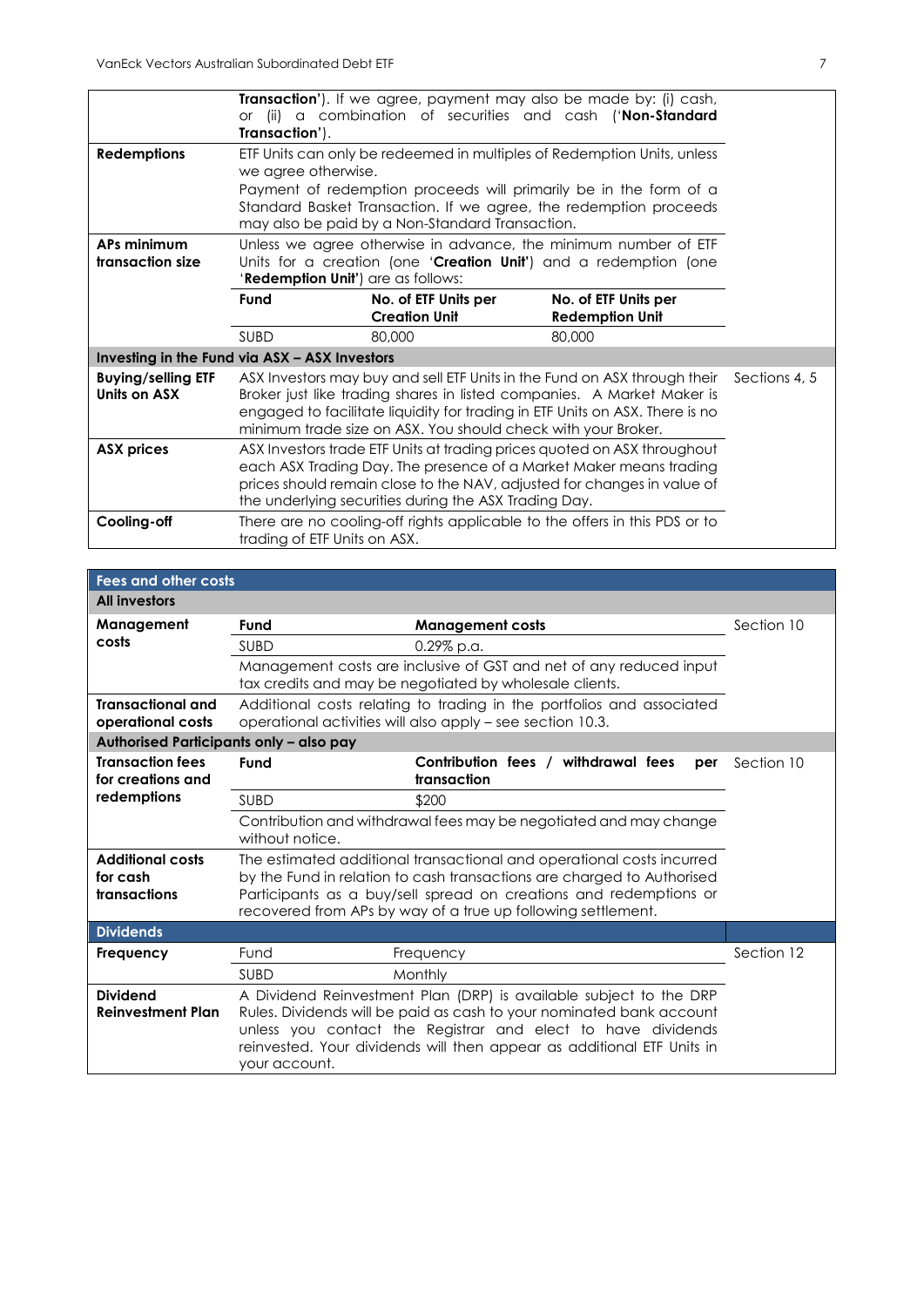| <b>Additional information</b> |                                                                              |  |
|-------------------------------|------------------------------------------------------------------------------|--|
| Website                       | The following information is available at www.vaneck.com.au:                 |  |
|                               | Fund Net Asset Value:<br>$\Omega$                                            |  |
|                               | Unit Price:<br>$\circ$                                                       |  |
|                               | portfolio holdings;<br>$\circ$                                               |  |
|                               | number of ETF Units outstanding;<br>$\circ$                                  |  |
|                               | the current PDS, any supplementary PDS and notice of any<br>$\circ$          |  |
|                               | changes that are not materially adverse to investors;                        |  |
|                               | <b>DRP Rules:</b><br>$\circ$                                                 |  |
|                               | information about any dividends;<br>$\circ$                                  |  |
|                               | a link to any announcements lodged with the ASX Market<br>$\circ$            |  |
|                               | Announcements Platform (including continuous disclosure                      |  |
|                               | notices);                                                                    |  |
|                               | any other disclosure that is made available or provided to<br>$\circ$        |  |
|                               | Unitholders: and                                                             |  |
|                               | annual reports and half-yearly reports (including financial<br>$\circ$       |  |
|                               | statements).                                                                 |  |
| <b>Statements</b>             | The following statements will be provided to investors:                      |  |
|                               | holding statement – for any transactions made during the month;<br>$\circ$   |  |
|                               | annual tax statement including dividend statement – after 30 June<br>$\circ$ |  |
|                               | each year; and                                                               |  |
|                               | periodic statement showing your transactions and investments in<br>$\circ$   |  |
|                               | the Fund – sent annually and following your exit from the Fund.              |  |
| Electronic                    | To reduce our carbon footprint most types of statements are issued in        |  |
| communications                | electronic form. When you become a Unitholder in the Fund, you will          |  |
|                               | receive a welcome letter that provides instructions for you to login at      |  |
|                               | the Registrar's investor centre and provide certain information. If you      |  |
|                               | wish to receive communications by post, please login at the investor         |  |
|                               | centre or call 1300 68 38 37 to change your preferences.                     |  |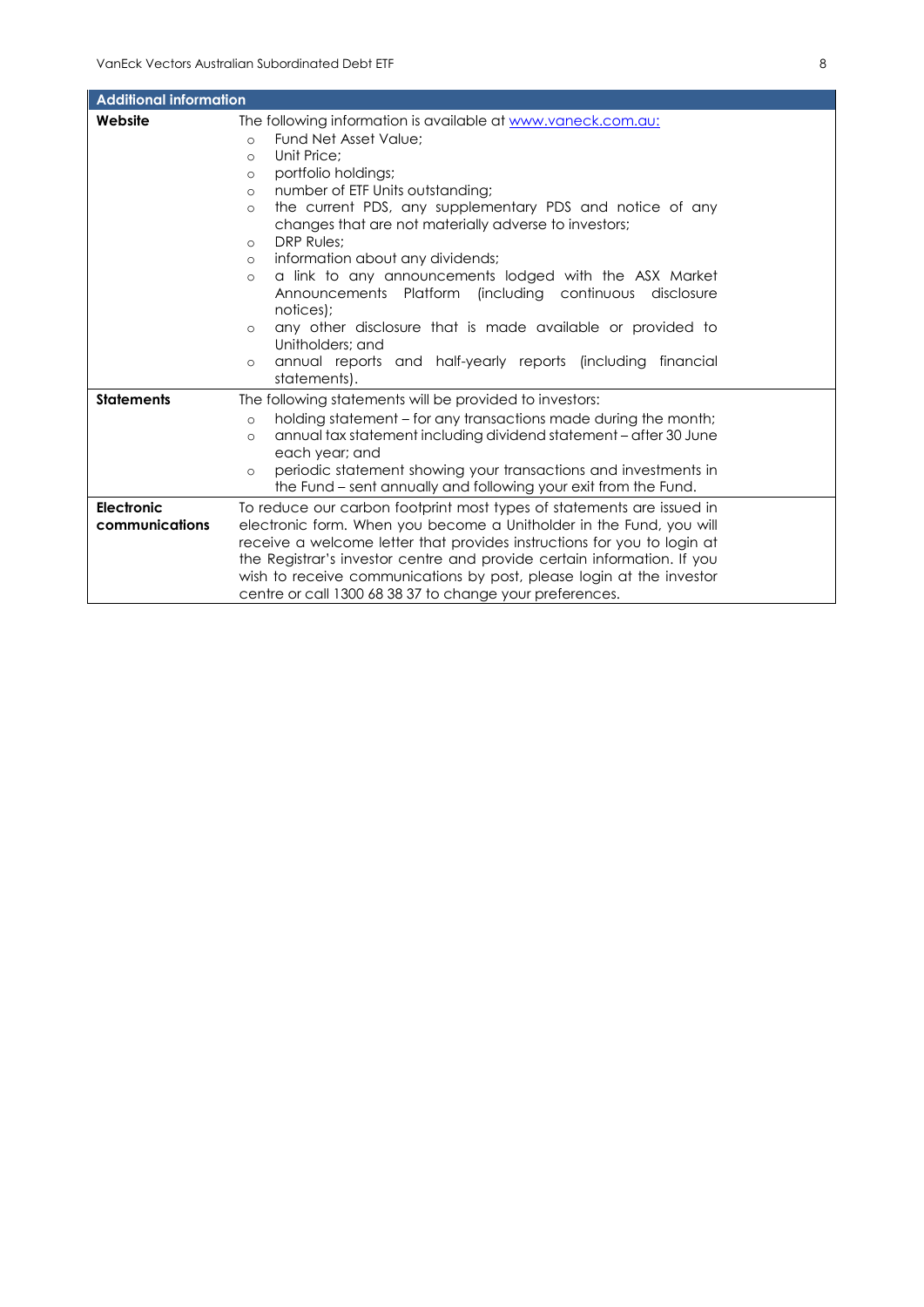### <span id="page-9-0"></span>4 The AQUA Rules

#### **4.1 The AQUA Rules**

ETF Units in the Fund are admitted to trading on ASX under the AQUA Rules. The AQUA Rules are a subset of the ASX Operating Rules that provide a tailored framework for the quotation of managed funds, ETFs and other products on ASX, providing issuers with access to ASX back office clearing and settlement services.

The only products that can be admitted to trading under the AQUA Rules are those where the product has a capital value or dividends linked to liquid underlying instruments with robust and transparent pricing mechanisms.

Under the AQUA Rules, ASX may require the issuer to facilitate liquidity in the ETF Units by way of the appointment of a 'Market Maker' whose role generally is to act as a seller and buyer to match demand from purchasers and sellers of ETF Units on ASX in certain circumstances and subject to certain conditions.

As a result, the Fund is expected to remain liquid. For more information see section 5.

#### **4.2 VanEck has no influence or control over the value of the underlying assets**

The key difference between products admitted to trading under the ASX Listing Rules and those admitted to trading under the AQUA Rules is the level of influence that the issuer has over the underlying instrument.

Under the ASX Listing Rules, a listed equity issuer typically lists securities which reflect the value of a business which they operate and control. By contrast, securities admitted to trading under the AQUA Rules typically reflect the value of some other asset which the issuer does not control, such as a parcel of listed securities of other companies, indices, bonds, commodities or currency.

The value of the Fund reflects the value of the underlying portfolio of securities in the Fund and not the value of VanEck's business.

The following table highlights the key differences between the ASX Listing Rules and the AQUA Rules.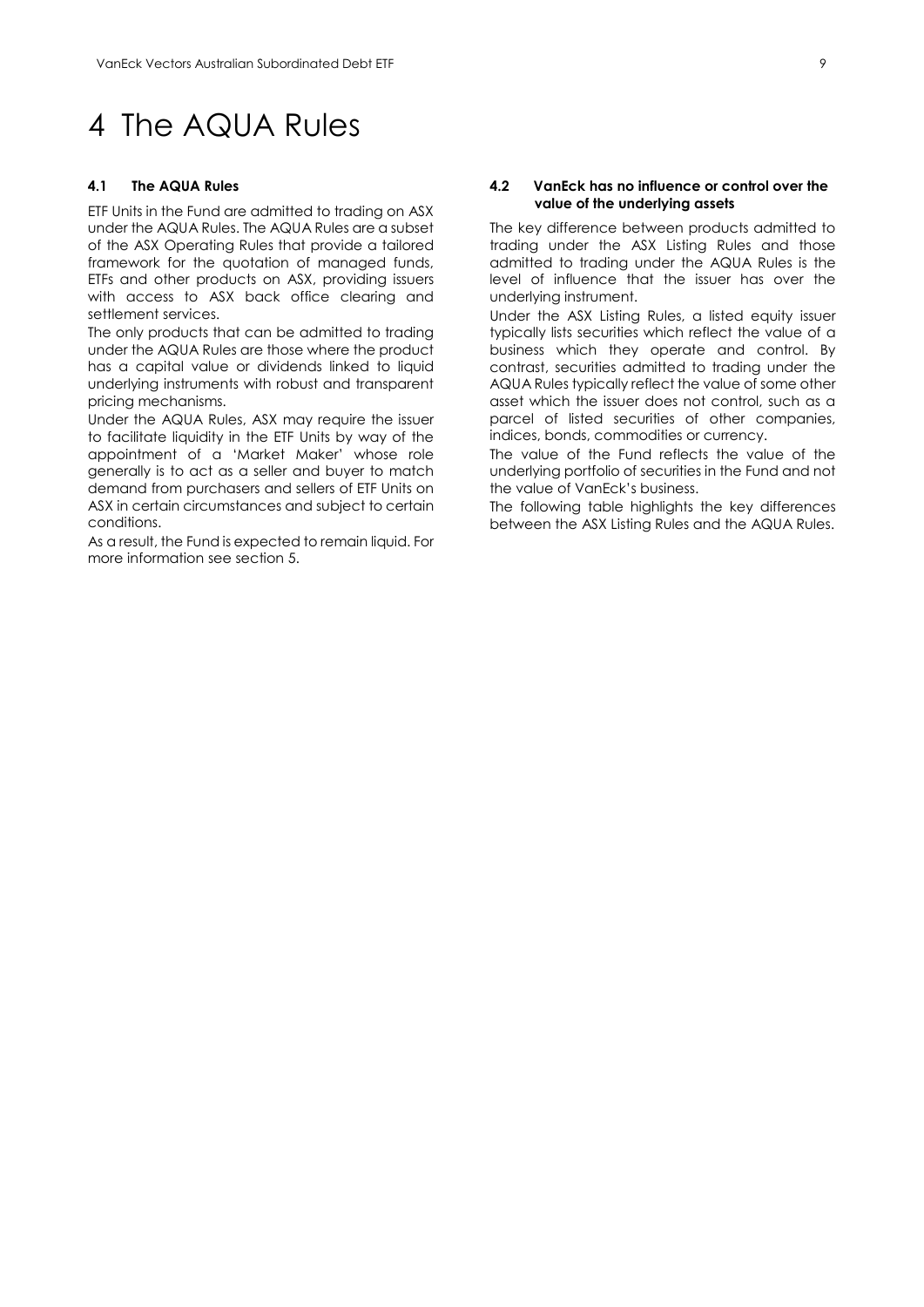#### **4.3 Key differences between the ASX Listing Rules and the AQUA Rules**

| <b>ASX Listing Rules</b>                                                                                                                                                                                                                                                                                                        | <b>AQUA Rules</b>                                                                                                                                                                                                                                                                                                                                                                                                                                                                                                                                                                                                                                                                                                                               |  |  |
|---------------------------------------------------------------------------------------------------------------------------------------------------------------------------------------------------------------------------------------------------------------------------------------------------------------------------------|-------------------------------------------------------------------------------------------------------------------------------------------------------------------------------------------------------------------------------------------------------------------------------------------------------------------------------------------------------------------------------------------------------------------------------------------------------------------------------------------------------------------------------------------------------------------------------------------------------------------------------------------------------------------------------------------------------------------------------------------------|--|--|
| <b>Continuous disclosure</b>                                                                                                                                                                                                                                                                                                    |                                                                                                                                                                                                                                                                                                                                                                                                                                                                                                                                                                                                                                                                                                                                                 |  |  |
| Issuers are subject to the continuous<br>disclosure requirements under Listing Rule 3.1<br>and section 674 of the Corporations Act.                                                                                                                                                                                             | AQUA product issuers are not subject to the continuous<br>disclosure requirements under Listing Rule 3.1 and section 674<br>of the Corporations Act (because the underlying instruments<br>are) but must disclose via the ASX Market Announcements<br>Platform:<br>٠<br>ETF Units outstanding on a monthly basis;<br>dividends and other disbursements;<br>٠<br>information the non-disclosure of which may lead to the<br>٠<br>establishment of a false market in its products or would<br>materially affect the price of its products; and<br>any other information that is required to be disclosed to<br>٠<br>ASIC under section 675 of the Corporations Act which<br>must be disclosed to ASX at the same time it is disclosed<br>to ASIC. |  |  |
| <b>Periodic disclosure</b>                                                                                                                                                                                                                                                                                                      |                                                                                                                                                                                                                                                                                                                                                                                                                                                                                                                                                                                                                                                                                                                                                 |  |  |
| Issuers are required to disclose their half-<br>yearly and annual financial information or<br>annual reports to ASX under Chapter 4 of the<br>Listing Rules                                                                                                                                                                     | AQUA product issuers are currently not required to disclose<br>their half-yearly and annual financial information or annual<br>reports to ASX, however, as the Responsible Entity of the Fund<br>which is a registered managed investment scheme product,<br>we are still required to lodge with ASIC and disclose to ASX at<br>the same time, financial reports for the Fund required under<br>Chapter 2M of the Corporations Act.                                                                                                                                                                                                                                                                                                             |  |  |
| Corporate control                                                                                                                                                                                                                                                                                                               |                                                                                                                                                                                                                                                                                                                                                                                                                                                                                                                                                                                                                                                                                                                                                 |  |  |
| Requirements in the Corporations Act and<br>the Listing Rules in relation to matters such as<br>takeover bids, share buy-backs, change of<br>capital, new issues, restricted securities,<br>disclosure<br>of<br>directors'<br>interests<br>and<br>shareholdings,<br>substantial<br>apply<br>to<br>companies and listed schemes. | These requirements do not apply to AQUA product issuers.<br>Section 601FM of the Corporations Act continues to apply to<br>the removal or change of the responsible entity. An<br>extraordinary resolution would be required to change the<br>Responsible Entity. An extraordinary resolution is a resolution<br>supported by a majority of the total votes that may be case<br>by the Fund's members entitled to vote on the resolution.                                                                                                                                                                                                                                                                                                       |  |  |
| <b>Related party transactions</b>                                                                                                                                                                                                                                                                                               |                                                                                                                                                                                                                                                                                                                                                                                                                                                                                                                                                                                                                                                                                                                                                 |  |  |
| Chapter 10 of the Listing Rules, which relates<br>to transactions between an entity and<br>persons in a position to influence the entity,<br>specifies controls<br>related<br>over<br>party<br>transactions.                                                                                                                    | Chapter 10 of the Listing Rules does not apply to AQUA<br>products. Products quoted under the AQUA Rules which are<br>registered managed investment schemes remain subject to<br>the related party requirements in Part 5C.7 and Chapter 2E of<br>the Corporations Act.                                                                                                                                                                                                                                                                                                                                                                                                                                                                         |  |  |
| <b>Auditor rotation obligations</b>                                                                                                                                                                                                                                                                                             |                                                                                                                                                                                                                                                                                                                                                                                                                                                                                                                                                                                                                                                                                                                                                 |  |  |
| There are specific requirements in relation to<br>auditor rotation under Part 2M.4 Division 5 of<br>the Corporations Act.                                                                                                                                                                                                       | These requirements do not apply to AQUA product issuers.<br>Responsible entities of registered managed investment<br>schemes will continue to be required to have an independent<br>audit of their compliance with each scheme's compliance<br>plan in accordance with section 601HG of the Corporations<br>Act and the auditor must not be the auditor of the scheme's<br>financial statements (but may be from the same firm).                                                                                                                                                                                                                                                                                                                |  |  |
| <b>Disclosure documentation</b>                                                                                                                                                                                                                                                                                                 |                                                                                                                                                                                                                                                                                                                                                                                                                                                                                                                                                                                                                                                                                                                                                 |  |  |
| Entities admitted under the Listing Rules are<br>requirements<br>to<br>the<br>of<br>the<br>subject<br>Corporations Act in relation to the issue of a<br>prospectus or PDS.<br>Course: ACV Pulse Framound                                                                                                                        | Products admitted to trading under the AQUA Rules will also<br>be subject to these requirements of the Corporations Act.                                                                                                                                                                                                                                                                                                                                                                                                                                                                                                                                                                                                                        |  |  |

*Source: ASX Rules Framework*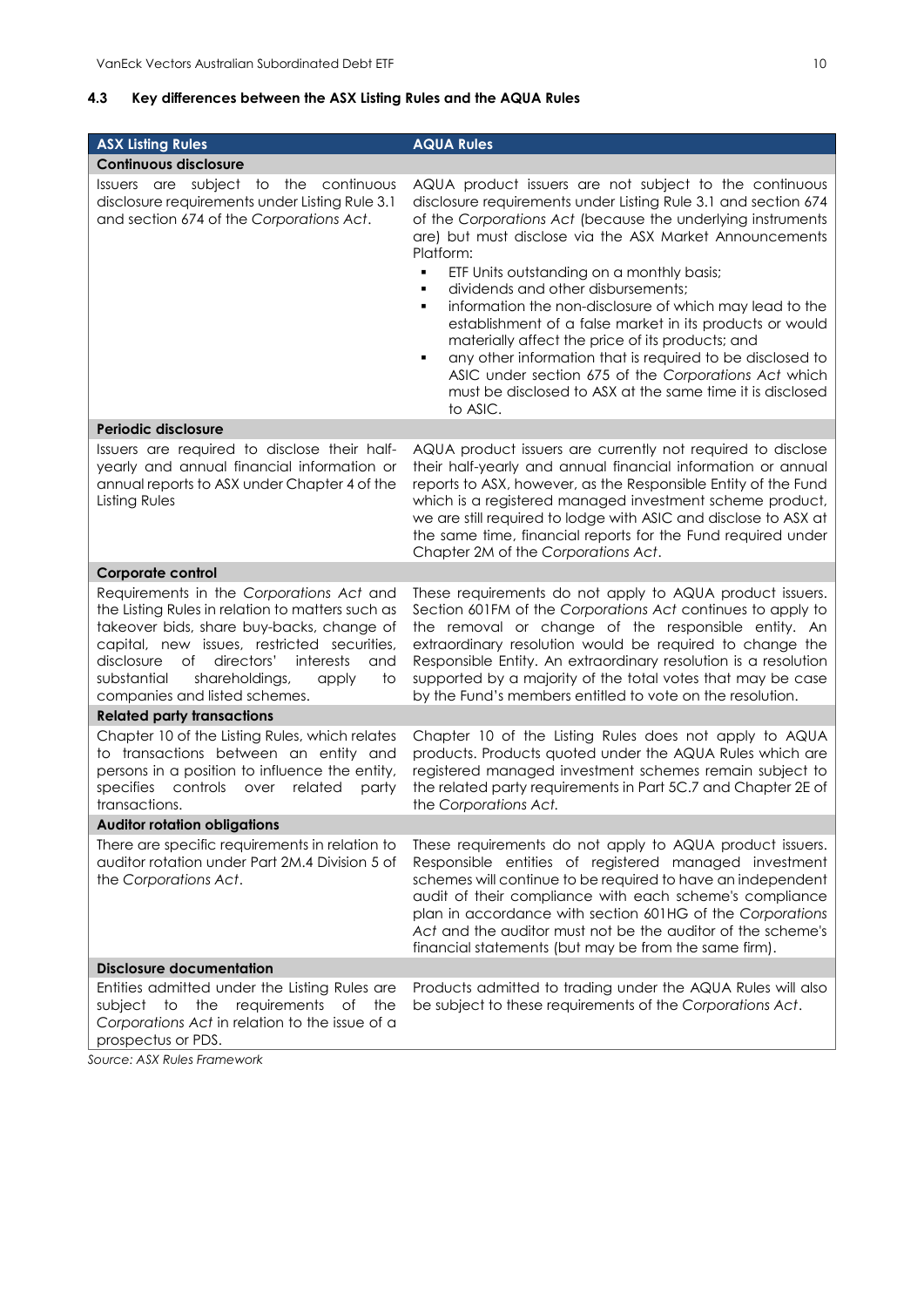### <span id="page-11-0"></span>5 Benefits of the Fund

#### **5.1 Reference Index's strategy**

The Fund provides investors access to the performance of its Reference Index.

For more information on the Fund's Reference Index methodology see sections 6 and 7.

#### **5.2 Exchange Traded Funds**

The Fund is an ETF. ETFs provide investors with the best attributes of both managed funds and listed shares. When you invest in the Fund, you gain access to a portfolio of investments, constructed using professional skills and knowledge that you may not have access to if you invest on your own. ETFs can be easily traded on ASX like listed shares, with live pricing throughout the ASX Trading Day. The difference between a single trade in ETF Units and company shares is that when you buy ETF Units you acquire exposure to the performance of an entire portfolio of securities not just a single company, saving you money and time.

ETFs also provide potential advantages to investors including full daily transparency of the underlying portfolio holdings.

#### **5.3 Lower costs**

Since ETFs track an index, they are typically able to achieve lower operating costs. As a result they charge management costs which are generally lower than those of equivalent unlisted actively managed funds.

As is the case when trading shares, Broker fees will also apply when buying or selling ETF Units on ASX. See section 10 for more information.

#### **5.4 Flexibility of trading on exchange**

As the ETF Units are quoted on ASX, you have the flexibility to trade the ETF Units in the Fund throughout the day, like trading shares.

You can even buy and sell on the same day (intraday trading).

#### **5.5 Transparency of holdings**

The Fund provides investors with transparency in respect of portfolio holdings which are published daily a[t www.vaneck.com.au.](http://www.vaneck.com.au/)

#### **5.6 Pricing throughout the day on ASX**

Trading prices of the ETF Units are continuously quoted on ASX and via Brokers throughout each ASX Trading Day.

#### **5.7 Higher interest rate than traditional bonds**

Reflecting their subordination in the issuer capital structure, Subordinated Bonds generally offer a higher interest rate than senior debt or traditional bonds. See 2.1.2 for details.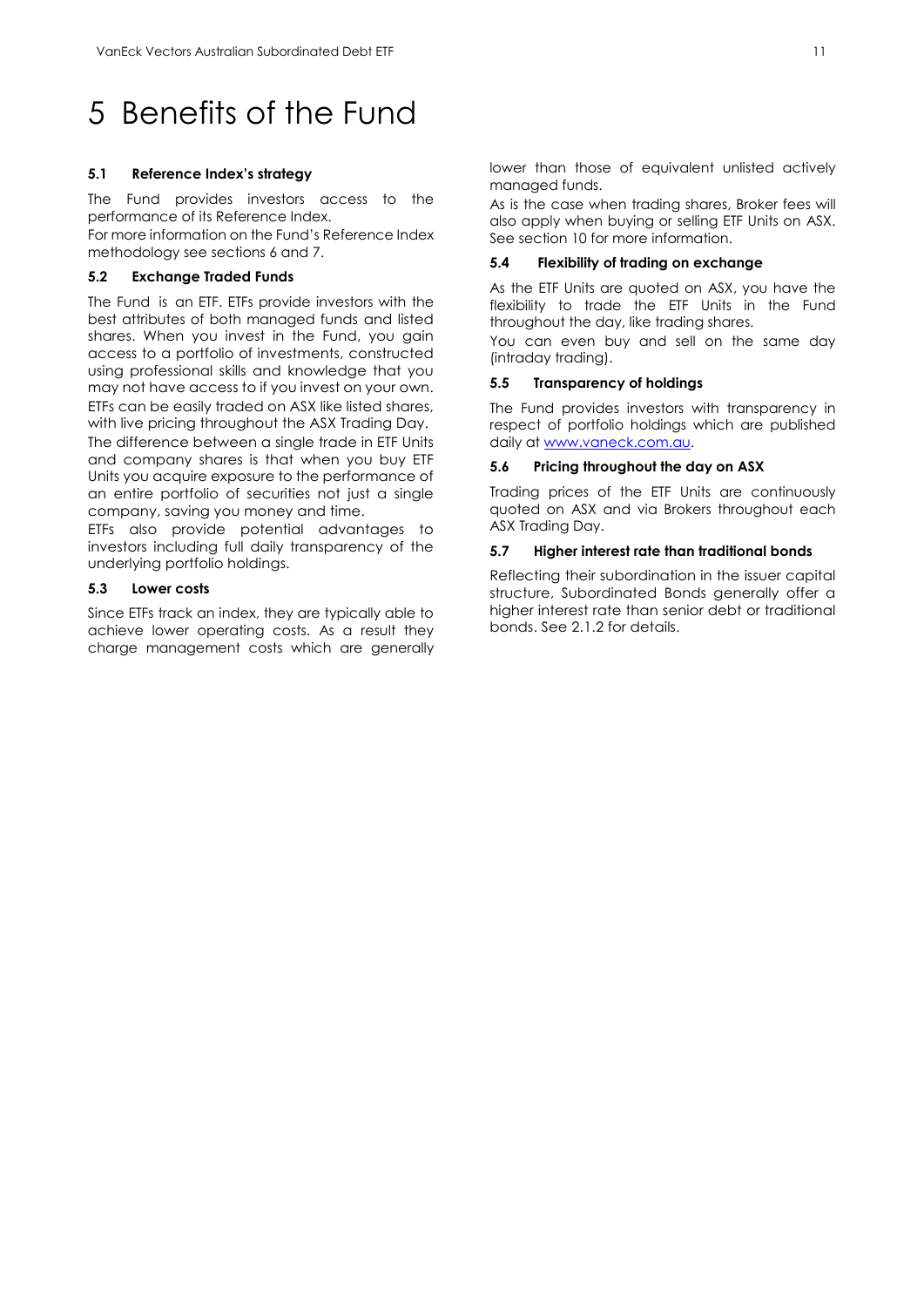## <span id="page-12-0"></span>6 How the Fund works

#### **6.1 Registered managed investment schemes**

The Fund is registered with ASIC and regulated as a registered managed investment scheme, a class of units in which is admitted to trading on ASX. The Fund operates like most other managed investment schemes:

- o the Fund is constituted as a 'unit trust';
- o when you invest you acquire 'units' (like shares) in the trust which give you a beneficial interest in the assets of the Fund;
- o your money is pooled together in the Fund with other investors' money to buy investments which are managed by the Responsible Entity under fiduciary obligations to act in the best interests of all investors.

#### **6.2 Primary and secondary markets**

Large numbers of ETF Units are first issued by VanEck in the '**primary market**' to institutional investors (Authorised Participants) in exchange for a specified basket of bonds, or cash with which we buy the bonds, determined in accordance with the Fund's investment strategy. The bonds become the assets of the Fund designed to meet the Fund's investment objective.

Once ETF Units have been received by the AP (in exchange for bonds and/or cash), the ETF Units are made available for trading on the '**secondary market**', i.e. on ASX.

ASX Investors can then buy and sell the ETF Units with the Authorised Participant, the Market Maker, or other ASX Investors in exchange for cash through CHESS.

The issuing of ETF Units is known as a '**creation**'. When ETF Units are redeemed at the request of the Authorised Participant (in exchange for bonds, or cash or a combination of both) this is known as a '**redemption**'. Authorised Participants can apply to create or redeem ETF Units based on the NAV at the end of the relevant Business Day. ASX Investors can generally trade throughout each ASX Trading Day at trading prices quoted on ASX.

#### **6.3 Rights of Unitholders**

Whether you invest in the Fund as an Authorised Participant or as an ASX Investor you hold ETF Units and have the rights of a Unitholder, as set out in the Constitution of the Fund. For more information on your rights as a Unitholder see section 14.2.

#### **6.4 Roles and responsibilities**

The key roles involved in the operation of the Fund are set out in the table below. VanEck may change the parties performing the roles named below at any time in its discretion with the exception of the Responsible Entity which can only be changed in accordance with the *Corporations Act*.

| Role                             | <b>Responsibility</b>                                                                                                                                                                                                                                                                                                                                             |
|----------------------------------|-------------------------------------------------------------------------------------------------------------------------------------------------------------------------------------------------------------------------------------------------------------------------------------------------------------------------------------------------------------------|
| <b>Responsible Entity</b>        | Issues the ETF Units and this PDS and is responsible for operating the Fund.                                                                                                                                                                                                                                                                                      |
| Investment<br>manager            | Manages the investment portfolio of the Fund in line with the Fund's investment strategy.<br>At the date of this PDS, the investment manager is VanEck.                                                                                                                                                                                                           |
| <b>Custodian</b>                 | Holds the assets of the Fund for safe-keeping on behalf of the Responsible Entity and<br>Unitholders. Assets are segregated from the Custodian's assets or any other funds' assets.                                                                                                                                                                               |
| <b>Fund Administrator</b>        | Processes creations, redemptions and other requests from Unitholders and maintains the<br>books and records of the Fund, including: fund accounting; calculating Unit Prices and<br>taxation.                                                                                                                                                                     |
| <b>Index Provider</b>            | Develops and maintains the Reference Index that the Fund aims to track.                                                                                                                                                                                                                                                                                           |
| Registrar                        | Maintains the register of Unitholders including; names, quantity of securities held, tax file<br>numbers and DRP details; and issues correspondence to Unitholders on behalf of the<br>Responsible Entity.                                                                                                                                                        |
| <b>Authorised</b><br>Participant | Transacts directly with the Responsible Entity to create (or redeem) ETF Units (primary<br>market) to match demand from ASX Investors. In some cases also act as a Market Maker.                                                                                                                                                                                  |
| <b>Market Maker</b>              | Subject to certain conditions, facilitates liquidity and trading volume in the Fund on ASX<br>by acting as a seller and a buyer of some ETF Units to/from ASX Investors (secondary<br>market) throughout the ASX Trading Day. In some cases acts as an Authorised<br>Participant in the primary market and quotes the ETF Units on ASX for sale to ASX Investors. |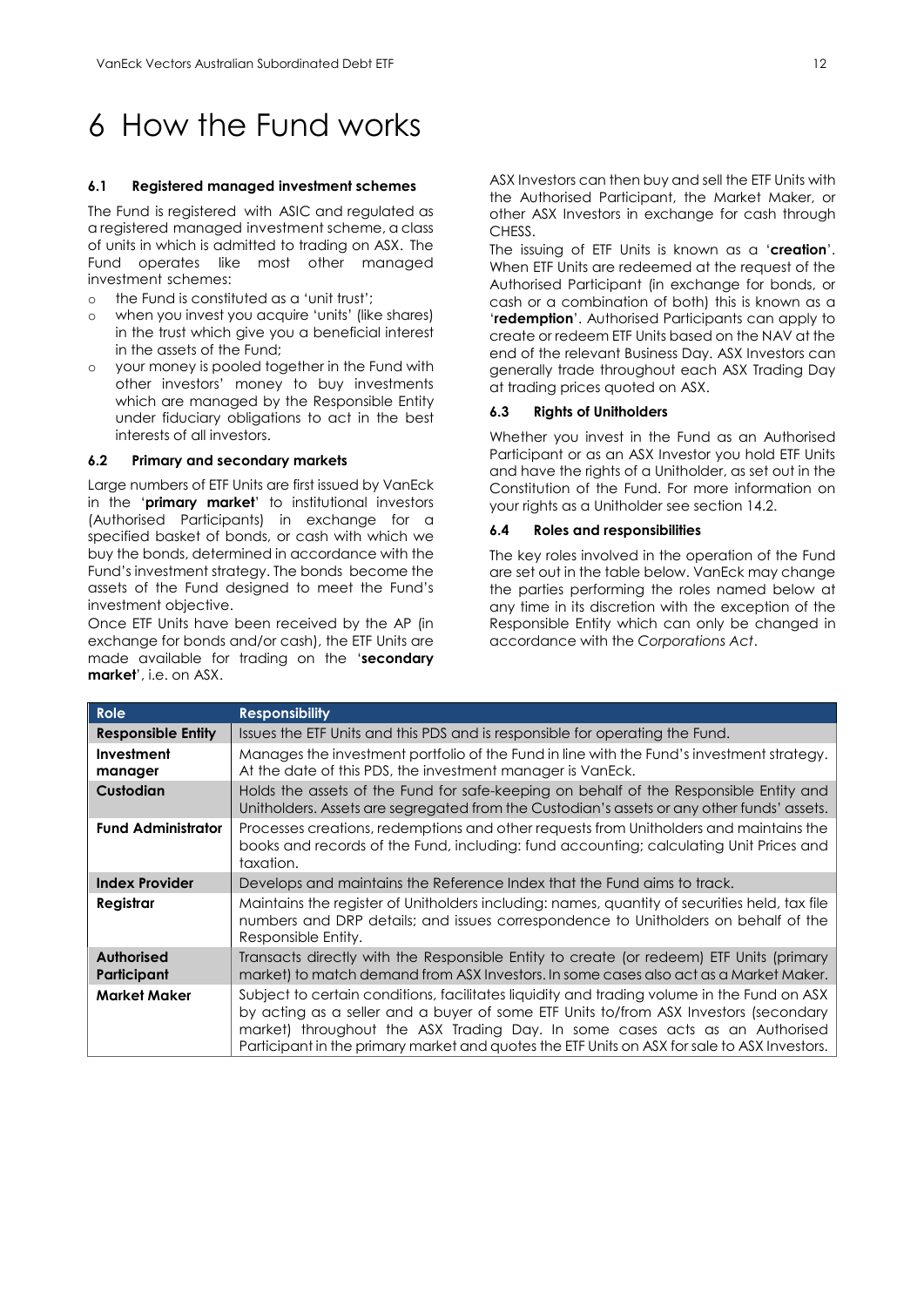### <span id="page-13-0"></span>7 Investment objective, strategy and performance of the Fund

#### **7.1 Investment objective of the Fund**

The Fund aims to provide investment returns before fees and other costs which track the performance of its Reference Index in Australian dollars. The Fund does not aim to perfectly replicate its Reference Index on a one-to-one basis. See sections 9.3.5 and 9.3.6 for more information.

#### **7.2 Investment strategy of the Fund**

#### *7.2.1 Replicate Reference Index risk exposure*

The Fund aims to hold an appropriate number of Subordinated Bonds so as to produce a portfolio with a risk profile and performance consistent with that of the Reference Index.

This is generally achieved by holding a representative sample of the Bonds in the Reference Index. Weightings in the Fund may vary from the Reference Index weightings. The Fund may also invest in other securities determined by us as necessary to achieve the Fund's investment objective and as permitted under the AQUA Rules. Every time a security is either added to or removed from the Fund's Reference Index, the composition and risk exposure profile of the Reference Index changes and may require us to rebalance the Fund's portfolio. See sections 8.1 and 9.3.6 for more details.

#### *7.2.2 Use of derivatives*

The Fund may use derivatives to manage the overall interest rate and credit risk exposure of its portfolio. These may include over-the-counter (OTC) derivatives and futures. Derivatives are not expected to be used on an ongoing basis or for more than an immaterial extent and in any event will not exceed 5% of the total NAV of the Fund. Derivatives will not be used for speculative purposes or to leverage the assets of the Fund. See section 9.3.10 for more information on derivatives risk.

#### **7.3 Valuations and pricing**

#### *7.3.1 Unit Price or NAV*

The Unit Price or 'NAV' of the Fund is calculated by dividing the Fund Net Asset Value by the number of ETF Units outstanding at the time of the valuation.

The Fund Net Asset Value is calculated by subtracting the total value of all the liabilities and provisions of the Fund from the total value of all the assets of the Fund. The valuation methods applied by the RE to value the Fund's assets and liabilities are consistent with the range of ordinary commercial practices for valuations of assets and liabilities of the type held by the Fund.

#### *7.3.2 Investing via the ASX*

ASX Investors trade ETF Units at trading prices quoted on ASX throughout each ASX Trading Day. The presence of a Market Maker means trading prices should remain close to the NAV, adjusted for estimated or actual changes in the value of the underlying securities and foreign exchange movements as calculated by the Market Maker. The Market Maker charges a spread which means ASX Investors cannot trade at NAV.

#### **7.4 Performance information**

Up to date performance information for the Fund and historical performance relative to the Reference Index is published at [www.vaneck.com.au.](http://www.vaneck.com.au/) The performance of the Fund will differ from that of its Reference Index. For more information see sections 7.1, 9.3.5 and 9.3.6. Neither the return of capital invested nor the performance of the Fund is guaranteed. Past performance is not an indicator of current or future returns which may be higher or lower.

#### **7.5 Borrowing arrangements**

VanEck may maintain borrowing arrangements on behalf of the Fund for the purpose of short term management of certain cash flows with the intention of reducing tracking error risk. For more information see sections 9.3.5, 10.3 and 14.2.7.

#### **7.6 Changes to the Fund's investment objective and strategy**

We may from time to time vary the Fund's investment objective and strategy including replacing its Reference Index. The Index Provider may also vary or replace the Reference Index. We will notify Unitholders of any such changes.

#### **7.7 Environmental, social and ethical considerations**

The Fund aims to track the performance of its Reference Index. The Reference Index does not take into account labour standards or environmental, social or ethical considerations when selecting securities. Accordingly the Fund does not take such matters into consideration when acquiring or realising investments.

#### **7.8 Securities lending**

The Fund will not engage in securities lending.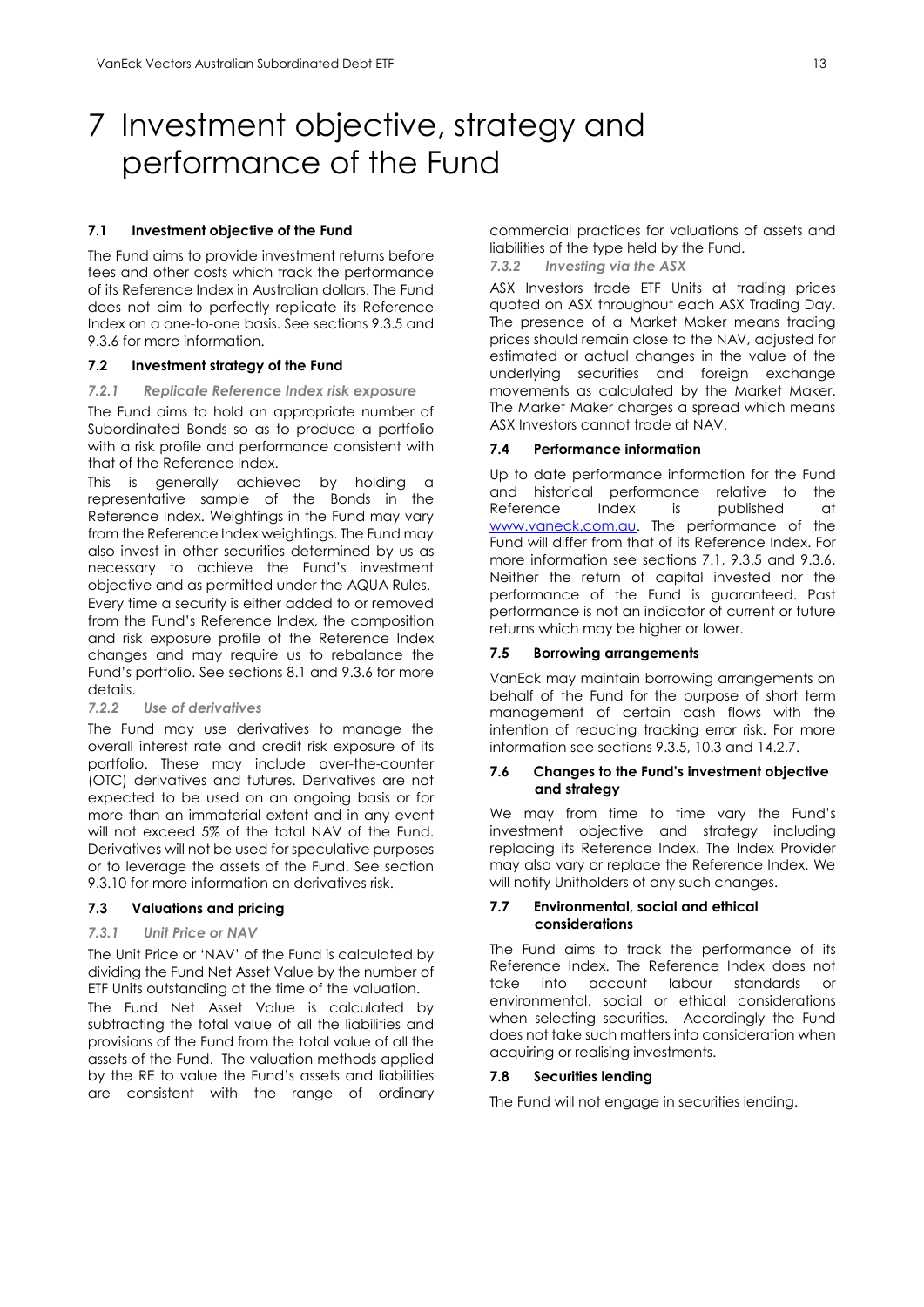### <span id="page-14-0"></span>8 Reference Index

#### **8.1 Description of the Reference Index**

The iBoxx AUD Investment Grade Subordinated Debt Index is designed to reflect the performance of Investment Grade Subordinated Bonds denominated in AUD.

The Reference Index only includes AUD denominated floating rate bonds issued by Financial Institutions that qualify as Tier 2 Capital under the APRA Rules and hold an iBoxx Credit Rating of Investment Grade.

To enter the Reference Index a Subordinated Bond must have at least \$500m outstanding face value, an iBoxx Credit Rating of Investment Grade and a time to maturity of at least 2 years.

If a Bond is rated by more than one Recognised Rating Agency, then the iBoxx Credit Rating is the average of the provided ratings. The rating is consolidated to the nearest rating grade.

The Reference Index is reviewed and rebalanced once per month at the end of each month. Any Subordinated Bond that does not meet the outstanding face value and Investment Grade Credit Rating criteria will be removed from the Index.

If a Subordinated Bond is converted to shares it effectively ceases to exist on the conversion date, at which time the Bond's market value in the Index will drop to zero. The Reference Index assumes the shares received are sold on the conversion date and will reflect the value of the proceeds from the conversion as a cash component. The cash will be removed from the Reference Index on the next rebalance date.

The weight for each issuer is capped at 25% with any excess weight being allocated to the remaining Subordinated Bonds from other issuers in proportion to their existing weights.

For full details of the methodology go to [www.ihsmarkit.com](http://www.ihsmarkit.com/) under Methodology.

#### **8.2 Example of Subordinated Bonds**

The Subordinated Bonds in the Reference Index pay an interest rate (or coupon) which moves up and down, i.e. it 'floats', with changes in a recognised benchmark interest rate. The Bank Bill Swap Rate (**BBSW**) is a short-term money market benchmark interest rate calculated and published by the ASX that is commonly used to determine bond interest rates in Australia. The bond interest rate is the sum of the benchmark rate and a spread or margin.

For example, for floating rate bonds, the interest rate might be quoted as "three-month BBSW plus 100 basis points", or "3mth BBSW + 1%".

For more information on BBSW see

[http://www.asx.com.au/services/benchmark.htm.](http://www.asx.com.au/services/benchmark.htm)

See section 2.1 for an introduction to Subordinated Bonds. See section 9.2 for details of the risks associated with Subordinated Bonds.

#### **8.3 Index disclaimer**

Markit Indices GmbH's iBoxx AUD Investment Grade Subordinated Debt Index (the 'Reference Index') is the property of Markit Indices GmbH ('Markit' or 'the Index Provider') and has been licensed for use in connection with the VanEck Vectors Australian Subordinated Debt ETF (the 'Fund'). Markit is not a related body corporate of VanEck.

Each party acknowledges and agrees that the Fund is not sponsored, endorsed or promoted by Markit. Markit makes no representation whatsoever, whether express or implied, and hereby expressly disclaim all warranties (including, without limitation, those of merchantability or fitness for a particular purpose or use), with respect to the Reference Index or any data included therein or relating thereto, and in particular disclaim any warranty either as to the quality, accuracy and/or completeness of the Reference Index or any data included therein, the results obtained from the use of the Reference Index and/or the composition of the Reference Index at any particular time on any particular date or otherwise and/or the creditworthiness of any entity, or the likelihood of the occurrence of a credit event or similar event (however defined) with respect to an obligation, in the Reference Index at any particular time on any particular date or otherwise. Markit shall not be liable (whether in negligence or otherwise) to the parties or any other person for any error in the Reference Index, and Markit is under no obligation to advise the parties or any person of any error therein.

Markit makes no representation whatsoever, whether express or implied, as to the advisability of purchasing or selling the Fund, the ability of the Reference Index to track relevant markets' performances, or otherwise relating to the Reference Index or any transaction or product with respect thereto, or of assuming any risks in connection therewith. Markit has no obligation to take the needs of any party into consideration in determining, composing or calculating the Fund Index. No party purchasing or selling the Fund, nor Markit, shall have any liability to any party for any act or failure to act by Markit in connection with the determination, adjustment, calculation or maintenance of the Reference Index. Markit and its affiliates may deal in any obligations that compose the Reference Index, and may, where permitted, accept deposits from, make loans or otherwise extend credit to, and generally engage in any kind of commercial or investment banking or other business with the issuers of such obligations or their affiliates, and may act with respect to such business as if the Reference Index did not exist, regardless of whether such action might adversely affect the Reference Index or the Fund.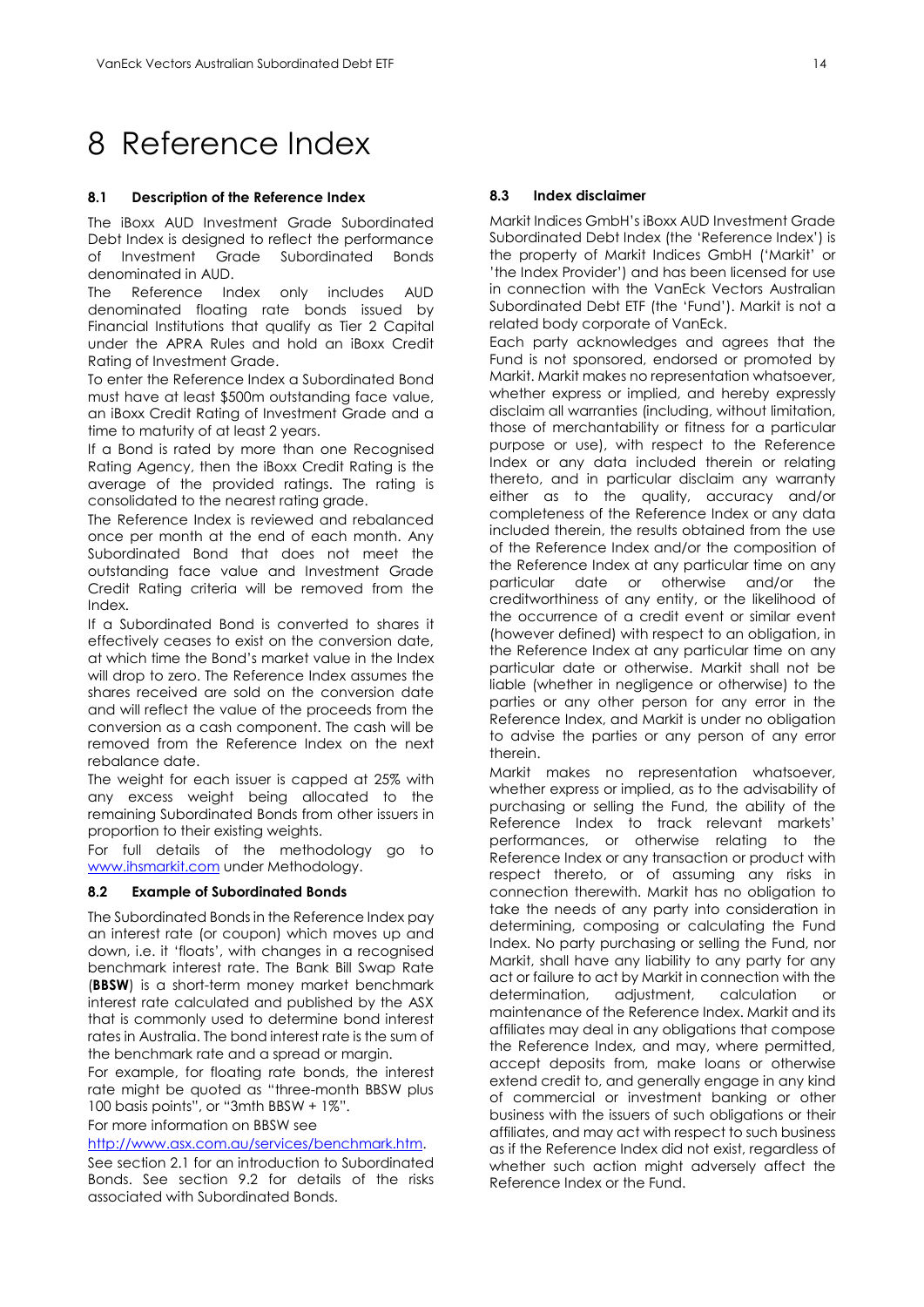## <span id="page-15-0"></span>9 Risks

#### **9.1 What is risk?**

All investments have some level of risk. Different investment strategies have different levels of risk depending on the underlying mix of assets that make up the strategy. Usually assets with the potential for the highest long-term returns carry the highest levels of short-term risk. These investments are generally described as more 'volatile' and have a higher risk of losing money, but they can also give you a better chance of achieving your long-term objectives. Investments that produce more stable returns are considered less volatile and therefore less risky, but they may not provide sufficient longterm returns for you to achieve your long-term goals.

The level of risk you are willing to accept will depend on a range of factors including:

- o your investment goals;
- o your age;
- o your investment time frame;
- o where other parts of your wealth are invested; and
- o your overall risk tolerance.

It is important for you to carefully consider the risks of investing in the Fund and to understand that:

- o the value of your investment will vary;<br>o investment returns will vary and future
- investment returns will vary and future returns may differ from past returns;
- o returns are not guaranteed and you may lose money; and
- o laws affecting managed investment schemes may change, impacting your investment.

You should consult a financial adviser to help you understand investment risk and design an investment strategy that is right for your individual risk tolerance, financial situation, needs and objectives.

#### **9.2 Risks associated with Subordinated Bonds**

An investment in the Fund may not be suitable for all investors. It should only be made by investors who fully understand the benefits and risks of Subordinated Bonds or who have consulted with a professional financial adviser. It should only represent a component of an overall investment strategy. The most significant risks specific to Subordinated Bonds that can affect the performance of the Fund are set out below. While Subordinated Bonds are exposed to traditional bond market risks generally, because they contain equity-like features and sit below traditional bonds in the issuer's capital structure they have heightened risks compared to traditional bonds.

*9.2.1 Bond market risk generally*

A bond is a debt security that represents a debt from the issuer to the holder of the bond.

The value of a bond can be influenced by changes in, and factors affecting, the issuer and the market

in which it operates. In the case of a corporate issuer including a Financial Institution, these factors include company management, business environment and profitability. Market risk may include general economic conditions and interest rate fluctuations.

These risks can impact the issuer's profitability, its ability to repay its debts, and ultimately the value of its bonds. There is a risk that investors in bonds may lose some or all of the money they have invested. *9.2.2 Subordination in the capital structure*

Subordinated Bonds rank below senior debt (including secured debt, deposits and unsecured debt) and generally only rank above Tier 1 Capital and equity (ordinary shares) in the capital structure of the relevant issuer. See diagram in section 2.1.2

There is often no limit on the amount of senior debt. If the issuer issues more equal or higher ranking securities, the Subordinated Bond becomes more subordinated in the capital structure. In a wind-up scenario the recovery rate on subordinated debt will be materially lower than the recovery rate on senior debt securities above them in the capital structure, including traditional bonds.

Therefore in the event of default of an issuer, losses in respect of any Subordinated Bonds issued by that particular issuer are expected to be high and could result in no recovery of capital invested or interest owing after other higher ranking creditors have been paid.

*9.2.3 No guarantee or assurance*

APRA requires that to qualify as Tier 2 Capital, the paid up amount of the Subordinated Bond or any future payments related to the bond, are neither secured, nor covered by a guarantee of the issuer or any of its related entities, or any other arrangement that legally or economically enhances the seniority of the claim.

Furthermore, Subordinated Bonds issued by a bank are not considered to be deposits, and therefore do not benefit from any government guarantee.

*9.2.4 Limited claims on default or liquidation of bond issuer*

The remedies for the Fund in holding Subordinated Bonds following default are generally limited.

In the case of Insolvency of the issuer, the Fund will lose the money invested in the Subordinated Bonds and any interest due and unpaid at that time if there are insufficient assets to satisfy more senior creditors including depositors, holders of senior debt, and other creditors in full. As a result, Subordinated Bonds have a greater risk profile than other bonds.

*9.2.5 Liquidity risk*

This is the risk that an investment may not be able to be bought or sold on a timely basis resulting in a loss. A lack of liquidity may also affect the amount of time it takes us to satisfy a redemption request. Subordinated Bonds are generally unlisted instruments and therefore significantly less liquid than the ordinary shares and other listed hybrid securities of the issuer. A Market Maker has been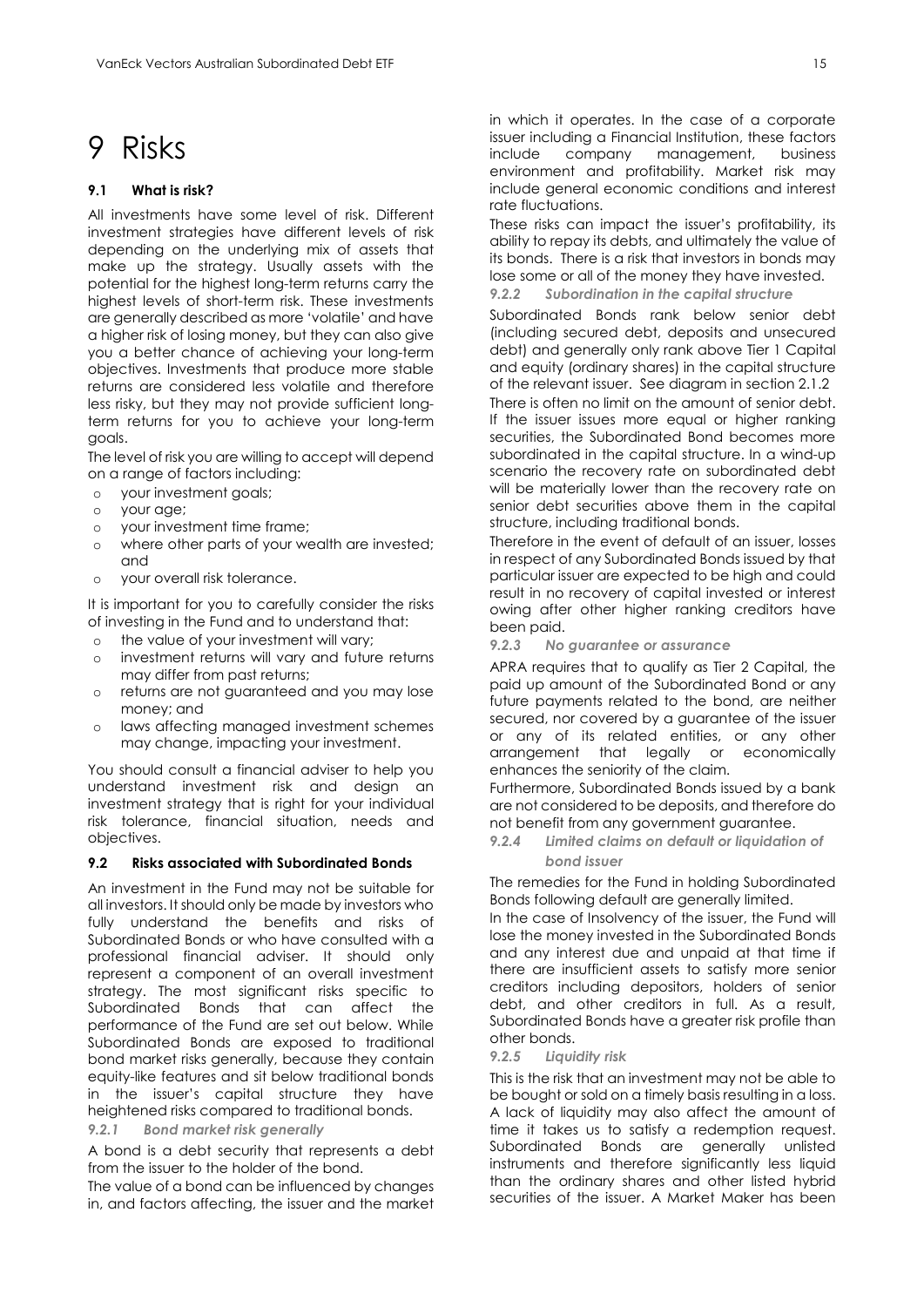appointed to support liquidity on ASX, therefore ETF Units should generally be liquid, however, there is no guarantee this will remain the case at all times.

#### *9.2.6 Deferred interest payment risk*

Interest payments on Subordinated Bonds may be deferred while payments are still made on senior ranking obligations. Deferred interest payment obligations may be cumulative, meaning missed payments must be made up at a later date, or noncumulative, depending on the terms of the Bond issue. Therefore, there is a risk that the Fund will not receive any deferred interest payments for noncumulative Subordinated Bonds.

#### *9.2.7 Maturity risk*

Subordinated Bonds generally have longer maturity than other more senior floating rate type bonds issued by the same Financial Institution. The longerterm nature of Subordinated Bonds can make them more volatile when compared to bonds issued with shorter maturities. This risk is mitigated to a large extent by the Fund due to only holding floating rate Bonds which are significantly less impacted by rising interest rates compared to fixed rate bonds.

#### *9.2.8 Call risk*

As at the date of this PDS Subordinated Bonds are generally issued for a 10 year term with a call date at the expiry of 5 years. This may change with changes in market and regulatory conditions.

Call risk is the risk that the issuer does not call and repay a Bond at an early call date specified in its issue documents, resulting in a longer term to maturity than expected. This may occur due to market conditions or a deterioration in the issuer's Credit Rating, making it more difficult for the issuer to replace the capital and increasing the costs to the issuer of a new issue. This may be perceived negatively by the market as a sign of potential financial difficulty by the issuer with the result that the extended Subordinated Bond will likely go down in value if it is not redeemed at first call.

Issuers may also redeem a Bond early in the event of certain regulatory or tax changes. This will result in a loss to the Fund if prior to being redeemed the Bond was trading in the market at a premium.

Subordinated Bonds generally do not give the holder (the Fund) any right to request repayment before the stated maturity date.

#### *9.2.9 Non-viability / loss absorption risk*

Subordinated Bonds have what are known as 'loss absorption mechanisms' which result in investors' capital being used to prevent large systemically important Financial Institutions becoming nonviable. In other words the money invested in the Bonds by the Fund may be exhausted paying the Financial Institution's debts to prevent it failing.

This is the risk that the Bonds are converted into ordinary shares, worth significantly less than the original investment, or be written off completely in certain circumstances while the issuer is still a going concern. Such conversion may occur at the direction of APRA (or the equivalent foreign prudential regulator) or at the discretion of the issuer

under the terms of the Bond issue, in an effort to ensure the Financial Institution remains viable.

#### **9.3 General risks associated with the Fund**

Other key risks that can affect the performance of the Fund are typical of the risks of exchange traded funds whose portfolios consist predominantly of a concentrated selection of bonds having a Credit Rating of Investment Grade.

#### *9.3.1 Default risk*

Default risk is the risk that the issuer of a bond fails to meet its financial obligations in resepct of the bonds it has issued. Any such default would cause the price and the value of bonds to decrease. Negative perceptions, whether supported in fact or not, of the issuer's ability to meet its obligations may also result in a fall in the price and value of the associated bonds.

#### *9.3.2 Credit Rating risk*

Some bond issuers may pay a rating agency for their securities to have a Credit Rating. Credit Ratings are generally based on an assessment of the credit risk of the bond, based on assumptions at a particular point in time. An issuer Credit Rating downgrade would likely devalue that issuer's bonds. Credit Ratings should not be used as an indicator of future returns. Investment decisions should not be based on these ratings alone. You should consult your financial adviser for further information about the impact of Credit Ratings on investments.

#### *9.3.3 Market risk*

This is made up of a number of risks that affect entire financial markets and may include investor sentiment, economic impacts, regulatory conditions, industry or sector-specific events, and political and catastrophic events. In any asset class, the returns of individual securities are a combination of the market return and returns specific to each security. Fixed income assets such as bonds and cash generally have relatively lower market risk than growth assets such as shares. However, investors should be aware that markets can fluctuate affecting the returns on an investment portfolio from day-to-day. This volatility may cause the value of an investment in the Fund to decrease.

#### *9.3.4 Concentration risk*

The Reference Index is concentrated in Subordinated Bonds issued by Financial Institutions. While at the date of this PDS this is a relatively new asset class resulting in the Fund being concentrated in a relatively small number of Subordinated Bonds, the Fund will also be concentrated in the financial sector. In addition, the investment strategy of the Fund may lead to concentration with an individual issuer.

#### *9.3.5 Tracking risk*

This is the risk that the performance of the Fund differs from the performance of its Reference Index. The difference between the performance of the Fund and the performance of its Reference Index is dependent on a number of factors including: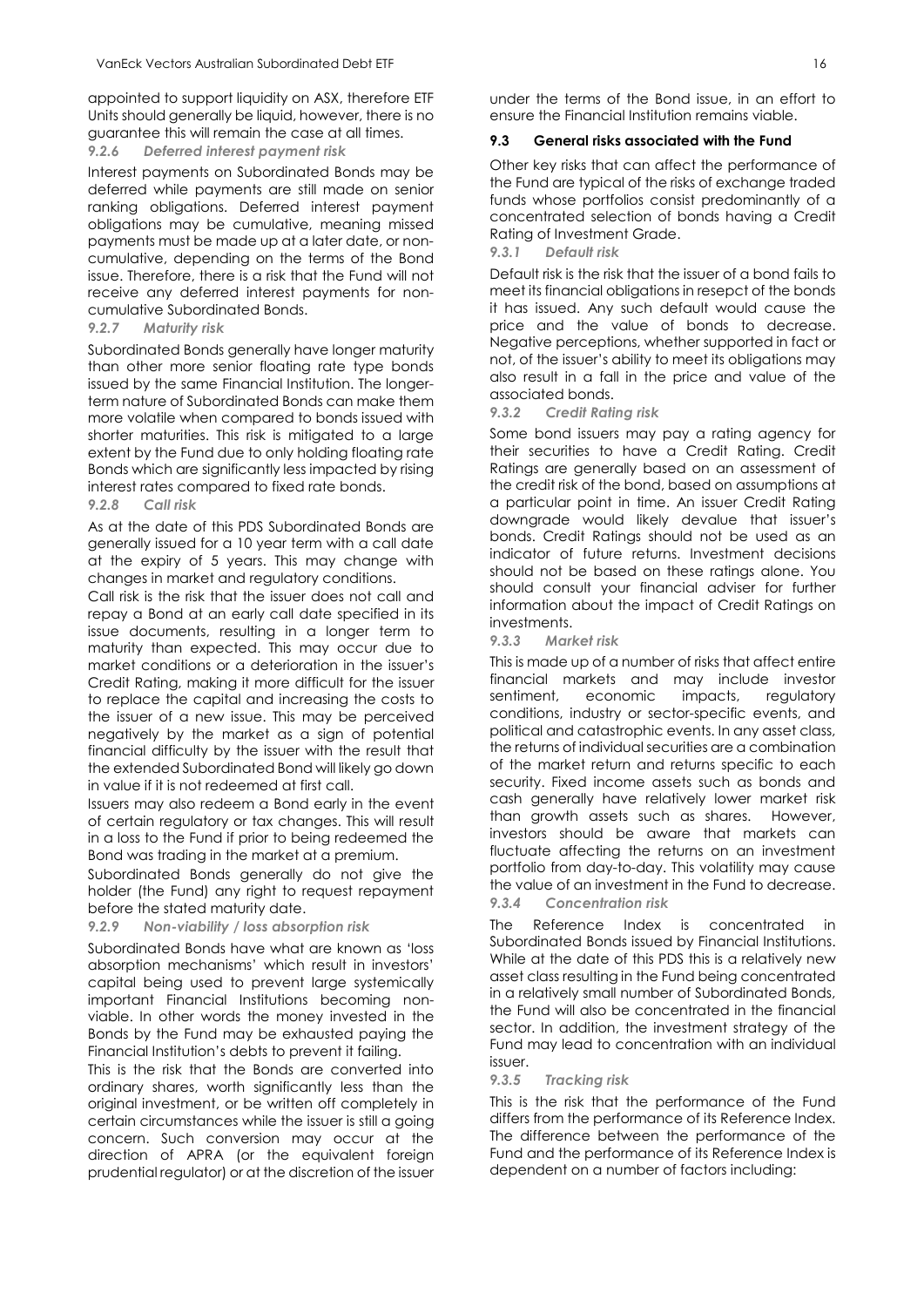- o the extent to which the Fund replicates the Reference Index;
- o individual security weightings will differ from the Reference Index as the Fund will generally only hold a representative sample of the Reference Index constituents.
- o the Fund may also hold bonds and other securities or financial products that are not in the Reference Index. See section 7.2.
- o the Fund may not be able to achieve the same trading price for securities as that determined for the Reference Index;
- o differences in asset valuations and the timing of recognition of income and corporate actions between Reference Index constituents and the assets of the Fund;
- o there are fees and expenses applicable to the Fund associated with operating the Fund which do not apply to the Reference Index (see section 10); and
- o the Fund may hold an amount of cash.

See also sections 7.1, 7.2 and 8.1.

*9.3.6 Investment strategy risk*

This is the risk that the Fund's portfolio has different characteristics to its Reference Index resulting in difference performance including but not limited to: yield; income; total return and volatility. See sections 7.1, 7.2 and 8.1.

#### *9.3.7 ASX Trading risk*

Secondary market trading of the ETF Units on ASX may be suspended by the ASX or halted by us because of market conditions or other reasons, for example a failure by the Market Maker to make a market. In these circumstances, ASX Investors will be unable to buy or sell ETF Units and the processing of application for creations and redemptions for Authorised Participants may be suspended or modified.

#### *9.3.8 Market Maker risk*

Although the ETF Units are admitted to trading on ASX, and a Market Maker is appointed to assist in maintaining liquidity in accordance with the AQUA Rules, there can be no assurance that there will be a liquid market. There are many reasons for this, including but not limited to:

- o circumstances arising where the market making obligations may be suspended under the Market Maker's terms of appointment (such as operational disruptions, market disruptions, unusual conditions where the Market Maker's ability to perform the market making function becomes impossible, impracticable or unduly onerous), or otherwise in accordance with the ASX Operating Rules; and
- o a failure by the Market Maker to fulfil its obligations.

The Responsible Entity cannot guarantee that a Market Maker will fulfil its obligations or that a Market Maker will continue to be appointed.

If the Market Maker defaults on its obligations, the Responsible Entity may seek to replace the Market Maker although the Market Maker's terms of appointment may limit or exclude its liability or recourse to it by the Fund or Unitholders.

Unitholders should be aware that a Market Maker may be paid fees (see section 10.3.1 for more information). A Market Maker retains for its own account any trading profits and bears any losses generated by its market making activities.

*9.3.9 Trading price risk*

This is the risk that the trading price of the ETF Units on ASX will differ from the Unit Price. This is because the trading price of the ETF Units on ASX is influenced by the level of supply and demand for ETF Units. In contrast the Unit Price is calculated at the end of each ASX Trading Day. The engagement of a Market Maker is designed to minimise the likelihood that the ETF Units trade on ASX at a significant discount or premium to the Unit Price. The Market Maker charges a spread which means ASX Investors cannot trade at NAV.

*9.3.10 Derivatives risk*

Derivatives may be used by the Fund as described in section 7.2.2. Derivatives derive their value from the performance of a reference asset, for example a bond, a market index, interest rate or exchange rate. The use of derivatives may expose the Fund to significant losses as the use of derivatives involves risks that are different from and potentially greater than, the risks associated with investing directly in the reference asset. For example, the risk of using derivatives include, but are not limited to, that of the derivative failing to move in line with the value of the underlying asset, counterparty risk and potential illiquidity which may occur if a particular derivative instrument is difficult to purchase or sell. See section 9.3.17.

The risk that the Fund may not be able to close out a derivatives position is minimised by entering into such transactions with reputable counterparties or on an exchange with an active and liquid secondary market.

#### *9.3.11 Fund risk*

This is the risk that investing via the Fund may result in reduced performance compared to investing in the underlying securities directly because of: the fees and costs involved in investing in the Fund; the income or capital gains accrued in the Fund; and the consequences of creations and redemptions by Authorised Participants. In addition, there is a risk that the fees and costs applicable to the Fund could change, the Responsible Entity or other parties could change and the Fund could terminate.

#### *9.3.12 Index risk*

There is a risk that the Reference Index ceases to be available for use by the Fund, resulting in the Fund not being able to achieve its stated investment objective. If this occurs, VanEck will seek to track an alternative index that provides a substantially similar exposure as that of the Reference Index. In the unlikely event that an alternative index cannot be secured, there is a risk that the Fund could be terminated. For more information see sections 7.1, 7.2 and 8.1.

*9.3.13 Operational risk*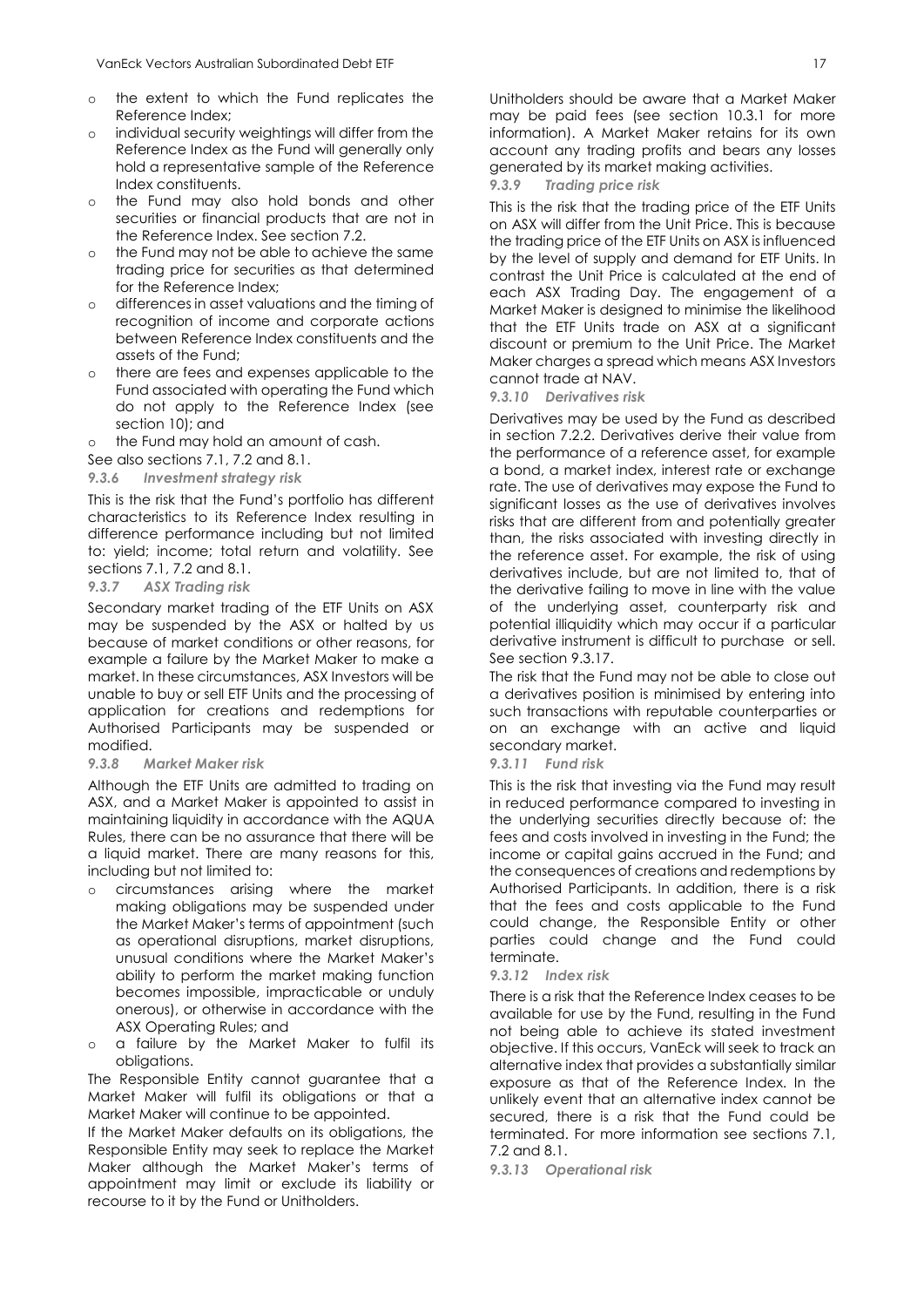The Fund is exposed to operational risk arising from a number of factors, including, but not limited to, human error, processing and communication errors, errors of the Fund's service providers, counterparties or other third parties, failed or inadequate processes and technology or system failures. VanEck seeks to reduce these operational risks through controls and procedures. However, these measures do not address every possible risk and may be inadequate for those risks that they are intended to address.

#### *9.3.14 Force majeure*

This is the risk that circumstances beyond our reasonable control may impact on the operation, administration and performance of the Fund. For example: strikes, industrial disputes, failure of a securities exchange, fires or other disaster, war, civil disturbance, terrorist acts, governmental preemption in connection with an emergency of state and epidemics.

#### *9.3.15 Regulatory and tax risk generally*

The Fund, the investments of the Fund and the tax consequences for Unitholders investing in the Fund, may be affected by tax changes or by changes to legislation or government policy in Australia and in other countries where the company whose securities the Fund invests in is regulated, operates or is invested.

These changes are monitored by VanEck and action is taken, where possible and appropriate, to facilitate the achievement of the Fund's investment objectives.

Investors should consult their own professional independent tax advisers before making an investment decision. Further information in relation to tax is set out in section 13.

*9.3.16 ETF Unit settlement risk*

The processes of issuing and redeeming ETF Units associated with creations and redemptions are subject to the normal settlement procedures through CHESS. The Fund is exposed to some risk if an Authorised Participant fails to comply with its settlement obligations. This risk is partly mitigated by the fact that Authorised Participants are generally subject to CHESS rules and ASX fail fees.

#### *9.3.17 Counterparty risk*

This is the risk that the Funds' trading counterparties become insolvent or cannot otherwise meet their obligations to the Fund. The Fund may be exposed to counterparty risk through the use of futures. For more information see sections 7.2.2 and 9.3.10.

#### **9.4 WARNING STATEMENT FOR NEW ZEALAND INVESTORS**

The following disclosure is made to enable to the ETF Units to be offered to investors in New Zealand under the mutual recognition scheme between Australia and New Zealand:

1. This offer to New Zealand investors is a regulated offer made under Australian and New Zealand law. In Australia, this is Chapter 8 of the Corporations Act 2001 (Aust) and regulations made under that Act. In New

Zealand, this is subpart 6 of Part 9 of the Financial Markets Conduct Act 2013 and Part 9 of the Financial Markets Conduct Regulations  $2014$ 

- 2. This offer and the content of the offer document are principally governed by Australian rather than New Zealand law. In the main, the Corporations Act 2001 (Aust) and the regulations made under that Act set out how the offer must be made.
- 3. There are differences in how financial products are regulated under Australian law. For example, the disclosure of fees for managed investment schemes is different under the Australian regime.
- 4. The rights, remedies, and compensation arrangements available to New Zealand investors in Australian financial products may differ from the rights, remedies, and compensation arrangements for New Zealand financial products.
- 5. Both the Australian and New Zealand financial markets regulators have enforcement responsibilities in relation to this offer. If you need to make a complaint about this offer, please contact the Financial Markets Authority, New Zealand (http://www.fma.govt.nz). The Australian and New Zealand regulators will work together to settle your complaint.
- 6. The taxation treatment of Australian financial products is not the same as for New Zealand financial products.

If you are uncertain about whether this investment is appropriate for you, you should seek the advice of an appropriately qualified financial adviser.

*9.4.1 Currency exchange risk*

The offer may involve a currency exchange risk. The currency for the financial products is not New Zealand dollars. The value of the financial products will go up or down according to changes in the exchange rate between that currency and New Zealand dollars. These changes may be significant. If you expect the financial products to pay any amounts in a currency that is not New Zealand dollars, you may incur significant fees in having the funds credited to a bank account in New Zealand in New Zealand dollars.

*9.4.2 Trading on a financial product market*

If the financial products are able to be traded on a financial product market and you wish to trade the financial products through that market, you will have to make arrangements for a participant in that market to sell the financial products on your behalf. If the financial product market does not operate in New Zealand, the way in which the market operates, the regulation of participants in that market, and the information available to you about the financial products and trading may differ from financial product markets that operate in New Zealand.

*9.4.3 Dispute resolution process*

The dispute resolution process described in this offer document is available only in Australia and is not available in New Zealand.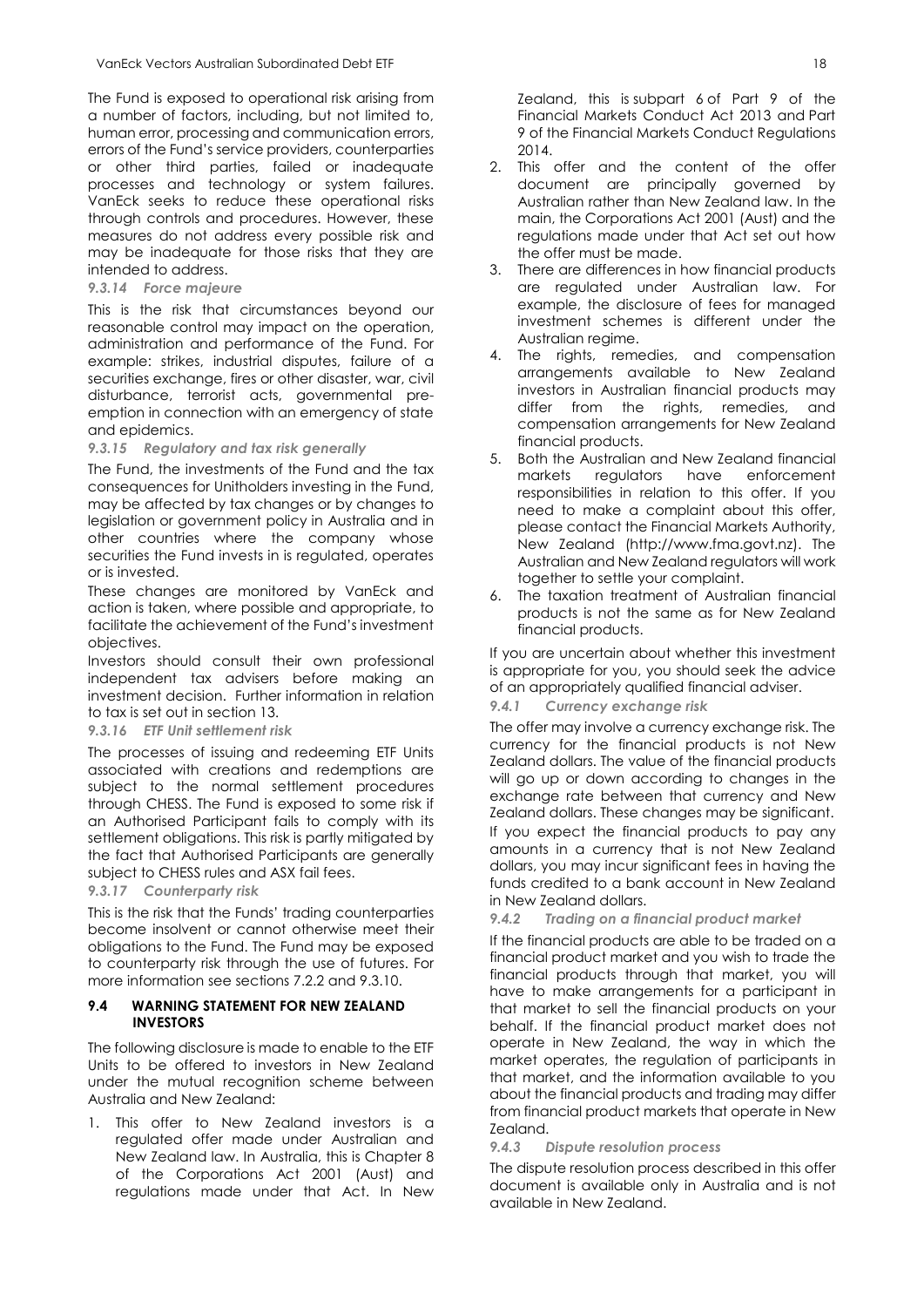### <span id="page-19-0"></span>10 Fees and other costs

#### **DID YOU KNOW?**

**Small differences in both investment performance and fees and costs can have a substantial impact on your long term returns.**

**For example, total annual fees and costs of 2% of your account balance rather than 1% could reduce your final return by up to 20% over a 30 year period (for example, reduce it from \$100 000 to \$80 000).**

**You should consider whether features such as superior investment performance or the provision of better member services justify higher fees and costs.**

**You may be able to negotiate to pay lower contribution fees and management costs where applicable. Ask the Fund or your financial adviser.**

#### **TO FIND OUT MORE**

**If you would like to find out more, or see the impact of the fees based on your own circumstances, the Australian Securities and Investments Commission (ASIC) website (**[www.moneysmart.gov.au](http://www.moneysmart.gov.au/)**) has a managed funds fee calculator to help you check out different fee options.**

#### **Fees and other costs**

This section shows fees and other costs that you may be charged.

These fees and costs may be deducted from your money, from the returns on your investment or from the assets of the Fund as a whole.

Taxation information in relation to the Fund is set out in section 13.

**You should read all the information about fees and costs because it is important to understand their impact on your investment.**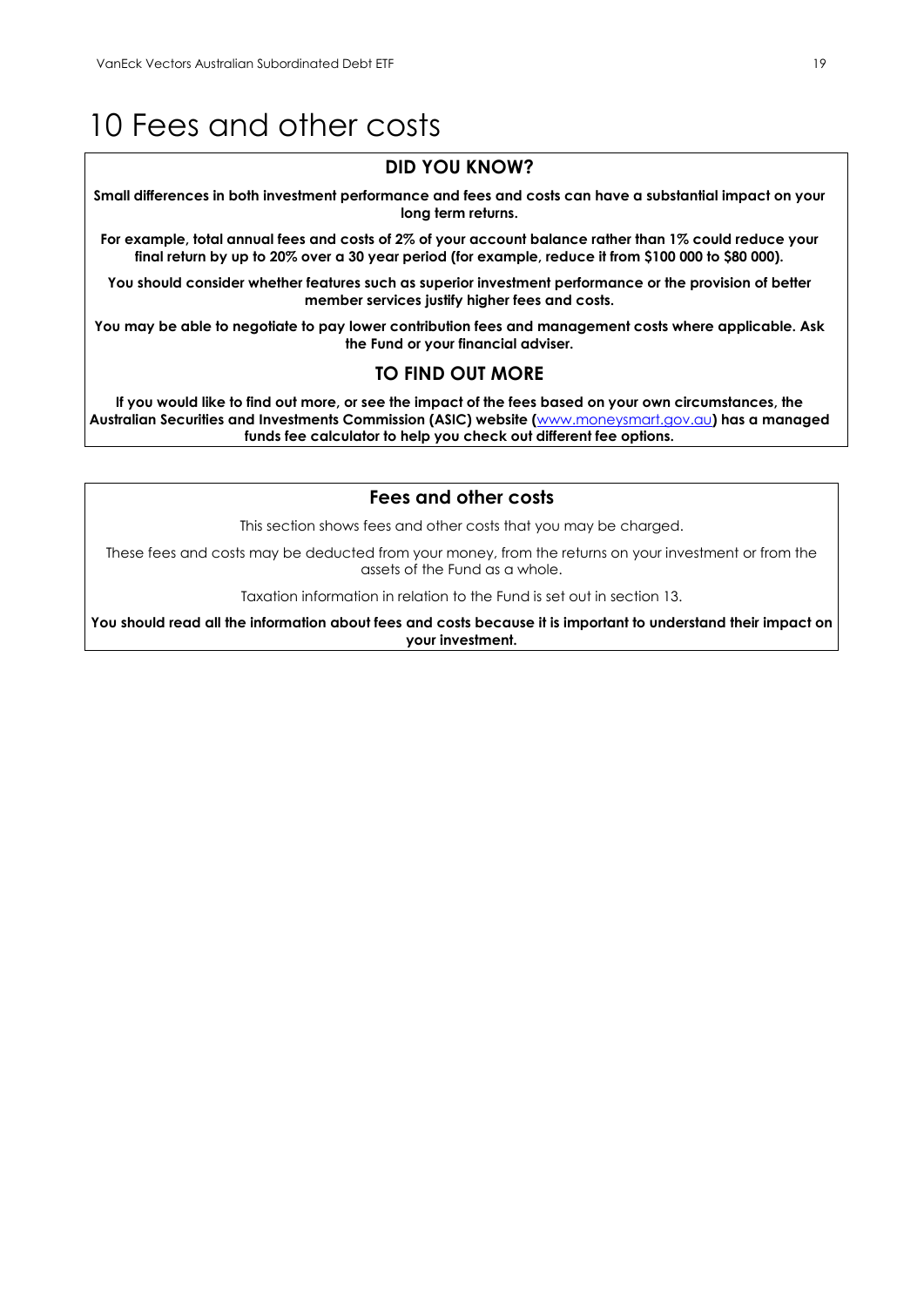#### **10.1 Fees and costs for ASX Investors**

| <b>TYPE OF FEE OR COST1</b>                        | <b>AMOUNT</b>    | <b>HOW AND WHEN PAID</b>                                                                                                                                                        |  |  |  |
|----------------------------------------------------|------------------|---------------------------------------------------------------------------------------------------------------------------------------------------------------------------------|--|--|--|
| Fees when your money moves in or out of the Fund   |                  |                                                                                                                                                                                 |  |  |  |
| <b>Establishment fee:</b>                          |                  |                                                                                                                                                                                 |  |  |  |
| The fee to open your investment                    | Nil              | Not applicable                                                                                                                                                                  |  |  |  |
| <b>Contribution fee:</b>                           |                  |                                                                                                                                                                                 |  |  |  |
| The fee on each amount contributed to your         | Nil              | Not applicable                                                                                                                                                                  |  |  |  |
| investment                                         |                  |                                                                                                                                                                                 |  |  |  |
| Withdrawal fee <sup>2</sup> :                      |                  |                                                                                                                                                                                 |  |  |  |
| The fee on each amount you take out of your        | Nil <sup>2</sup> | Not applicable                                                                                                                                                                  |  |  |  |
| investment                                         |                  |                                                                                                                                                                                 |  |  |  |
| Exit fee:                                          |                  |                                                                                                                                                                                 |  |  |  |
| The fee to close your investment                   | Nil              | Not applicable                                                                                                                                                                  |  |  |  |
| Management costs <sup>3</sup>                      |                  |                                                                                                                                                                                 |  |  |  |
| The fees and costs for managing your<br>investment |                  |                                                                                                                                                                                 |  |  |  |
| Management fee                                     | $0.29\%$ p.a.    | The management fee is calculated and<br>accrued daily on the Fund Net Asset Value<br>and reflected in the daily Unit Price of the<br>Fund and is payable from the assets of the |  |  |  |
| Indirect costs                                     | Nil              | Fund on a monthly basis in arrears. The<br>management fee may be negotiated by<br>wholesale clients.                                                                            |  |  |  |
| <b>Service fees</b>                                |                  |                                                                                                                                                                                 |  |  |  |
| <b>Switching fee:</b>                              |                  |                                                                                                                                                                                 |  |  |  |
| The fee for changing investment options            | Nil              | Not applicable                                                                                                                                                                  |  |  |  |

1 All fees and costs are inclusive of goods and services tax (GST) and net of any reduced input tax credits (RITC). A worked dollar example is shown below. Other fees and costs may apply. See section 10.3 for more information.

2 Except in limited circumstances ASX Investors are not eligible to redeem ETF Units with VanEck directly. See section 14.2.11 for more information.

3 See section 10.3 'Additional explanation of fees and costs' for more information.

#### **Example of annual fees and costs for ASX Investors**

This table gives an example of how the fees and costs for the Fund can affect your investment over a one year period. You should use this table to compare this product with other managed investment products.

| <b>VanEck Vectors Australian</b><br><b>Subordinated Debt ETF</b> |                            | Balance of \$50,000 with a contribution of \$5,000 during the year                                                                                                                                                                                   |  |  |
|------------------------------------------------------------------|----------------------------|------------------------------------------------------------------------------------------------------------------------------------------------------------------------------------------------------------------------------------------------------|--|--|
| Contribution fees                                                | Nil                        | For every additional \$5,000 you put in you will be charged \$0.                                                                                                                                                                                     |  |  |
| <b>PLUS</b> Management<br>costs                                  | $0.29\%$ p.a. <sup>1</sup> | And, for every \$50,000 you have in the Fund you will be charged<br>\$145 each year.                                                                                                                                                                 |  |  |
| <b>EQUALS</b> Cost of Fund                                       |                            | If you had an investment of \$50,000 at the beginning of the year<br>and you put in an additional \$5,000 during that year, you would<br>be charged fees from:<br>$$145$ to $$160^{1,2}$<br>What it costs you will depend on the fees you negotiate. |  |  |

1 The management fee may be negotiated by wholesale clients. See section 10.3.3 for more information.

2 This example assumes that the investment amount of \$50,000 does not rise or fall in value and remains invested for a full year. The maximum fee assumes the additional investment amount of \$5,000 was invested on the first day of the year and remains invested for the full year.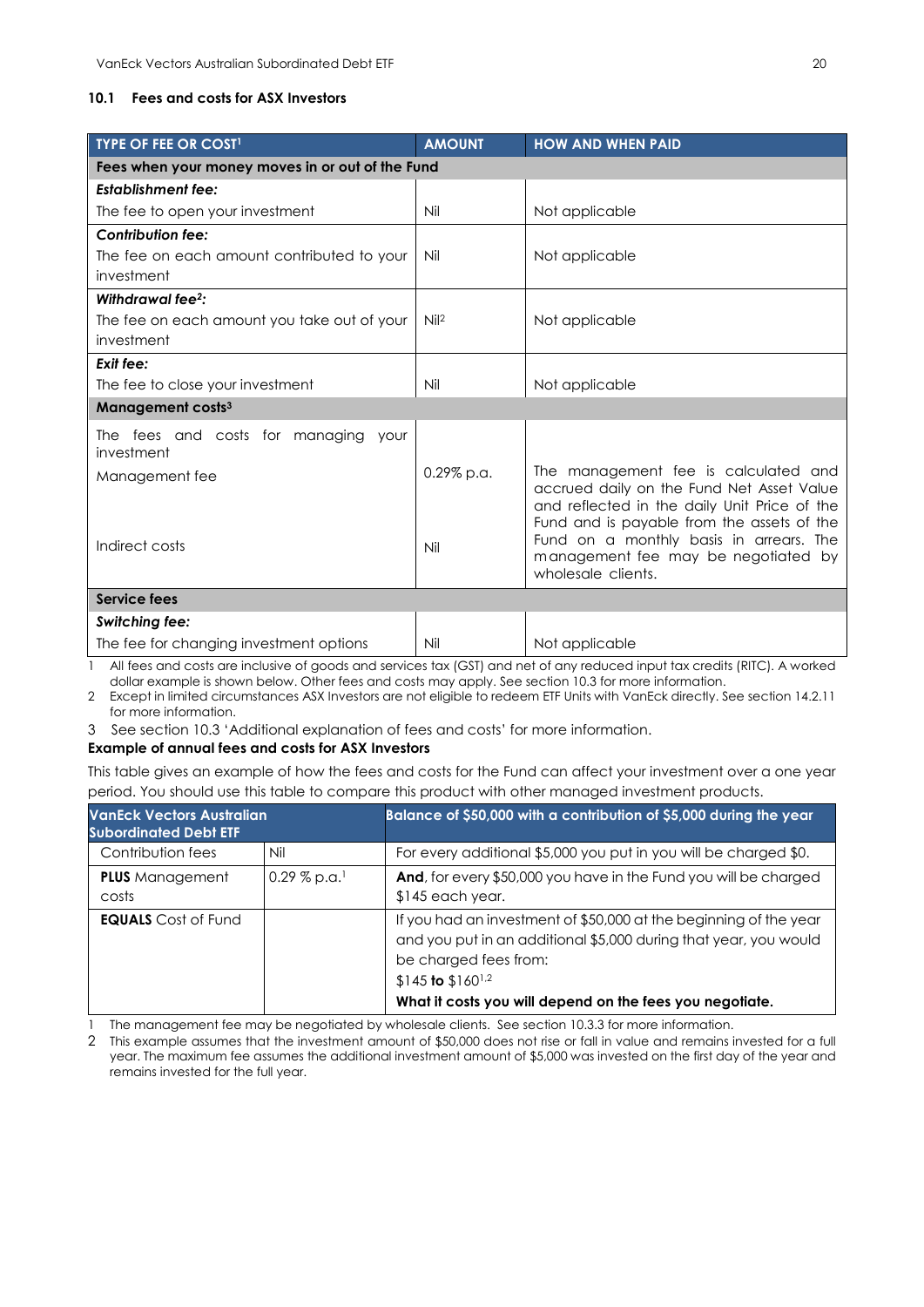#### **10.2 Fees and costs for Authorised Participants**

| <b>TYPE OF FEE OR COST</b>                                                                  | <b>AMOUNT</b>                                    | <b>HOW AND WHEN PAID</b>                                                                                                                                                                                                                                                             |  |  |  |
|---------------------------------------------------------------------------------------------|--------------------------------------------------|--------------------------------------------------------------------------------------------------------------------------------------------------------------------------------------------------------------------------------------------------------------------------------------|--|--|--|
|                                                                                             | Fees when your money moves in or out of the Fund |                                                                                                                                                                                                                                                                                      |  |  |  |
| <b>Establishment</b> fee:                                                                   |                                                  |                                                                                                                                                                                                                                                                                      |  |  |  |
| The fee to open your investment                                                             | Nil                                              | Not applicable                                                                                                                                                                                                                                                                       |  |  |  |
| 2,3<br><b>Contribution fee:</b><br>The fee on each amount contributed to<br>your investment | \$200                                            | Payable only by Authorised Participants per<br>creation at the time of application for the creation<br>of ETF Units by a Standard Basket Transaction. The<br>amount of these costs may be negotiated.                                                                                |  |  |  |
| 2.3<br>Withdrawal fee:<br>The fee on each amount you take out of<br>your investment         | \$200                                            | Payable only by Authorised Participants<br>per<br>redemption at the time of application for the<br>redemption of ETF Units by a Standard Basket<br>Transaction. The amount of these costs may be<br>negotiated.                                                                      |  |  |  |
| Exit fee:<br>The fee to close your investment                                               | Nil                                              | Not applicable                                                                                                                                                                                                                                                                       |  |  |  |
| Management costs <sup>3</sup>                                                               |                                                  |                                                                                                                                                                                                                                                                                      |  |  |  |
| The fees and costs for managing<br>your investment:<br>Management fee                       | 0.29% p.a.                                       | The management fee is calculated and accrued<br>daily on the Fund Net Asset Value and reflected in<br>the daily Unit Price of the Fund and is payable from<br>the assets of the Fund on a monthly basis in arrears.<br>The management fee may be negotiated by<br>wholesale clients. |  |  |  |
| Indirect costs                                                                              | Nil                                              |                                                                                                                                                                                                                                                                                      |  |  |  |
| Service fees                                                                                |                                                  |                                                                                                                                                                                                                                                                                      |  |  |  |
| Investment switching fee:<br>The fee for changing investment options                        | Nil                                              | Not applicable                                                                                                                                                                                                                                                                       |  |  |  |

1 All fees and costs are inclusive of GST and net of any RITC. Other fees and costs may apply. See section 10.3 'Additional explanation of fees and costs' for more information.

2 Additional transactional costs will apply to Non-Standard Transactions as agreed with us from time to time. See section 10.3.2 for more information.

3 See section 10.3 'Additional explanation of fees and costs' for more information.

#### **10.3 Additional explanation of fees and costs**

Unitholders are charged a management fee which is capped in respect of normal recoverable expenses. Additional transactional and operational costs which are uncapped also apply. Other uncapped Broker fees and abnormal expenses may also apply.

#### *10.3.1 Management costs*

Management costs represent the ongoing fees, costs and expenses associated with management and administration of the Fund.

The fees and other costs of managing and operating the Fund stated in this PDS include indirect costs paid from the Fund's assets that we know or reasonably estimate will reduce the Fund's investment returns.

The management fee stated in 10.1 and 10.2 is charged to Unitholders as an 'all in' fee for normal recoverable expenses. It does not include

transactional and operational costs (10.3.2), Broker fees (10.3.4) or abnormal expenses (10.3.5).

VanEck pays the ongoing recoverable expenses associated with the management and administration of the Fund out of the management fee. Any shortfall is paid by VanEck out of its own resources. Any excess remaining after payment of recoverable expenses is retained by VanEck.

The normal recoverable expenses paid by VanEck from the Fund's management fee include but are not limited to:

- o Custodian and Fund Administrator fees and charges including the costs of processing dividend payments;
- o Market Maker fees;
- o accounting and audit fees;
- o license fees payable to the Index Provider for the use of the Reference Index;
- o Registrar fees and expenses; and
- o other expenses recoverable under the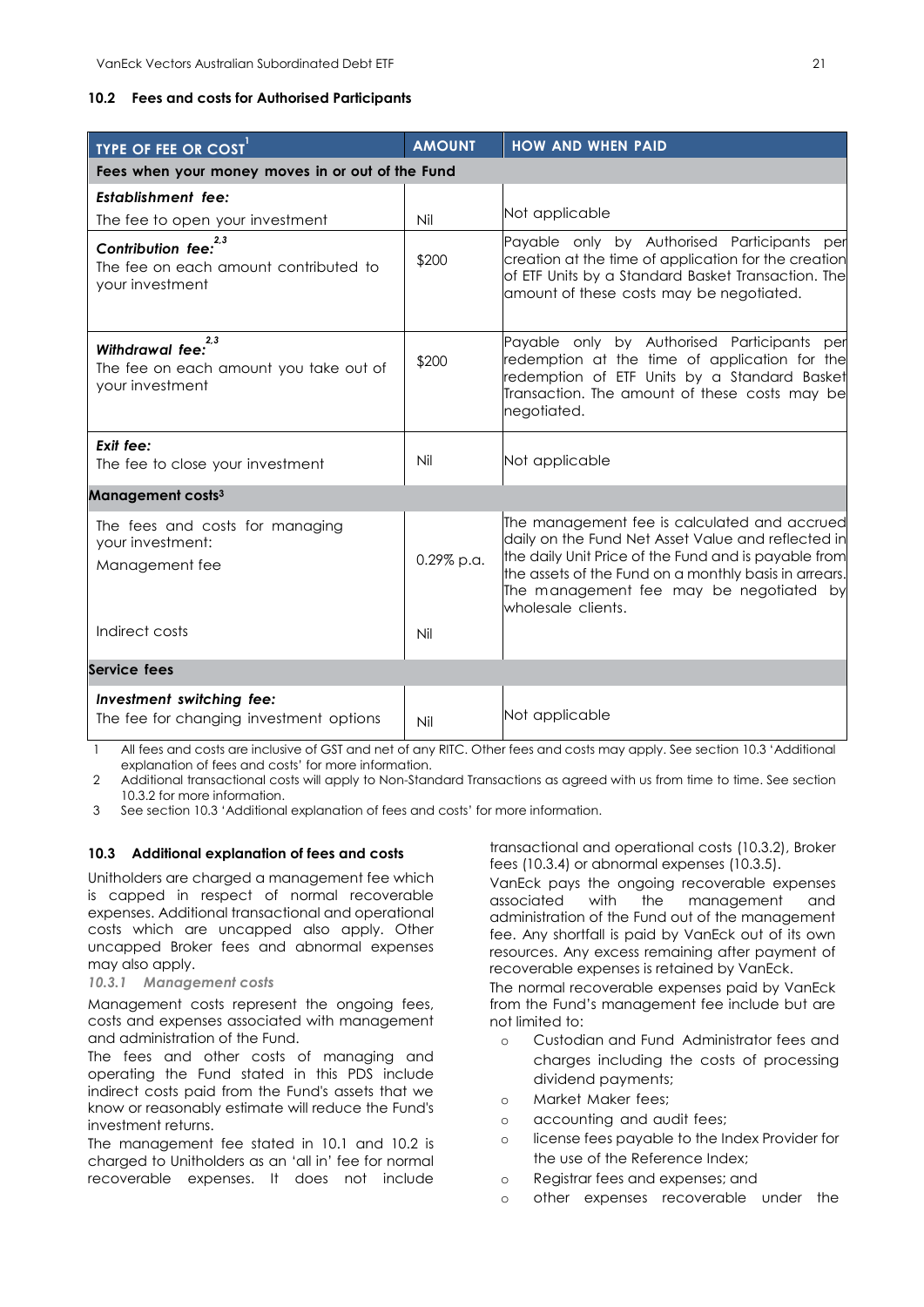#### Fund's Constitution.

#### *10.3.2 Transactional and operational costs*

Transactional and operational costs are not included in the management costs in 10.1 and 10.2 and are an additional cost to Unitholders. These costs are uncapped.

Transactional and operational costs are incurred in relation to trading in the portfolios and associated operational activities required by the Fund. They include but are not limited to:

- o brokerage and settlement charges;
- o borrowing costs and interest expense.

#### *Costs on creations and redemptions*

VanEck uses its best efforts to recover the transactional and operational costs associated with creations and redemptions of ETF Units by Authorised Participants from the APs.

Any shortfall is an additional indirect cost to Unitholders. These costs are paid out of the assets of the Fund and reflected in the Unit Price as and when they arise. We expect over a 12 month period any shortfall will be zero or not material for the reasons set out below.

Transactional and operational costs are not incurred by the Fund on Standard Basket Transactions. For Non-Standard Transactions, transactional and operational costs incurred by the Fund in relation to creations and redemptions are recovered from the AP by:

- o a buy/sell spread covering an estimate of the costs included with the transaction, which we notify to APs electronically from time to time. The actual costs may differ from our estimate. Any shortfall is borne by the Fund and any excess is retained by the Fund. We expect these amounts to net off to zero over a 12 month period; or
- o an invoice for the actual costs incurred equal to the difference between: the price at which the Fund purchases (on a creation) or sells (on a redemption) relevant securities; and the value of those securities used in the relevant Unit Price; plus any other costs incurred by the Fund in connection with the transaction.

#### *Other transactional and operational costs*

The remaining transactional and operational costs incurred in association with trading activity in the Fund's portfolio with the aim of achieving its investment objective are an additional cost to all Unitholders and will be paid out of the assets of the Fund and reflected in the Fund's Unit Price as and when they arise.

Based on the information available at the date of this PDS, we estimate that the transactional and operational costs incurred by Unitholders for the Fund's first financial year, adjusted to reflect a 12 month period will be as follows:

| <b>Fund</b> |                                     | <b>Transactional</b><br>and operational<br>$\overline{\phantom{a}}$ costs p.a. | Cost per<br>\$50,000 p.a. |
|-------------|-------------------------------------|--------------------------------------------------------------------------------|---------------------------|
| <b>SUBD</b> |                                     | 0.04%                                                                          | \$20                      |
| າດ າ າ      | Foos and costs may be nogotiated by |                                                                                |                           |

*10.3.3 Fees and costs may be negotiated by wholesale clients and APs*

Wholesale clients (as defined under the Corporations Act) and APs may be able to negotiate the fees and costs set out in sections 10.1 and 10.2 respectively by contacting VanEck. See the Corporate directory at the front of this PDS for contact details. Any reduction of the fees and costs that may be agreed from time to time will be at VanEck's discretion and expense.

#### *10.3.4 Financial adviser and Broker fees*

ASX Investors should obtain advice from a financial adviser before investing in the Fund to consider their individual investment objectives, financial situation and needs. You will incur fees for any advice you receive. You should discuss these fees with your financial adviser prior to obtaining their advice.

ASX Investors will also incur customary brokerage fees when buying and selling ETF Units on ASX. You should discuss these fees with your Broker prior to investing.

Brokerage is also incurred by all investors as part of the ongoing transactional and operational costs of the Fund. See section 10.3.2.

*10.3.5 Abnormal expenses*

Abnormal expenses are management costs not generally incurred in the day-to-day operations of the Fund and include things such as the costs of calling and holding Unitholder meetings or legal costs incurred in bringing or defending legal proceedings. Abnormal expenses are not included in the management fee caps set out in sections 10.1 and 10.2 and may be recovered from the assets of the Fund and accounted for in the Unit Price of the Fund as and when they arise. At the date of this PDS the estimate of abnormal expenses of the Funds that will apply for the first financial year (adjusted to reflect a 12 month period) is: Nil.

*10.3.6 Notification of changes to fees*

We may vary fees or introduce new fees without investor consent up to the maximums described in the Fund Constitution. Under the Constitution we are entitled to charge the following relevant maximum fees:

- o Management fee: 5% p.a. of the Fund's NAV; and
- o Application and Redemption fee (contribution and withdrawal fees): Up to \$10,000 per creation or redemption.

Currently we pay all costs and expenses of the Fund other than transactional and operational costs out of the management fee set out in sections 10.1 and 10.2 and only retain any excess.

We will give 30 days' notice of any changes to the way fees and costs are charged that result in an increase in the management fee, via a notice on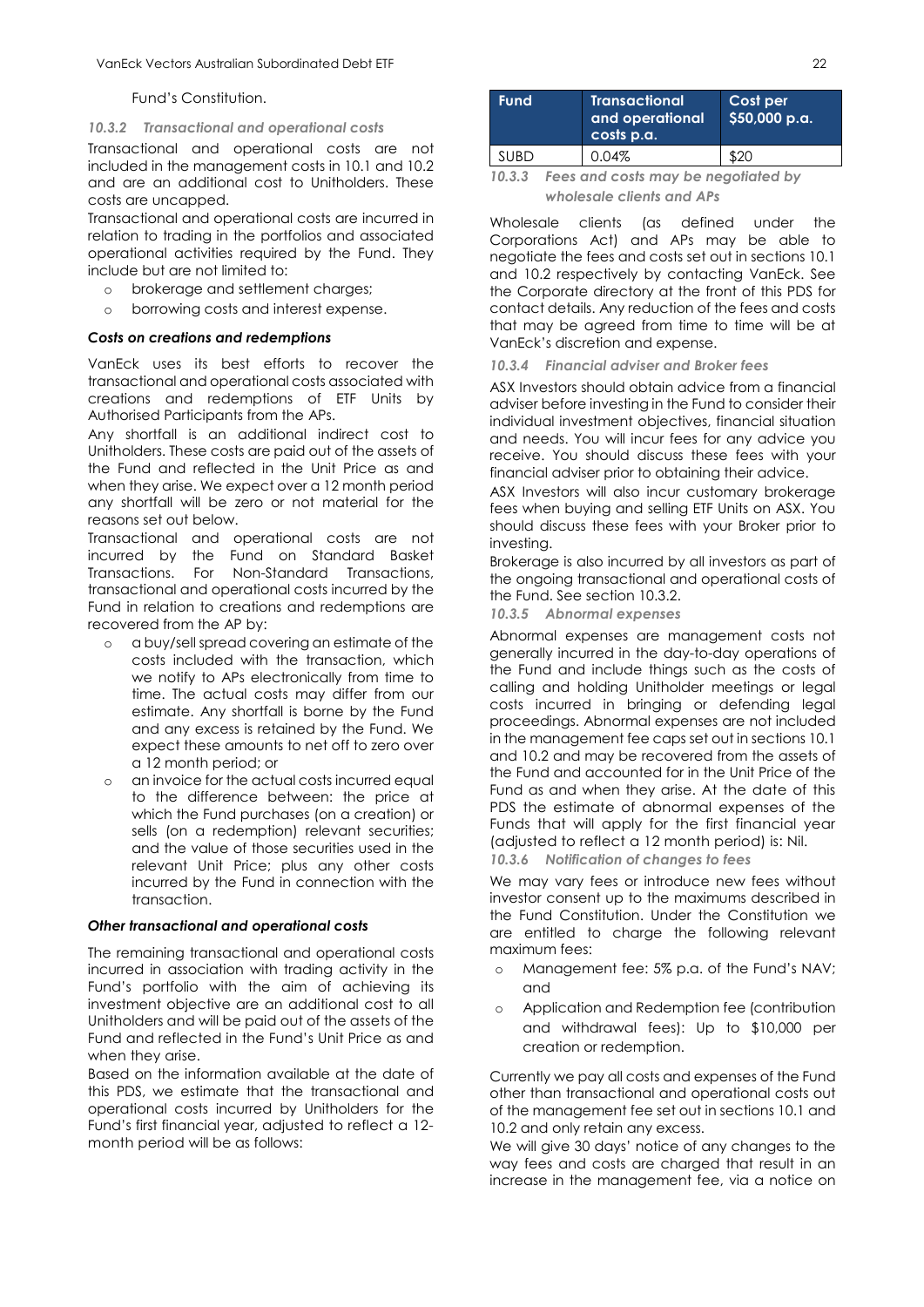our website at [www.vaneck.com.au](http://www.vaneck.com.au/) and the ASX Market Announcements Platform.

*10.3.7 Related party payments*

We may pay fees to related parties and associates of VanEck on arm's length commercial terms for providing services to the Fund. We may engage the services of related parties and associates at our discretion. These fees would be paid by us out of the Fund's management fee .

*10.3.8 Benefits received*

VanEck may receive benefits (e.g. research) from brokers effecting trades for the Fund. These benefits may flow to the Fund and to other funds managed by VanEck .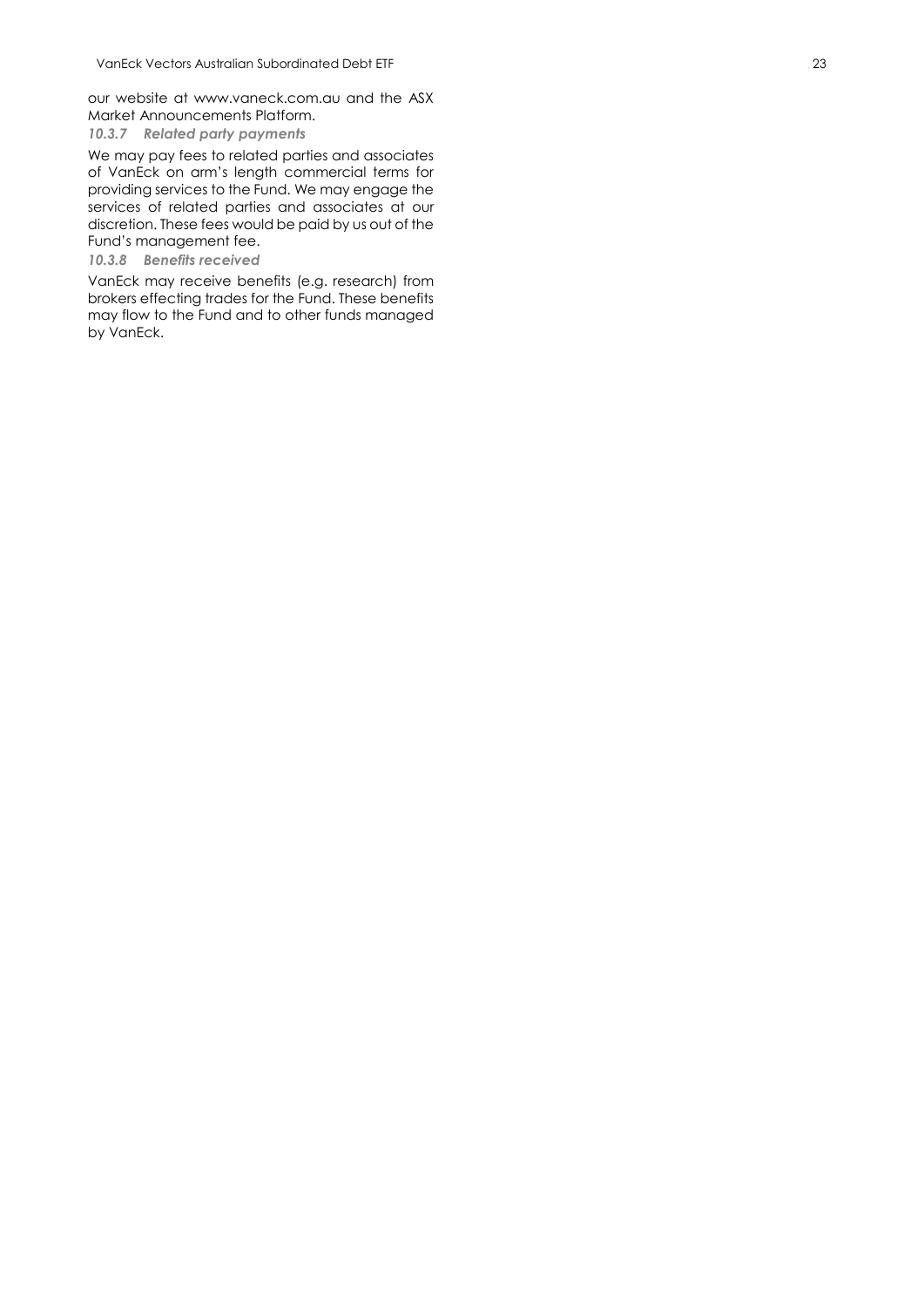## <span id="page-24-0"></span>11 Transacting with VanEck

#### **IMPORTANT NOTICE**

**This section provides a summary of the creation and redemption process that applies to transactions between the Fund and Authorised Participants only. These procedures do not apply to ASX Investors and are provided for information purposes only and may change without notice to ASX Investors. ASX Investors may trade ETF Units on ASX via a Broker in the same way they trade listed shares.**

#### **11.1 Prior to transacting**

Creation and redemption procedures will be agreed between VanEck and Authorised Participants from time to time and contained in an AP Agreement and related AP Procedures. Authorised Participants must complete an AP Agreement with VanEck prior to transacting directly with us. Please contact VanEck Capital Markets for more information on +61 2 8038 3317.

#### **11.2 Applicants by Authorised Participants**

Unless we agree otherwise, applications for creations and redemptions of ETF Units may only be made by Authorised Participants by completing the Application Form and delivering it to us by 12 noon of an ASX Trading Day. We may accept applications in a different form, or reject an application, at our discretion. We may, in our sole discretion and without giving any reason, accept or reject all or part of an application for a creation or redemption.

#### **11.3 Standard Basket Transactions**

Applications for creations or redemptions of ETF Units will generally only be made by way of Standard Basket Transactions.

A Standard Basket Transaction is an *in specie* transfer of the Standard Basket plus or minus any balancing cash payment, in exchange for ETF Units. A Standard Basket for the Fund may consist of securities in the Reference Index and any other securities determined by VanEck as necessary to achieve the Fund's investment objective.

The Standard Basket is available on request.

#### **11.4 Minimum transaction size for APs**

Applications for creations and redemptions by Authorised Participants can only be made in multiples of Creation Units or Redemption Units respectively, unless we agree otherwise.

The number of ETF Units in a Creation Unit and Redemption Unit are set out in the table below. ASX Investors should check with their Broker for any minimum trade size on ASX.

#### **Minimum transaction sizes for APs**

| <b>Fund</b> | One Creation Unit / Redemption Unit<br>(ETF Units) |
|-------------|----------------------------------------------------|
| <b>SUBD</b> | 80,000                                             |

#### **11.5 Processing applications**

All applications for creations and redemptions will be settled via CHESS in accordance with the ASX Rules and the AP Procedures. Settlement in respect of applications and redemptions generally occurs on the second ASX Trading Day after the effective trade date (T+2) in line with the relevant ASX Rules. This rule also applies to ASX Investors.

#### **11.6 Cooling off**

There are no cooling-off rights applicable to the offer in this PDS or to trading of ETF Units on ASX.

#### **11.7 'Liquid' for the purposes of the Corporations Act**

The redemption of ETF Units assumes that the Fund remains 'liquid' – meaning that its assets can be readily sold. Under the *Corporations Act*, the Fund is liquid if 80% of the value of its assets comprises liquid assets. If the Fund is 'liquid', the Constitution requires that we must pay redemption proceeds within 21 days of the date of redemption of the relevant ETF Units (or the deemed date of such redemption).

We expect that the Fund will remain liquid. If the Fund is illiquid, a redemption request will be dealt with in accordance with the Constitution and the *Corporations Act*.

#### **11.8 Delay or suspension of creations and redemptions**

We may suspend the processing of creations or redemptions in certain circumstances. This will generally occur during a 'blackout period' – that is:

- (a) around the end of a dividend period when we are calculating and paying dividends; and
- (b) during the period we are rebalancing the portfolio to the Reference Index; or

We may also suspend creations or redemptions in other circumstances. We will notify you of any suspension. We may also process applications for creations in instalments over a period of time and may also suspend processing of redemptions we have already accepted, for example, where we are unable to sell underlying securities due to circumstances outside our control, such as suspended trading in the market, or where the Fund becomes illiquid.

In circumstances where redemptions are delayed, suspended or being paid in instalments, the Unit Prices used for the redemption may be those applicable to the day the relevant instalment of the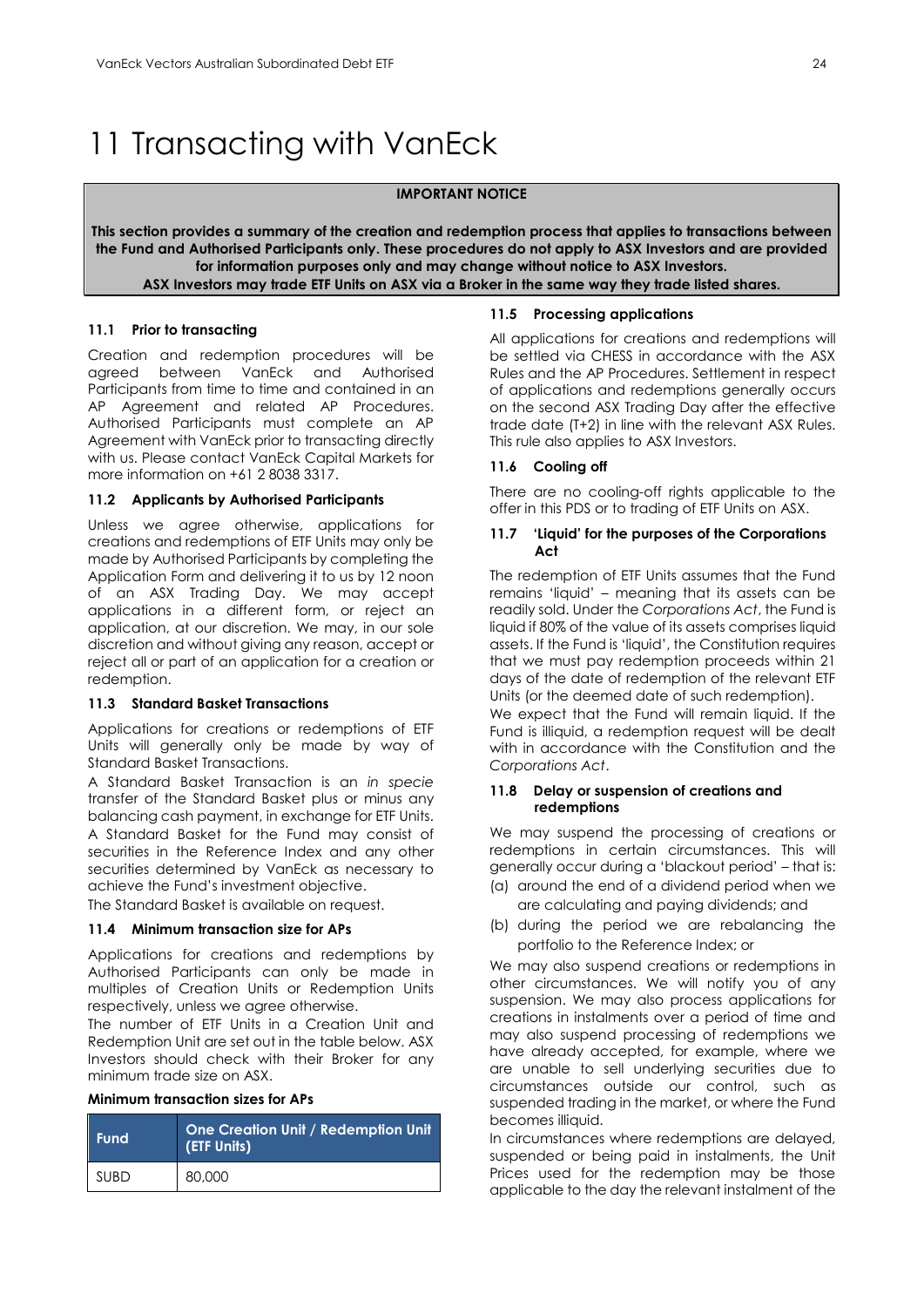redemption is processed, rather than the time the application for redemption is received.

An application for a creation or redemption lodged but not processed before or during a period of suspension, will be taken to be lodged the day after the end of the relevant suspension period.

#### *11.8.1 Creation and redemption prices*

The prices at which Authorised Participants transact with VanEck for creations or redemptions is the NAV calculated at that day's valuation time following an application, plus or minus fees and costs respectively. See sections 10.2 and 10.3.2.

#### *11.8.2 Redemption amounts*

The redemption amount paid to an Authorised Participant on the redemption of ETF Units may include an amount representing their entitlement to distributable income of the Fund.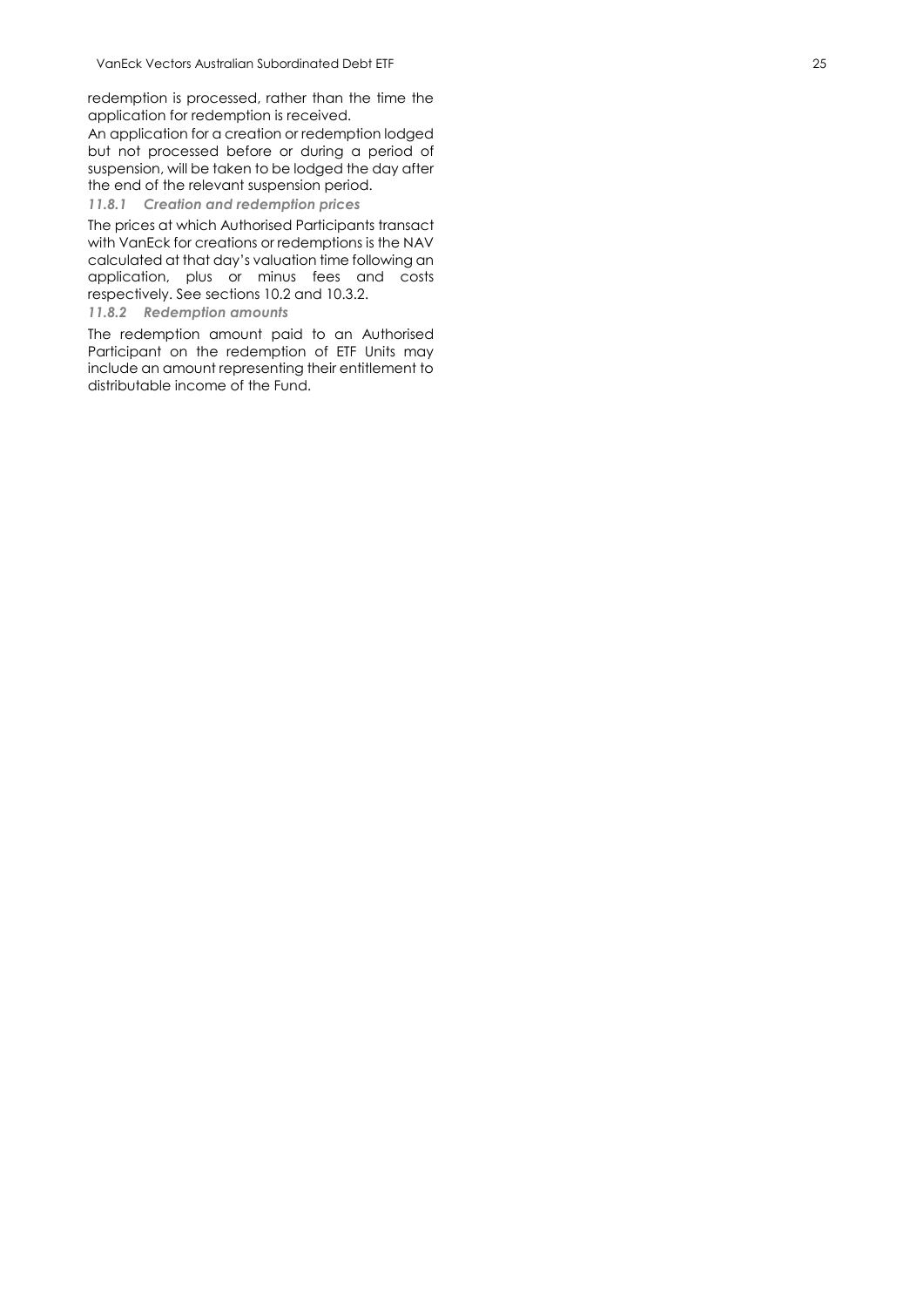### <span id="page-26-0"></span>12 Dividends

#### **12.1 Payment of dividends**

You may earn income from the Fund paid in the form of dividends.

We will provide details in advance of any dividends to be paid by the Fund via the ASX Market Announcements Platform. We do not guarantee that dividends will be paid.

The amount of any dividend will vary between periods and in some cases we may decide not to pay a dividend.

To reduce any capital gains tax liability for ASX investors due to redemptions by Authorised Participants, the AP's redemption proceeds may include a dividend comprising the realised capital gains. This means ASX Investors will generally pay less capital gains tax than they would in a comparable unlisted managed fund.

#### **12.2 Frequency of dividends**

The Fund will generally pay dividends monthy. We may pay more or fewer dividends at our discretion. Payments are usually made within 28 days after the end of the dividend period. Dividends will be paid as cash to your nominated bank account unless you elect to participate in the Dividend Reinvestment Plan.

If no DRP election is made, dividends will be paid into a nominated Australian bank account, or held pending receipt of Australian bank account details.

#### **12.3 Dividend Reinvestment Plan**

A Dividend Reinvestment Plan ('**DRP**') is available. If you elect to participate in the DRP the amounts of any dividends will be credited to you as additional ETF Units on the relevant payment date. You need to contact the Registrar and complete the relevant form to participate in the DRP. Contact details are in the *Corporate directory* at the front of this PDS. Participation in the DRP is subject to the DRP Rules

as determined by VanEck from time to time. A copy of the DRP Rules is available free of charge either at [www.vaneck.com.au](http://www.vaneck.com.au/) or contact us or the

Registrar to request a paper copy. Unitholders can only elect to participate fully in the

DRP having all dividends reinvested in additional ETF Units. Partial DRP participation is not available.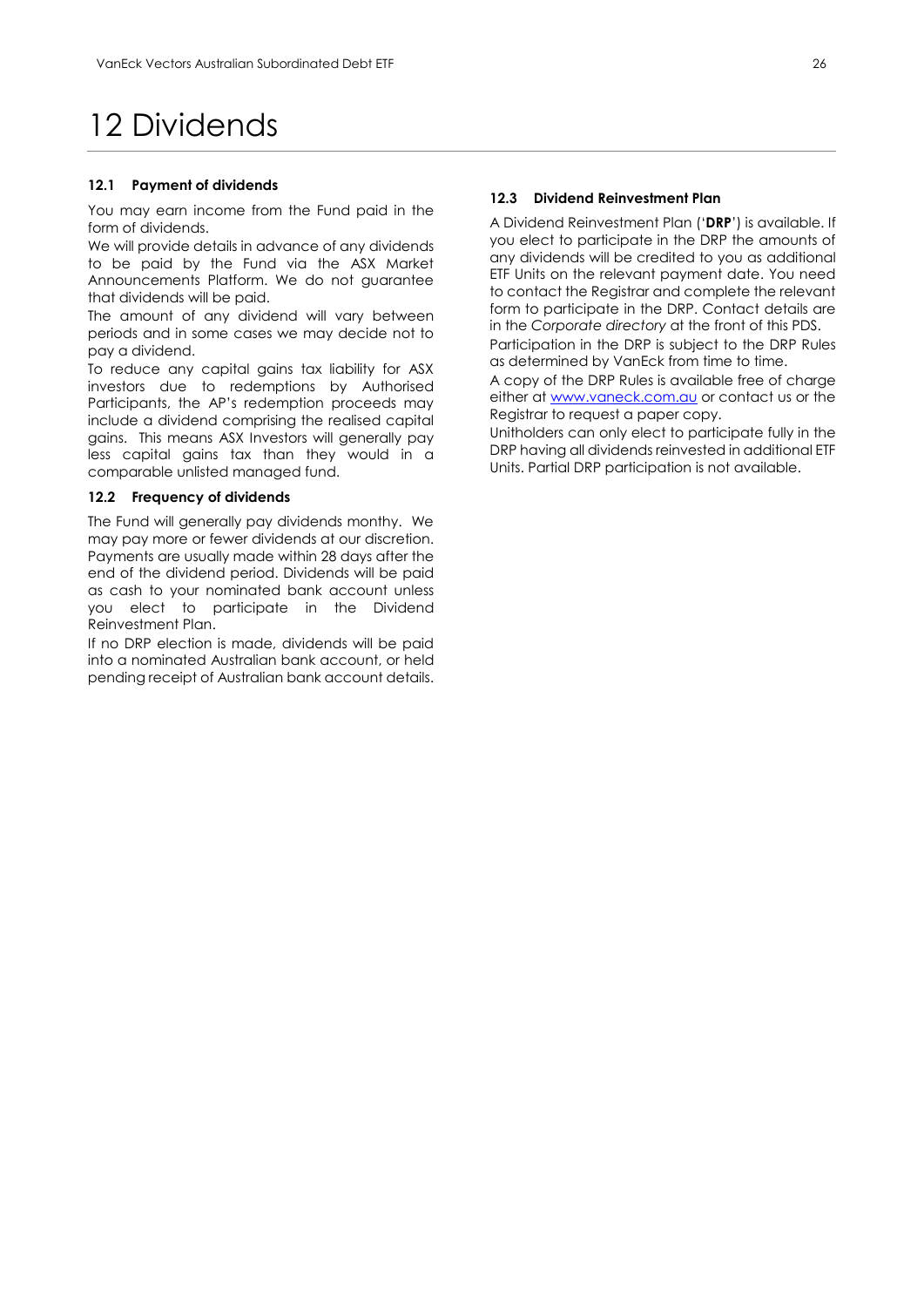### <span id="page-27-0"></span>13 Tax

#### **IMPORTANT NOTICE**

**The Australian tax commentary in this PDS is provided for general information only.**

**This information is necessarily general in nature and does not take into account the specific circumstances of any person who may invest in the Fund. It should not be used as the basis upon which a decision is made to invest in the Fund.**

**Investing has tax implications that can be complex, that are particular to each investor's circumstances and that change over time. All investors should consult their own professional tax advisers before making an investment decision.**

**The taxation information in this PDS is prepared based on income tax law in force at the date of this PDS.**

#### **13.1 Taxation of Australian resident investors**

You will pay tax on your share of the Fund's income, determined at the end of each financial year. The Fund's income can include capital gains made by the Fund, which may be taxed at a discounted rate.

The financial year end for the Fund is 30 June. You will be provided with a tax statement after the end of each financial year during which you are invested. The tax statement will contain the information you need for your tax return.

Tax may also be payable on gains made when you sell or redeem your ETF Units. These gains may benefit from discounted tax rates.

TFN/ABN/Exemption

You will be asked to provide your tax file number ('**TFN**') or Australian Business Number ('**ABN**') or claim an exemption in relation to your investment in the Fund. There are strict guidelines that govern the use and storage of TFNs.

There is no obligation to provide a TFN or ABN. However, if no TFN or ABN is provided and no exemption is claimed, tax will be withheld from any dividends at the highest marginal rate and remitted to the Australian Taxation Office ('**ATO**'). These amounts will be credited to you when you lodge your tax return.

#### **13.2 Taxation of Foreign Investors**

Tax may be withheld from your dividends and remitted to the ATO.

#### **13.3 The U.S. Foreign Account Tax Compliance Act (FATCA) and Common Reporting Standard (CRS)**

Investments in the Funds may be subject to information collection and reporting for the purposes of compliance with FATCA, the intergovernmental agreement between the US Government and the Australian Government in respect of FATCA ('**IGA**') and the Common Reporting Standard ('**CRS**').

FATCA is a US law which impacts investors worldwide. FATCA attempts to minimise US income tax avoidance by US persons investing in foreign assets, including through their investments in foreign financial institutions. FATCA requires foreign financial institutions outside the US, including banks and fund managers, to provide information to the US tax authority, the US Internal Revenue Service (IRS), regarding their US accounts, including US account holders and US unitholders, or incur 30% withholding tax in the US. The IGA allows Australian financial institutions to report information to the ATO rather than the IRS. CRS information is also reported to the ATO. Each Fund is registered for FATCA purposes and will comply with both the FATCA requirements and the CRS requirements.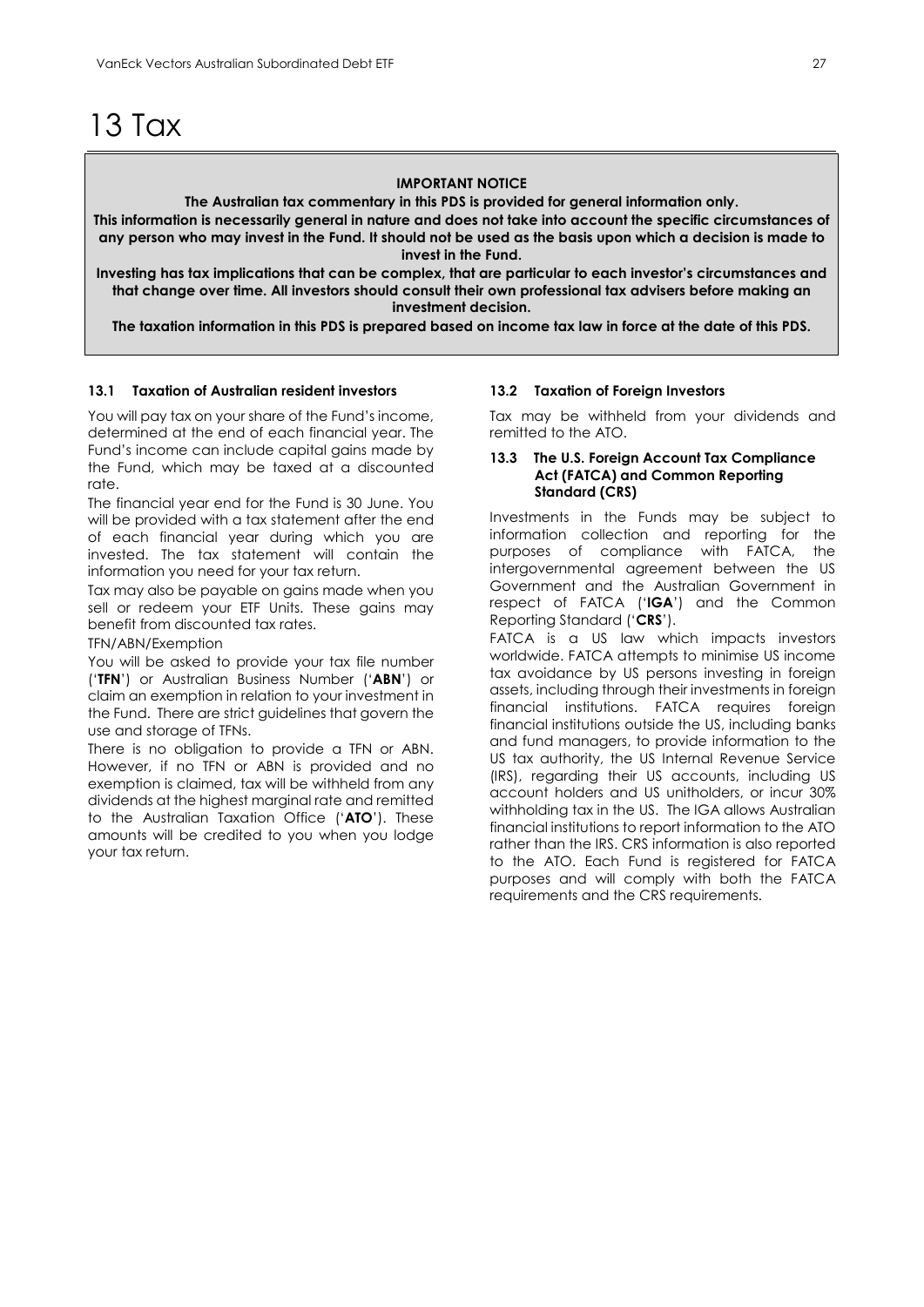## <span id="page-28-0"></span>14 Other information you need to know

#### **14.1 VanEck's powers and duties as Responsible Entity**

The powers and duties of the Responsible Entity are determined by the Constitution for the Fund, the *Corporations Act* and general trust law.

The duties of VanEck in relation to the Fund under the *Corporations Act* include:

- o act honestly;
- o exercise the degree of care and diligence that a reasonable [person](http://www.austlii.edu.au/au/legis/cth/consol_act/ca2001172/s761a.html#person?stem=0&synonyms=0&query=601FC) would exercise if they were in VanEck's position;
- act in the best interests of Unitholders and, if there is a conflict between their interests and VanEck's interests, give priority to Unitholders' interests;
- o ensure that property in the Fund is clearly identified as property of the Fund and held separately from property of VanEck, property of the Custodian and property of any other fund, except as permitted by the Corporations Act;
- o ensure that the assets in the Fund are valued at regular intervals;
- o ensure that payments out of the Fund's property are made in accordance with the Constitution and the Corporations Act; and
- o report to ASIC any significant breach of the Corporations Act in relation to the Fund which has had, or is likely to have, a materially adverse effect on the interests of Unitholders.

We will work with our external service providers to:

- o manage income and monitor the expenses of the Fund and arrange for payments to creditors of the Fund;
- determine and arrange payment of dividends in respect of the Fund and administer dividend and taxation statements and notifications;

process and administer creation and redemption transactions in relation to the Fund;

- o co-ordinate and manage communications with ASX in relation to the ongoing admission to trading status of the ETF Units on ASX and communicate with ASIC and other regulators as appropriate in relation to the Fund;
- o address and respond to investor and Unitholder complaints requirements;
- o co-ordinate Unitholder updates and reports, resolutions and Unitholder meetings and attend to issues in relation to the Constitutions as appropriate;
- o prepare, maintain and implement policies in respect of the operation of the Fund including a compliance plan, proxy voting policy and DRP Rules; and
- market and promote the Fund, providing information and support as appropriate to Authorised Participants, Market Makers and Brokers.

#### **14.2 The Constitution**

VanEck's responsibilities and obligations and Unitholders' rights are governed primarily by the Constitution, the *Corporations Act* and this PDS. The terms and conditions of the Constitution are binding on each Unitholder and all persons claiming through them respectively, as if the Unitholder or person were a party to the Constitution.

Under the Constitution, VanEck has all the powers of a natural person, corporation, trustee or Responsible Entity in respect of the operation of the Fund. The Constitution gives VanEck the right to be paid fees and expenses from the Fund and governs matters such as the rights of Unitholders, conducting Unitholder meetings, the creation and redemption of ETF Units and unit pricing, as well as what happens when the Fund is terminated. We will provide potential investors and Unitholders with a paper copy of the Constitution on request.

Some of the more important provisions of the Constitution are outlined below:

*14.2.1 Beneficial interest*

An ETF Unit confers a beneficial interest in the assets of the Fund to the Unitholder but not an entitlement or interest in any particular part of the Fund or any particular asset.

*14.2.2 Reimbursement of expenses*

VanEck is indemnified and entitled to be reimbursed out of, or paid from, the assets of the Fund for all liabilities, losses and expenses incurred in relation to the proper performance of its duties as Responsible Entity of the Fund. VanEck has the power to appoint an agent, or otherwise engage a person, to do anything that it is authorised to do in connection with the Fund. For the purpose of determining whether VanEck has properly performed its duties as Responsible Entity, VanEck is not liable for any loss unless the loss is caused by our fraud, negligence or breach of trust without due care.

*14.2.3 Retirement of VanEck as Responsible Entity*

Generally, VanEck may retire as Responsible Entity of the Fund by calling a meeting of the Fund's Unitholders to enable them to vote on a resolution to choose a company to be the new Responsible Entity. VanEck may be removed from office by an extraordinary resolution (that is 50% of the total interests that can be voted) passed at a meeting of Unitholders, in accordance with the Corporations Act. VanEck may retire or be removed as Responsible Entity in certain other circumstances prescribed under the Corporations Act.

*14.2.4 Limitation of liability of Unitholders*

The rights and obligations of Unitholders are governed by the Constitution and this PDS, but are also affected by the *Corporations Act*, exemptions and declarations issued by ASIC, and the general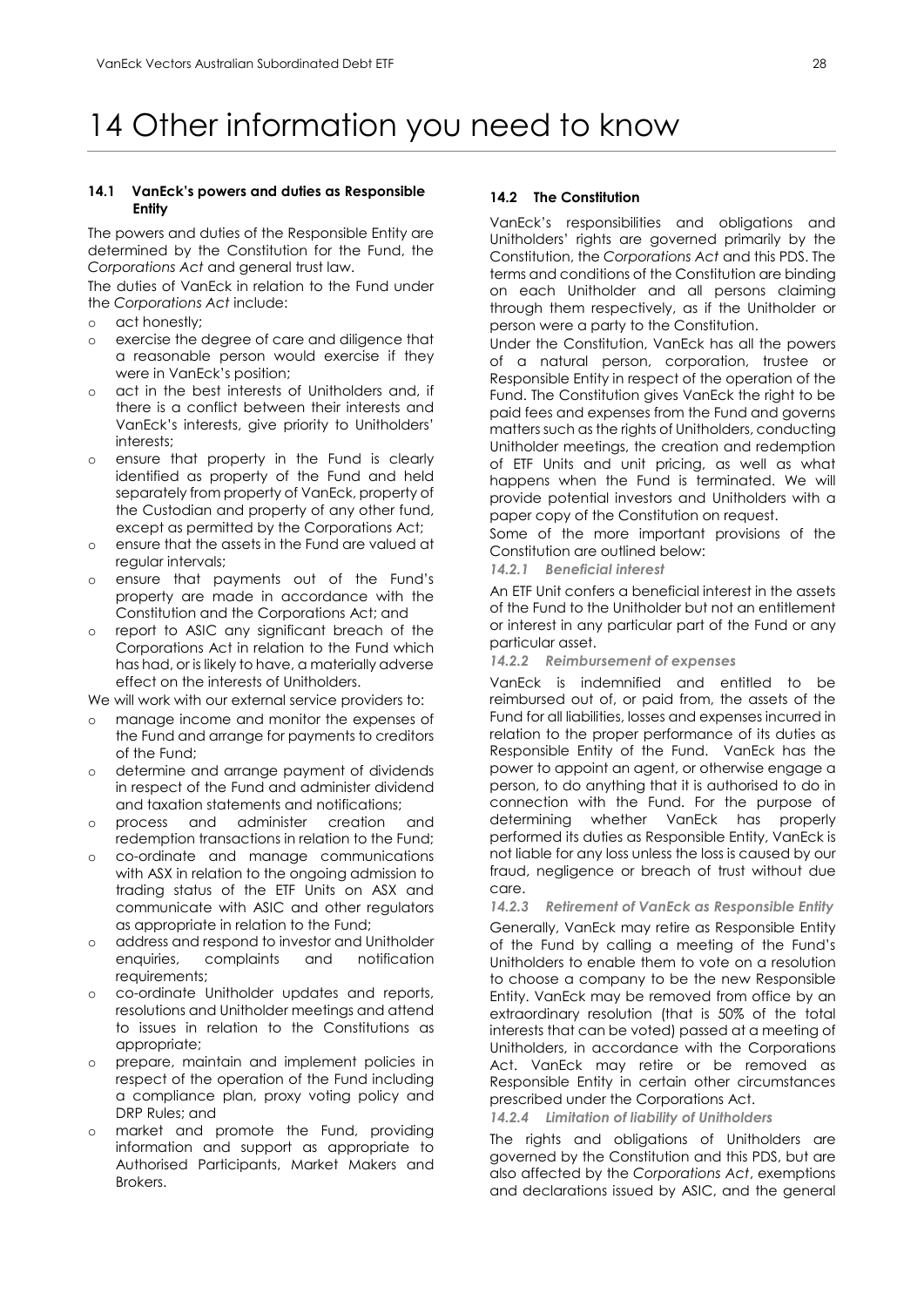law relating to trusts. The Constitution states that Unitholders' liability is limited to the amount subscribed or agreed to be subscribed for ETF Units by the Unitholder. However, the courts are yet to determine the effectiveness of provisions of this kind.

#### *14.2.5 Meeting of Unitholders*

VanEck may convene a meeting of Unitholders at any time in accordance with the Constitution and *Corporations Act*. Examples of circumstances where meetings may be called include to approve certain amendments to the Constitution or (if required by law) to wind up the Fund.

Unitholders also have limited rights to call meetings and have the right to vote at any Unitholder meetings in accordance with the Constitution and *Corporations Act*. Except where the Constitution or *Corporations Act* provides otherwise, a resolution of Unitholders must be passed by Unitholders who hold ETF Units exceeding 50% in value of the total value of all ETF Units held by Unitholders who vote on the resolution. A resolution passed at a meeting of Unitholders held in accordance with the Constitution binds all Unitholders.

#### *14.2.6 Limitation of liability and indemnity of VanEck*

In general, VanEck may act in good faith on the opinion of, advice of and information obtained from, advisers and experts. VanEck is indemnified out of the assets of the Fund against any expenses, loss, costs, damages and liabilities that may be incurred in properly performing any of its duties or prosecuting or defending any action or suit in connection with the Fund, other than if it arises out of its fraud, breach of trust or negligence.

Subject always to any liability which the *Corporations Act* might impose on VanEck, so long as it acts without fraud, negligence or breach of trust, it is not liable in equity, contract, tort or otherwise to Unitholders for any loss suffered in any way relating to the Fund. VanEck's liability to any person in respect of the Fund is limited to our actual indemnification from the assets of the Fund for that liability.

#### *14.2.7 Borrowings*

Under the Constitution, VanEck has the power to enter into borrowing arrangements on behalf of the Fund and grant security over the assets in the Fund in favour of a lender. This may involve delivering some of the securities in the portfolio to the lender as collateral for repayment of the loan in accordance with usual commercial borrowing arrangements. The costs of any borrowing are borne by the Fund. See 10.3.2.

#### *14.2.8 Amendments to the Constitution*

VanEck may amend the Constitution from time to time, subject to the provisions of the Constitution and the *Corporations Act*. Generally, VanEck can only amend the Constitution where we reasonably consider that the change will not adversely affect the rights of Unitholders. Otherwise the Constitution can only be amended if approved at a meeting of Unitholders by special resolution.

#### *14.2.9 Termination of the Fund*

VanEck may wind up the Fund at any time in accordance with its Constitution, the *Corporations Act* and general trust law. Following winding up, the net proceeds will be distributed to Unitholders. *14.2.10 Compulsory redemption of ETF Units*

In certain circumstances under the Constitution, VanEck may compulsorily redeem some or all of the ETF Units issued to a Unitholder, including where we believe ETF Units are held in breach of the Constitution or an applicable law or regulation, or the holding will otherwise adversely affect the Fund in any material way. We are required under the Constitution to provide a Unitholder with 60 days' notice of a compulsory redemption of some or all of their Units (except in circumstances where the Unitholder is not entitled to hold Units under an applicable law, in which case we will provide 3 days' notice).

#### *14.2.11 ASX Investor redemptions*

ASX Investors will normally sell their ETF Units by trading on ASX and will not have a right to redeem their ETF Units with the Fund directly. However, the Constitution of the Fund provides that if ETF Units are suspended from trading on ASX for more than 5 consecutive ASX Trading Days, ASX Investors will have the right to directly redeem their ETF Units for cash unless:

- o the Fund has been terminated;
- o the Fund is not a liquid scheme; or
- o VanEck has suspended the redemption of ETF Units on the basis of a determination that it is reasonable and in the best interests of Unitholders to do so.

#### **OTHER INFORMATION**

#### **14.3 Compliance plan**

VanEck has lodged a compliance plan for the Fund with ASIC, which sets out the key measures that we take to ensure that we comply with the *Corporations Act* and the Constitution of the Fund in relation to the operation of the Fund. Each year VanEck's compliance with the compliance plan is independently audited, as required by the *Corporations Act* and the auditor must not be the auditor of the scheme's financial statements but may be from the same firm. The auditor's report is lodged with ASIC.

#### **14.4 Compliance committee**

VanEck has a compliance committee which comprises at least three members, of which the majority are external members. The compliance committee monitors VanEck's compliance with the Fund's compliance plan, assesses the adequacy of the compliance plan and reports breaches of the Constitution and the *Corporations Act* to the directors of VanEck, and in some circumstances to ASIC.

#### **14.5 Settlement via CHESS**

All transactions by ASX Investors will be settled via CHESS in accordance with the ASX Rules. Settlement generally occurs on the second ASX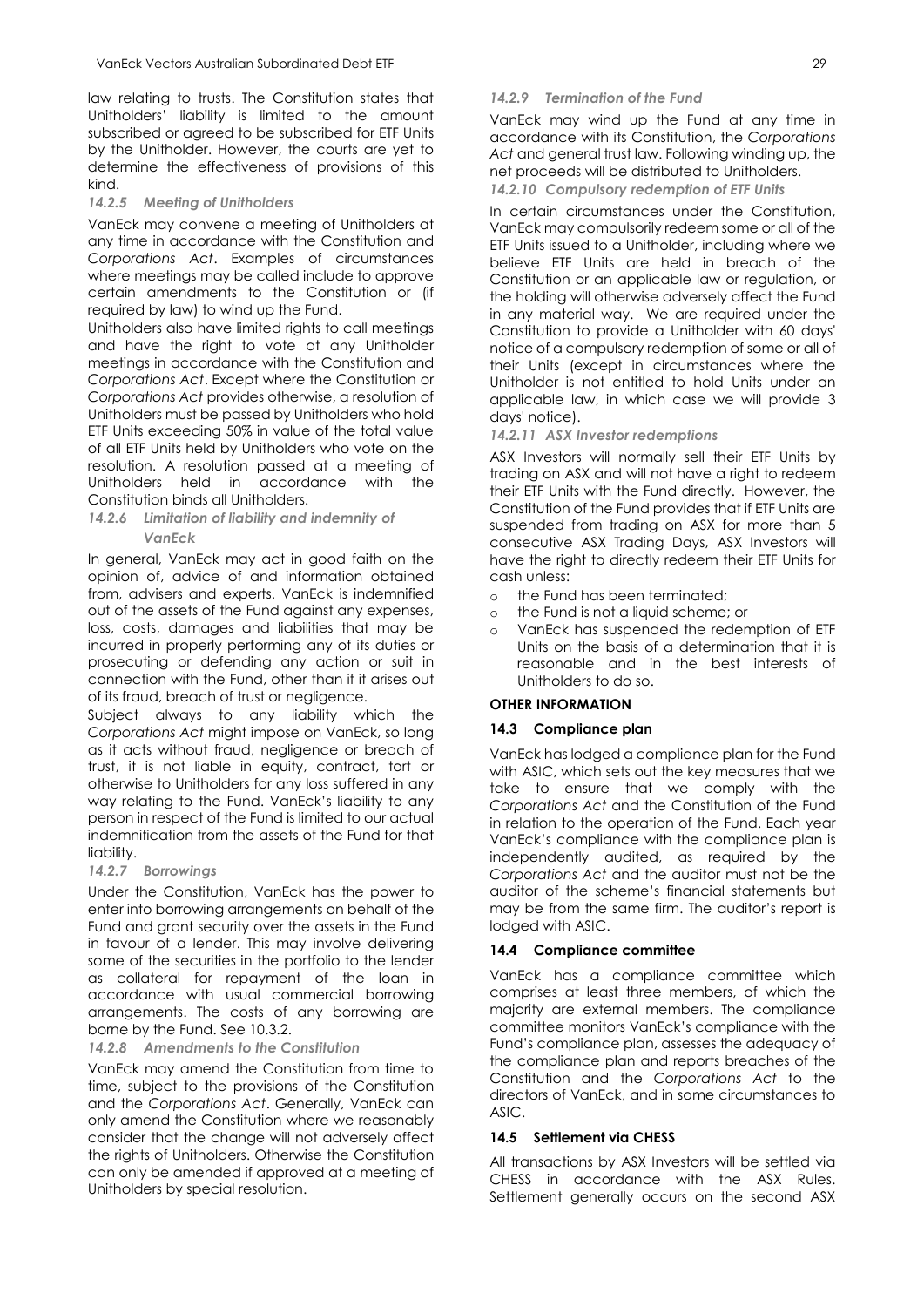Trading Day after the effective trade date (T+2) in line with the relevant ASX Rules.

#### **14.6 Market Maker**

Under the AQUA Rules, VanEck is required to facilitate an orderly and liquid market in the Fund. To assist with this we may appoint one or more Market Makers to act as a buyer and seller to the secondary market (ASX). A Market Maker may create and redeem ETF Units and may also provide buy and sell prices for ETF Units on ASX, while potentially also hedging their underlying positions.

#### **14.7 Related party contracts**

At the date of this PDS VanEck has arrangements in place with VanEck Australia Pty Ltd, a related party from the VanEck group of companies, for business administration, sales and marketing and support services. Where related parties receive a financial benefit, those payments are made out of the management costs and are not an additional cost incurred by Unitholders. Such arrangements are entered into on arm's length commercial terms after considering the requirements of VanEck's conflicts of interest policy.

#### **14.8 Custodian and Fund Administrator**

VanEck has appointed State Street Australia Limited ('**State Street**') as the Custodian and Fund Administrator of the Fund.

State Street provides custodial services, including the holding of all assets on behalf of the Fund and certain fund administration services, such as fund accounting and unit pricing, for the Fund. State Street has not been involved in any way in the preparation of this PDS and are named only for information purposes.

#### **14.9 Registrar**

VanEck has appointed Link Market Services Limited ('**Link**') as Registrar to maintain Unitholder records such as the quantity of ETF Units held, TFN and details of participation in the DRP. The Registrar can be contacted as follows:

> Locked Bag A14 Sydney South, NSW, 1235 Telephone: 1300 68 38 37

Link has had no involvement in the preparation of any part of this PDS other than being named as the Registrar for the Fund. Link has not authorised or caused the issue of and expressly disclaims and takes no responsibility for any part of this PDS.

#### **14.10 Continuous disclosure**

VanEck will comply with the continuous disclosure obligations in the Corporations Act as if the Fund is an unlisted disclosing entity. Copies of documents lodged with ASIC in relation to the Fund may be obtained from ASIC. The continuous disclosure obligations require us to make certain information available to Unitholders.

#### **14.11 Annual reports**

A copy of the annual financial report, the annual directors' report and the auditor's report on the

annual financial report for the Fund will be made available at [www.vaneck.com.au](http://www.vaneck.com.au/) at the same time they are filed with ASIC each year.

#### **14.12 Interest on cash held in the Fund**

In circumstances where the Fund holds cash, any interest earned on those amounts will be retained for the benefit of all Unitholders in the Fund. For example, the Fund may hold cash pending the purchase of securities for a cash-only application or payment of cash-only redemption proceeds.

Cash may also be held by the Registrar on behalf of the Fund immediately pending the payment of a dividend. Any interest earned on such cash will be retained by the Registrar.

#### **14.13 Investor identification and verification**

VanEck and the Registrar have investor identification and verification procedures (ID Procedures) in place to manage risks associated with fraud and unauthorised transactions. In addition, under *Anti-Money Laundering and Counter Terrorism Financing* (AML/CTF) legislation, we are required to establish and enforce appropriate risk control programs with accompanying ID Procedures and transaction monitoring procedures.

Our ID Procedures require Authorised Participants to provide satisfactory proof of identity which must be verified before an application for a creation or redemption of ETF Units can be accepted. The ID Procedures may also require us, from time to time, to verify that information or request additional identification or related information from the Authorised Participant, before we can process a requested transaction on their behalf.

Failure to provide all the information requested may cause an application to be delayed or rejected. We do not accept any liability for any loss incurred (as a result of a delay in accepting or processing an application or otherwise), arising from undertaking our ID Procedures.

#### **14.14 Complaints**

VanEck has arrangements in place for handling complaints. If you have a complaint regarding a Fund or our services, please contact us either by phone or in writing. Our procedures ensure that we deal with complaints as soon as possible. We will acknowledge any complaint made in writing immediately on receipt and provide a written response within 45 days. Complaints should be directed to:

> Complaints Officer VanEck Investments Limited Aurora Place, Level 4 88 Phillip Street, Sydney NSW 2000 Telephone: (02) 8038 3300 Email[: complaints@vaneck.com.au](mailto:complaints@vaneck.com.au)

If we are unable to resolve the complaint or you are dissatisfied with the outcome you can contact an independent external dispute resolution service to assist in resolving the complaint. The Australian Financial Complaints Authority ('**AFCA**' is an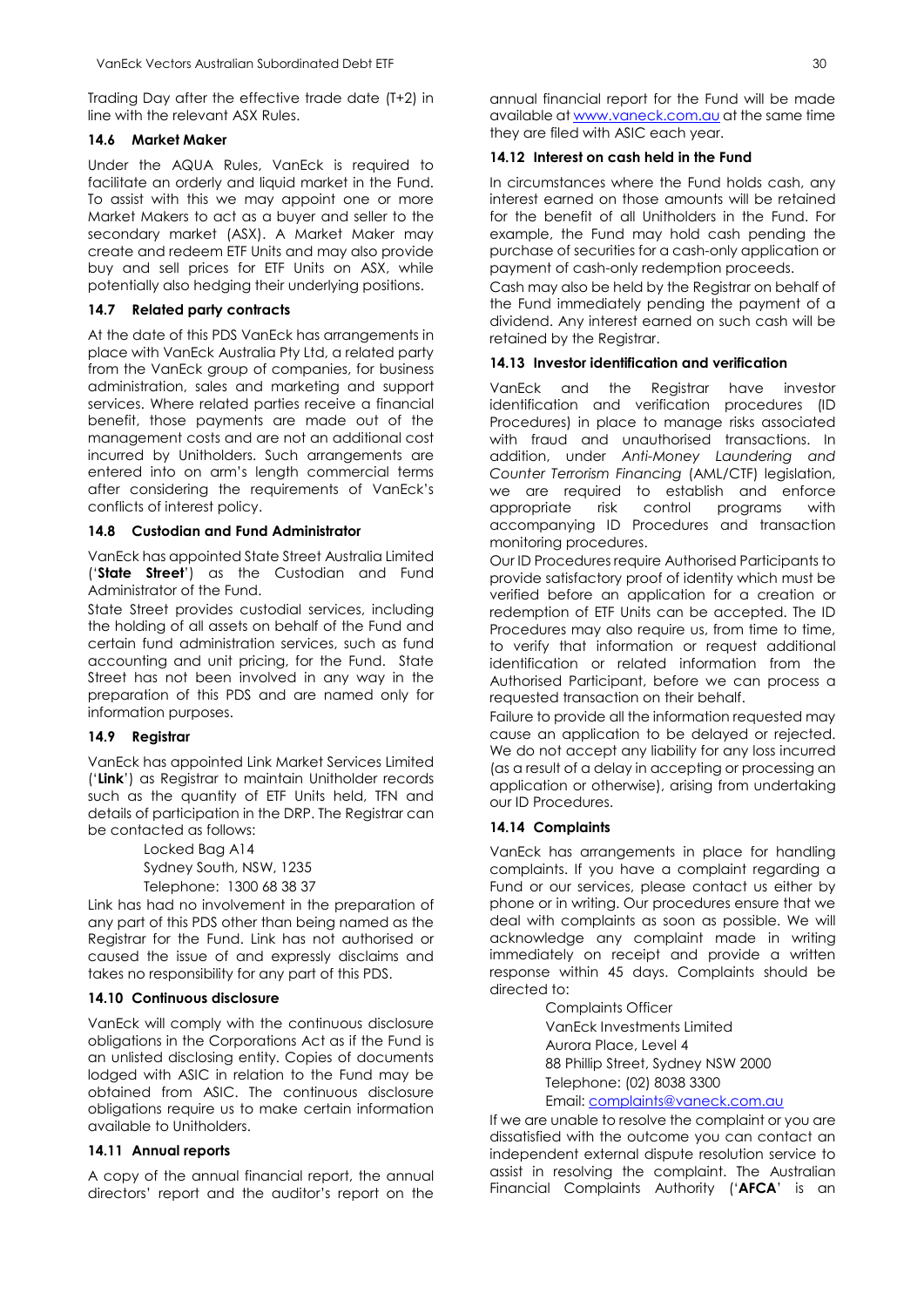independent body approved by ASIC to consider complaints.

In order for a complaint to be considered by AFCA, the claim must not exceed \$1,000,000. The maximum amount per claim that may be awarded by an AFCA Decision Maker for complaints relating to VanEck's funds (not including awards of costs or interest) is \$500,000.

> AFCA can be contacted as follows: Online: [www.afca.org.au](http://www.afca.org.au/)  Email: info@afca.org.au Phone: 1800 931 678 (free call) Mail: GPO Box 3 Melbourne VIC 3001

#### **14.15 Privacy notice**

This privacy notice informs Authorised Participants and ASX Investors how your personal information may be collected, stored, used and disclosed if you invest in the Fund.

VanEck and the Registrar may collect, hold and use your personal information in order to process applications, administer your investment, comply with relevant laws and provide you with services related to the investment and with information about other products and services offered by or through VanEck, in accordance with VanEck's Privacy Policy.

If you do not provide the personal information required, your investment may not be processed.

For example your information may be used to:

- ensure compliance with all applicable regulatory or legal requirements. This includes the requirements of ASIC, ATO, AUSTRAC, ASX and other regulatory bodies or relevant exchanges including requirements under the Corporations Act and superannuation law; and
- o ensure compliance with the Anti-Money Laundering and Counter-Terrorism Financing Act.

VanEck may be required to disclose some or all of your personal information, for certain purposes, to:

o our service providers, related bodies corporate or other third parties for the purpose of account maintenance and administration and the production and mailing of statements, such as share registries, custodians, accountants and auditors of the Fund and certain software providers related to the operational management and settlement of the ETF Units and fraud monitoring.

We may also disclose your personal information to other external service providers (including companies conducting market research) who assist us in:

o marketing products and services to you; and improving customer service.

This is to keep you informed of VanEck products and services. If you acquire ETF Units, you agree to be contacted for these purposes.

The third parties to whom we may disclose your personal information may be located overseas, including in the United States.

If you do not wish to receive marketing communications from us or our associates, including by email, please contact us at [privacy@vaneck.com.au.](mailto:privacy@vaneck.com.au) 

VanEck's Privacy Policy contains information about how you may complain about a breach of your privacy and how we will deal with such a complaint.

You can obtain a full copy of VanEck's Privacy Policy at [www.vaneck.com.au](http://www.vaneck.com.au/) or we will send you a paper copy free of charge on request.

To access, update or seek correction of your personal information, please speak to your Broker or contact the Registrar directly on 1300 68 38 37 (toll free), or in writing addressed to:

Link Market Services Limited

Locked Bag A14,

Sydney South, NSW, 1235.

#### **14.16 ASIC Relief**

**14.16.1** *Declaration – relevant interest in ETF assets*

ASIC has granted Class Order relief under section 655A(1) and section 673(1) of the *Corporations Act* by modifying section 609 of the *Corporations Act* to ensure that the ability to lodge a redemption request under the redemption facility offered by an ETF does not by itself give Authorised Participants a relevant interest in the securities held by the Fund for the purposes of Chapter 6 of the *Corporations Act*. The instrument clarifies that those relevant interests do not need to be taken into account by investors in relation to their obligations under the takeover regime in the *Corporations Act*. The ASIC relief applies while the ETF Units are able to be traded on ASX. The relief will not apply once the Authorised Participant has made a redemption application in respect of the ETF Units.

This relief will apply to the Fund which, at the date of this PDS, employs an investment strategy, the implementation of which would not be likely to lead to the scheme property of the Fund including securities in a class of securities that (a) would represent more than 10% by value of scheme property; and (b) were, or would result in the Responsible Entity having a relevant interest in, securities in a listed company, an unlisted company with more than 50 members, a listed body that is formed or incorporated in Australia or a listed scheme.

For the purposes of this relief, we confirm that the investment strategy for the Fund is to make investments that are expected to result in the value of an ETF Unit changing in proportion to the value of the Reference Index, ignoring the effect of fees and other costs (including taxes) in relation to the Fund.

*14.16.2 Declaration – Substantial Interest and* 

#### *Beneficial Tracing*

ASIC has granted Class Order relief under section 673(1) of the *Corporations Act* by notionally inserting section 671AA and modifying sections 671B and 672B of the *Corporations Act* in relation to the substantial holding notice regime in the Corporations Act for all AQUA products. Under the relief, an Authorised Participant who holds ETF Units will be taken to have a relevant interest in the underlying securities of the Fund as if the Authorised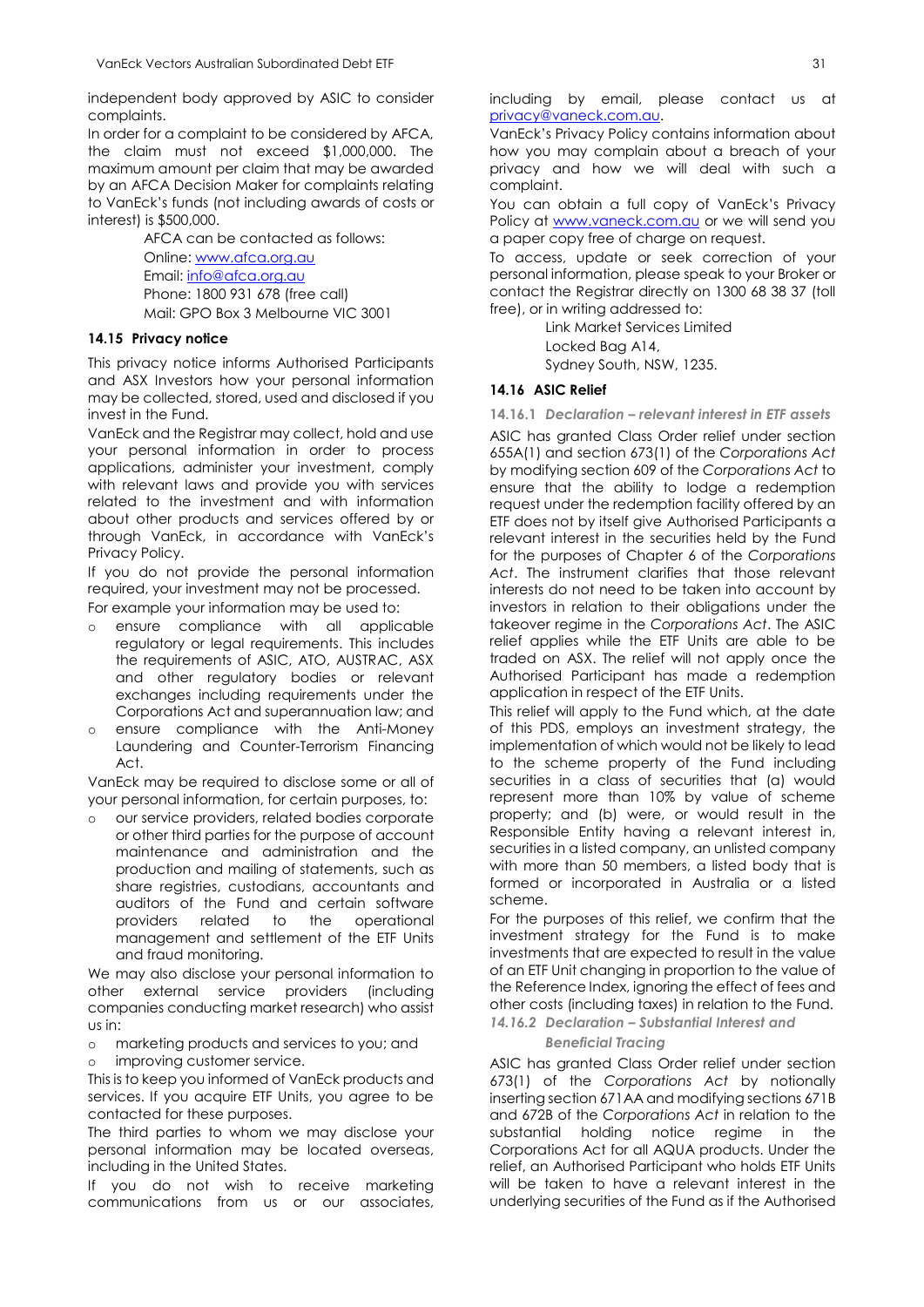Participant had made a withdrawal request in relation to all their ETF Units, with the number and classes of underlying securities transferred to the Authorised Participant being those most recently disclosed by the Responsible Entity to the Authorised Participant in relation to a withdrawal request for an ETF Unit. This relief will not apply to the extent an Authorised Participant actually makes a withdrawal request in respect of ETF Units. The general effect of this relief, provided that certain conditions are met, is that Authorised Participants who hold ETF Units can calculate their relevant interests in the underlying securities of the Fund for the purposes of Chapter 6C of the *Corporations Act* on the basis of the portfolio of securities relevant to a redemption which is published daily at [www.vaneck.com.au](http://www.vaneck.com.au/)

Authorised Participants will need to carefully consider their notification and disclosure requirements under the *Corporations Act* in respect of the Fund pursuant to ASIC's Class Order*.*

#### *14.16.3 Periodic Statements*

ASIC has granted relief under sections 1020F(1)(a) and 1020F(1)(c) of the Corporations Act so that where the Responsible Entity is not aware of the price at which ETF Units are transferred, periodic statements are not required to disclose amounts paid in relation to a transfer of ETF Units or the return on investment during the reporting period (provided that the return on investment is not able to be calculated by the Responsible Entity and the periodic statement explains why this information is not included and describes how it can be obtained or calculated). The periodic statement will itemise transactions by disclosing the date of transfer and whether the Unitholder acquired or disposed of ETF Units and the number of ETF Units transferred, and will explain why prices of ETF Units for transfers and the total dollar value of transfers have not been included. The periodic statement will also include performance information of the Fund relative to the investment objectives over one and five year periods. The ASIC Class Order relief applies while the relevant ETF Units are able to be traded on ASX.

*14.16.4 Ongoing disclosure relief*

ASIC has granted Class Order relief under section 1020F(1) of the *Corporations Act* from the ongoing disclosure requirements in section 1017B on condition that the Responsible Entity complies with the continuous disclosure requirements in section 675 of the *Corporations Act* as if the Fund were an unlisted disclosing entity. The Responsible Entity will comply with the continuous disclosure requirements of the *Corporations Act* as if the Fund were an unlisted disclosing entity.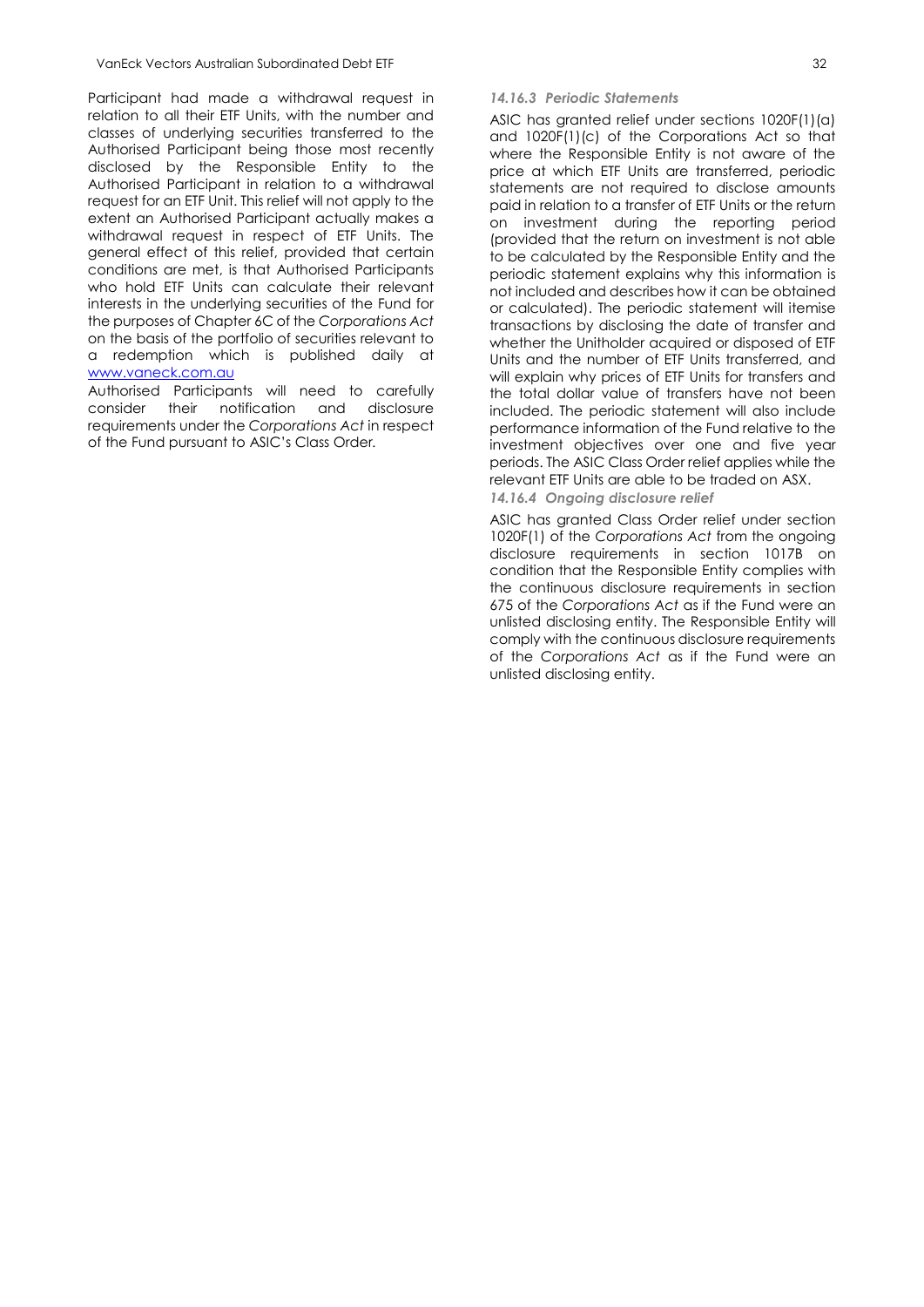# <span id="page-33-0"></span>**15 Glossary of terms**

| <b>TERM</b>                                 | <b>MEANING</b>                                                                                                                                                                   |
|---------------------------------------------|----------------------------------------------------------------------------------------------------------------------------------------------------------------------------------|
| <b>AP Procedures</b>                        | The procedures for transacting with VanEck in relation to the Fund as agreed in                                                                                                  |
|                                             | writing with Authorised Participants from time to time.                                                                                                                          |
| <b>Application Form</b>                     | The application form for use by Authorised Participants to request creations and                                                                                                 |
|                                             | redemptions of ETF Units attached to the AP Procedures or available by phoning                                                                                                   |
|                                             | +61 2 8038 3317.                                                                                                                                                                 |
| <b>APRA</b>                                 | The Australian Prudential Regulatory Authority or equivalent foreign body                                                                                                        |
| <b>APRA Rules</b>                           | The 'Prudential Standard APS111 Capital Adequacy: Measurement of Capital' and<br>'Prudential Standard GPS112 Capital Adequacy: Measurement of Capital' and any                   |
|                                             | other relevant standards and guidance which are published and maintained by                                                                                                      |
|                                             | APRA and accessible at https://www.apra.gov.au/adi-standards-and-guidance or                                                                                                     |
|                                             | any equivalent foreign prudential regulatory rules governing AUD denominated                                                                                                     |
|                                             | Subordinated Bonds issued by a foreign Financial Institution included in the Reference<br>Index.                                                                                 |
| <b>AQUA Rules</b>                           | Schedule 10A of the ASX Operating Rules and related rules and procedures, as                                                                                                     |
|                                             | amended, varied or waived from time to time.                                                                                                                                     |
| <b>ASIC</b>                                 | The Australian Securities and Investments Commission                                                                                                                             |
| <b>ASX</b>                                  | The Australian Securities Exchange operated by ASX Limited.                                                                                                                      |
| <b>ASX Investors</b>                        | Unitholders who acquire ETF Units on ASX.                                                                                                                                        |
| <b>ASX Rules</b>                            | The Operating Rules, Settlement Operating Rules and any other applicable rules and                                                                                               |
|                                             | procedures as issued, amended, varied or waived by ASX Limited from time to time.                                                                                                |
| <b>ASX Trading Day</b>                      | A day that ASX is open for trading.                                                                                                                                              |
| <b>ATO</b>                                  | The Australian Taxation Office                                                                                                                                                   |
| <b>AUSTRAC</b>                              | The Australian Transaction Reports and Analysis Centre                                                                                                                           |
| <b>Authorised</b>                           | Unless otherwiase agreed with the RE, a person who is a 'Trading Participant' as that                                                                                            |
| <b>Participant or 'AP'</b>                  | term is defined in the ASX Operating Rules or who has engaged a Trading Participant<br>to act on their behalf to acquire and dispose of interests in the Fund and who has        |
|                                             | entered into an agreement with the RE.                                                                                                                                           |
| <b>Bond</b>                                 | Subordinated Bond                                                                                                                                                                |
| <b>Broker</b>                               | Online broker, stockbroker or financial adviser                                                                                                                                  |
| <b>Business Day</b>                         | Means a day that is not a Saturday, Sunday or public holiday in NSW, Australia, or                                                                                               |
|                                             | such other day or days determined by VanEck.                                                                                                                                     |
| <b>CHESS</b>                                | The Clearing House Electronic Sub-register System owned and operated by ASX                                                                                                      |
|                                             | Settlements Pty Limited, a subsidiary of ASX Limited.                                                                                                                            |
| Constitution                                | The trust deed registered with ASIC establishing the managed investment scheme<br>underlying the Fund, as varied or replaced from time to time.                                  |
| <b>Corporations Act</b>                     | The Corporations Act 2001 (Cth)                                                                                                                                                  |
| <b>Creation Unit</b>                        | The minimum number of ETF Units that must be applied for in the Fund by an                                                                                                       |
|                                             | Authorised Participant when applying to create ETF Units as specified in section 11.4.                                                                                           |
| <b>Credit Rating</b>                        | Ratings determined by a ratings agency and attributed to a particular security.                                                                                                  |
|                                             | Ratings are provided by specialist research firms who conduct their own research into                                                                                            |
|                                             | issuers' financial strength based on publicly available information and proprietary                                                                                              |
|                                             | analysis. Credit Ratings are not opinions about volatility risk or liquidity risk and are<br>generally based on assumptions at a particular point in time. Some bond issuers may |
|                                             | pay the ratings agency for their securities to be rated. They are not and should not                                                                                             |
|                                             | be used as an indicator of future returns. Investment decisions should not be based                                                                                              |
|                                             | on Credit Ratings alone. You should consult your financial adviser for further                                                                                                   |
|                                             | information about the impact of ratings on investments.                                                                                                                          |
| Custodian                                   | State Street Australia Limited ABN 21 002 965 200                                                                                                                                |
| <b>Dividend</b><br><b>Reinvestment Plan</b> | The plan available to Unitholders to have any dividends by the Fund reinvested in<br>additional ETF Units to be credited to their account, instead of receiving a cash           |
| or 'DRP'                                    | payment to their nominated Australian bank account.                                                                                                                              |